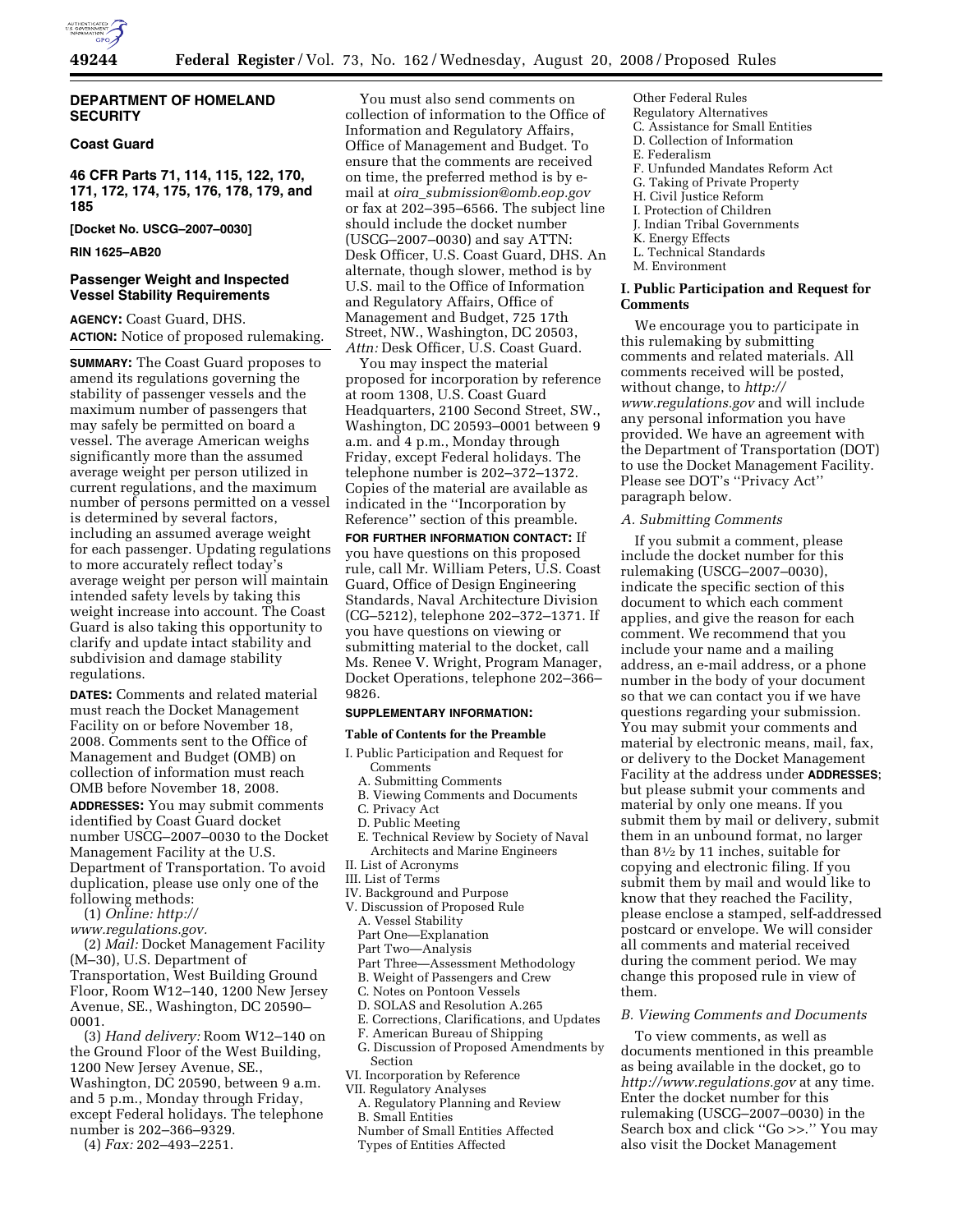Facility in Room W12–140 on the ground floor of the DOT West Building, 1200 New Jersey Avenue, SE., Washington, DC 20590, between 9 a.m. and 5 p.m., Monday through Friday, except Federal holidays.

### *C. Privacy Act*

Anyone can search the electronic form of all comments received into any of our dockets by the name of the individual submitting the comment (or signing the comment, if submitted on behalf of an association, business, labor union, etc.). You may review the Department of Transportation's Privacy Act Statement in the **Federal Register**  published on April 11, 2000 (65 FR 19477), or you may visit *http:// DocketsInfo.dot.gov.* 

### *D. Public Meeting*

We do not now plan to hold a public meeting. But you may submit a request for one to the Docket Management Facility at the address under **ADDRESSES** explaining why one would be beneficial. If we determine that one would aid this rulemaking, we will hold one at a time and place announced by a later notice in the **Federal Register**.

# *E. Technical Review by Society of Naval Architects and Marine Engineers*

An *ad hoc* panel of the Society of Naval Architects and Marine Engineers (SNAME) has reviewed reports delivered to the Coast Guard by BMT Designers and Planners and CSC Advanced Marine Center and provided technical advice concerning vessel stability and increased passenger weight. SNAME is a nonprofit, professional society, and the panel's 28 experienced naval architects are able to provide technical peer review from a broad cross-section of the designers, builders and operators of passenger vessels. The Charter for *Ad Hoc* Panel 15 on Loading Criteria for People Aboard Passenger Vessels and a memorandum from the panel's chairman to the Coast Guard concerning the Phase 1 Impact Analysis Report from BMT Designers and Planners are available in the docket at *http:// www.regulations.gov.* A list of the panel's members and information about their meetings is available at *http:// www.sname.org/committees/tech*\_*ops/ O44/passenger/activity-15.html*. The Coast Guard will make any additional reports from the *ad hoc* panel available to the public by posting them to the docket.

# **II. List of Acronyms**

2008 IS Code International Code on Intact Stability, 2008

#### ABS American Bureau of Shipping CDC Centers for Disease Control and Prevention

- CFR Code of Federal Regulations
- COI Certificate of Inspection
- DHS Department of Homeland Security
- DOT Department of Transportation
- FAA Federal Aviation Administration
- EO Executive Order
- FR Federal Register
- GM Metacentric height
- LBP Length Between Perpendiculars
- LCG Longitudinal Center of Gravity
- MARPOL International Convention for the Prevention of Pollution from Ships
- MSC Marine Safety Center
- NHANES National Health and Nutrition Examination Survey
- MISLE Marine Information for Safety and Law Enforcement
- NAICS North American Industry Classification System
- NEPA National Environmental Policy Act of 1969
- NPRM Notice of Proposed Rulemaking
- NTSB National Transportation Safety Board
- 
- OCMI Officer in Charge, Marine Inspection<br>OMB Office of Management and Budget Office of Management and Budget
- 
- PSSC Passenger Ship Safety Certificate<br>PSST Pontoon Simplified Stability Proo Pontoon Simplified Stability Proof
- Test
- SBA United States Small Business Administration
- SNAME Society of Naval Architects and Marine Engineers
- SOLAS International Convention for the Safety of Life at Sea
- SST Simplified Stability Proof Test
- U.S.C. United States Code
- VCG Vertical Center of Gravity

### **III. List of Terms**

*Angle of heel* means the angle of the vessel's centerline to the upright when the vessel is inclined.

*Deadweight survey:* See *lightweight survey.* 

*Draft* means the vertical distance from the bottom of the hull (*i.e.*, the keel) or another point that protrudes below the hull to the waterline.

*Exposed waters* generally means more than 20 nautical miles from a harbor of safe refuge.

*Flush deck* means any continuous, unbroken deck from stem to stern.

*Freeboard* means the vertical distance from the deck edge to the waterline. A decrease in freeboard (i.e. reduced freeboard) corresponds to an increase in draft.

*Heel* is the degree to which a ship leans transversely as a result of variable and dynamic external forces.

*Heeling moment* is generally a force acting through a distance that causes a vessel to roll or heel to one side. A heeling moment that is larger than the vessel's righting ability can cause the vessel to overturn or capsize. Coast Guard requirements limit the amount of heel a vessel can have when wind or

passenger movement causes the heeling moment.

*Inclining or stability test* is a methodical process that involves moving a series of known weights on a vessel and measuring the resulting change in the equilibrium heel angle to determine the vessel's stability characteristics.

*Intact stability* generally means the stability properties of a vessel without any damage to its watertight buoyancy volume.

*Length between perpendiculars (LBP)*  means the length of the summer load waterline from the vessel's stern post to the point where it crosses the vessel's stem.

*Lightship displacement or lightweight*  means the weight of a vessel that is complete in all respects, but without consumables, stores, cargo, passengers, crew, and their effects, and without any liquids on board except fixed ballast and machinery and piping fluids, such as lubricants and hydraulics, which are at operating levels.

*Lightweight survey* is a part of the stability test that determines any changes in lightship displacement and longitudinal center of gravity (LCG). It involves taking an audit of all items that should be added, deducted, or relocated on a vessel so that the observed condition of the vessel can be adjusted to the lightship condition. Often referred to as a *deadweight survey.* 

*Longitudinal center of gravity (LCG)*  means the location along the vessel's length at which the total weight of the vessel may be assumed to act.

*Master* means a person holding a valid license that authorizes that person to serve as a master of a passenger vessel.

*Open boat* means a vessel not protected from entry of water by means of a complete weathertight deck.

*Operator* means the person or entity who provides operational instructions to and receives reports from the master of the vessel and is responsible for the vessel's maintenance and repair, schedule of operations, crewing, etc.

*Owner* means the person or entity holding title to the vessel.

*Partially protected waters* generally means not more than 20 nautical miles from a harbor of safe refuge.

*Passenger heel* refers to the heeling moment that occurs when passengers move to one side of the vessel's centerline, causing the vessel to roll, or heel.

*Pontoon vessel* generally means any vessel having two or more sealed hulls, which are structurally independent and detachable from the vessel's deck or cross structure.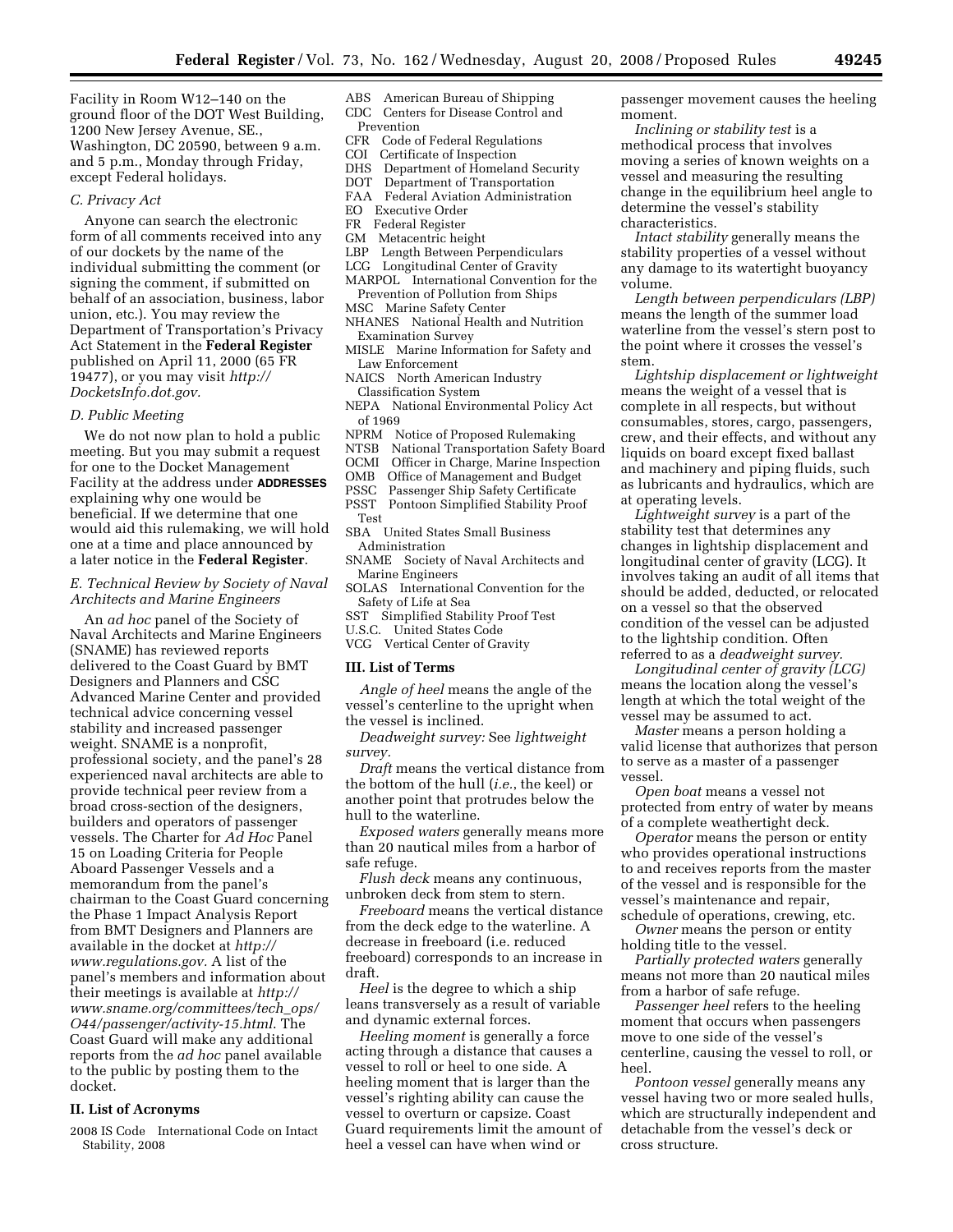*Protected waters* generally means sheltered waters that present no special hazards.

*Sailing vessel* means a vessel that is propelled by wind, using sails.

*Subdivision and damage stability*  refers to the stability characteristics of a vessel when damaged, generally focusing on flooding of watertight compartments.

*Vertical center of gravity (VCG)* means the height above the keel at which the total weight of the vessel may be assumed to act.

*Vessel stability* refers to the tendency of a ship to remain upright or return to upright when inclined by forces that are caused by the action of waves, wind, passenger movement, etc.

*Waterplane* means the horizontal area obtained from the intersection of the ship's hull with the water's surface at a particular draft. The waterplane area is used to calculate how much immersion will be caused by additional weight.

*Wind heel* refers to the heeling moment caused when the wind acts on the lateral area of the vessel above the waterline and causes the vessel to roll, or heel.

# **IV. Background and Purpose**

The total number of persons permitted on a passenger vessel, inspected and certificated under 46 CFR Subchapters H, K or T, is limited by a number of different design factors, one of which is stability. Stability requirements include intact stability for almost all vessels, as well as subdivision and damage stability generally for any vessel carrying more than 49 passengers and all vessels over 65 feet in length. This NPRM is intended to clarify and update both intact stability and subdivision and damage stability regulations, primarily related to the carriage of passengers for hire, and to update the weight per person used for all vessels. The intent of this rulemaking is to ensure that each vessel operates without being overloaded.

The overall good safety record of the passenger vessel industry reflects safety factors inherent in the stability requirements applied to passenger vessels. Increasing the passenger weight to reflect current data will help ensure that the safety margins included in our regulations remain valid.

These safety margins operate in two ways. The first is through intact stability, which generally relates to the stability of a vessel in normal operation. The second is through subdivision and damage stability, which generally relates to the stability of a vessel in an emergency involving a flooded condition.

A vessel's stability information, including any restrictions on route and the number of passengers permitted, is provided to the vessel operator most often in the form of a stability letter issued by the Coast Guard's Marine Safety Center (MSC), and/or a Coast Guard Certificate of Inspection (COI) issued by the Officer in Charge, Marine Inspection (OCMI). When both are provided, restrictions on the COI govern. The COI is issued after the vessel's stability has been evaluated in one of two ways:

For vessels greater than 65 feet in length, stability is evaluated through detailed design calculations—submitted to the MSC—that produce the vessel's stability requirements. This process, which takes into account the assumed total weight of persons on board, is described in 46 CFR, subchapter S, parts 170 and 171.

Vessels not greater than 65 feet in length normally undergo a performance test conducted in the presence of the OCMI, instead of submitting design stability calculations to the MSC (46 CFR part 178). This performance test, which also takes into account the assumed total weight of persons on board, is either a simplified stability proof test (SST) or, if the vessel is a pontoon vessel, a pontoon simplified stability proof test (PSST). The SST is intended to evaluate monohull vessels, and the PSST is intended to evaluate pontoon vessels operating on protected waters. For ease of discussion, we will use the term SST in this preamble to describe any simplified stability proof test.

Vessels to which these tests do not apply may need to be evaluated through design calculations to show that they meet intact stability requirements. Alternately, a vessel might satisfy stability requirements by complying with a standard acceptable to the Commanding Officer, Marine Safety Center. Finally, simplified subdivision calculations may be necessary for some vessels not greater than 65 feet in length.

To arrive at a total assumed weight of persons on board for calculating stability, an assumed average weight per person is used. Section 178.330 of Title 46 of the CFR specifies that the assumed average weight per person is 160 pounds, except that vessels operating exclusively on protected waters and carrying a mix of men, women, and children may use an average weight of 140 pounds per person. These weights were established in the 1960s.

In a report issued in October 2004, the Centers for Disease Control and Prevention (CDC) concluded that the

average weight of an individual in the United States has increased dramatically in the last 40 years, with the greatest increase seen in adults. (The report, *Advance Data From Vital Health Statistics Mean Body Weight, Height, and Body Mass Index, United States 1960–2002,* No. 347, October 27, 2004, is available in the docket.) This increase in passenger and crew weight can have an adverse effect on the stability of passenger vessels due to several factors, including increased vertical center of gravity, reduced freeboard, and increased passenger heeling moment.

On December 20, 2004, the National Transportation Safety Board (NTSB) issued Safety Recommendation M–04– 04 (available in the docket), which included findings that the current 140 pound per person weight allowance for operations on protected waters does not reflect actual loading conditions. The NTSB recommended that the Coast Guard revise its guidance to OCMIs for determining the maximum passenger capacity of small passenger pontoon vessels either by: (1) Dividing the vessel's SST weight by 174 pounds per person; or (2) restricting the actual cumulative weight of passengers and crew to the vessel's SST weight. In correspondence to the NTSB dated April 7, 2005 (available in the docket), the Coast Guard concurred that the average weight per person used in SSTs needed to be updated, and noted that an internal Coast Guard study identified the same issue. That study, which is entitled *Study of Effects on Commercial Passenger Vessels Due to Weight Standards,* is available in the docket.

This notice of proposed rulemaking (NPRM) follows notices to the public, published in the **Federal Register** on April 26, 2006 (71 FR 24732) and November 2, 2006 (71 FR 64546), recommending voluntary interim measures for passenger vessels to follow while the Coast Guard studied the issue of increased passenger weight. In summary, those voluntary measures advised pontoon vessels and other small passenger vessels to (1) more stringently monitor wind and wave conditions prior to departure and (2) begin using 185 pounds as the new assumed average weight per person when calculating passenger capacity. A discussion of how 185 pounds was chosen is contained in the April 26, 2006 notice and in the discussion of § 170.090 in this preamble.

At last count, the Docket Management Facility received 108 comments from the public in response to those notices. They are posted for public view at *http://www.regulations.gov* under docket number USCG–2007–0030, and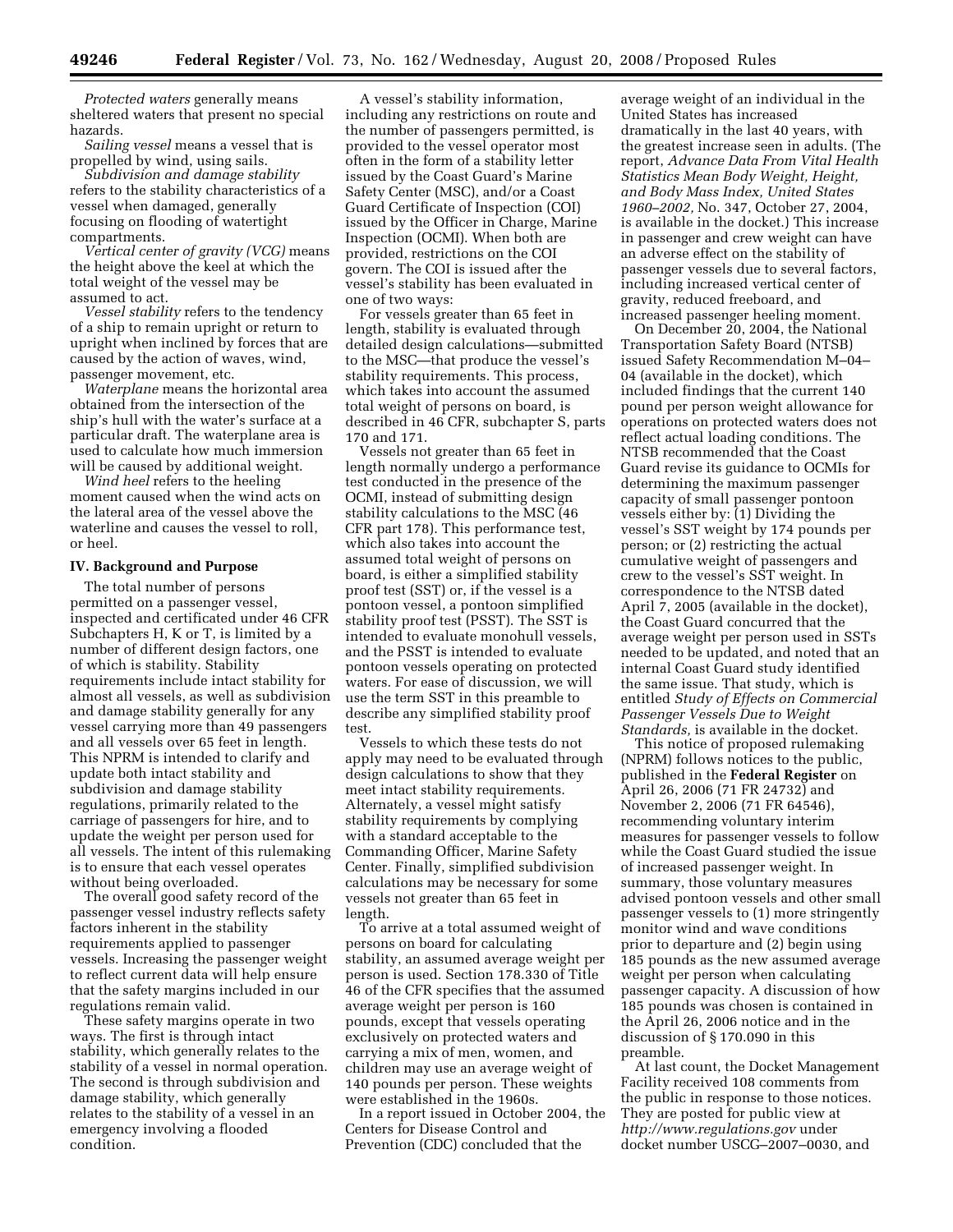can be viewed by following the directions in the ''Viewing comments and documents'' section of this preamble. We will respond to those comments, together with comments received in response to this NPRM, when we publish an effective rule.

Finally, this proposed rule is an opportunity to identify where corrections, clarifications, and updates need to be made to existing regulations. These proposed changes, which would include changes in international requirements, will be discussed in greater detail later in this preamble, under ''Corrections, Clarifications, and Updates.''

#### **V. Discussion of Proposed Rule**

For easier reference, we have divided this discussion into the following topics: A. Vessel Stability; B. Weight of Passengers and Crew; C. Notes on Pontoon Vessels; D. SOLAS and Resolution A.265; E. Corrections, Clarifications, and Updates; F. American Bureau of Shipping; and G. Discussion of Proposed Amendments by Section.

### *A. Vessel Stability*

An increase in passenger and crew weight will typically have an adverse effect on vessel stability. Whether or not such additional weight would result in non-compliance of a vessel with applicable stability criteria depends upon the amount and location of the additional weight, the degree by which the vessel demonstrated compliance with the stability criteria previously, and which of the criteria was limiting, if any.

Historically, a margin of safety has been built into the requirements for both intact stability and subdivision and damage stability. The standards for intact stability criteria are generally designed to provide vessels with adequate ability to resist overturning heeling moments, such as those caused by wind or passenger weight shifting to one side. Standards for subdivision and damage stability are designed to address the worst case loading conditions and certain flooding scenarios that could occur as a result of accidental damage. Although intact stability and subdivision and damage stability standards address different stability risks, we believe that these two stability standards together are responsible in part for the good safety record of the passenger vessel industry. Therefore, we

are proposing that intact stability and subdivision and damage stability requirements utilize an updated assumed average weight per person.

We also propose adding more specific requirements for a vessel owner or operator to show that the vessel meets intact stability and subdivision and damage stability standards, including provisions accounting for possible changes in vessel and weight per person. These requirements will improve a master's ability to meet stability criteria for the intended service and also avoid overloading the vessel.

Additionally, to help ensure that vessels maintain the intended safety levels after initial certification, we would clarify the requirement that stability information be checked at each annual inspection or COI renewal to confirm that it is still valid for the loading and service intended.

Finally, we propose requiring stability verification—including calculations—at least every ten years.

We propose detailing these requirements in new sections that would be added to each of the three subchapters that address the inspection of passenger vessels. The new sections, entitled ''Stability Verification,'' would be added at § 71.25–50 in subchapter H, § 115.505 in subchapter K, and § 176.505 in subchapter T (all of which are contained in chapter I, Title 46 of the CFR). Each new section would be comprised of paragraphs (a), (b), (c) and  $(d)$ 

So that owners, operators, and OCMIs may clearly understand these requirements, how we intend to implement them, and the analyses upon which they are based, a discussion in three parts is given below:

''Part One—Explanation'' describes the purpose and intent behind each of the paragraphs— $(a)$ ,  $(b)$ ,  $(c)$ , and  $(d)$ —in the proposed new ''Stability Verification'' sections.

'Part Two—Analysis'' describes the process whereby the Coast Guard developed an assessment methodology for prioritizing the vessels that would require stability verification.

''Part Three—Assessment Methodology'' describes the methodology to be used by owners, operators, and OCMIs to, first, determine whether a change in the permitted number or distribution of passengers might be necessary and, second, to assess whether a vessel would be likely to require new stability testing or evaluation.

Part One—Explanation

Paragraph (a) of §§ 71.25–50, 115.505, and 176.505

Paragraph (a) would add, as the owner or operator's responsibility, two checks regarding the vessel's stability information. First, at each annual inspection and Certificate of Inspection (COI) renewal, the owner or operator would demonstrate that the stability information is still appropriate for the vessel's intended loading and service. This requirement would augment the confirmation by a Coast Guard marine inspector that a valid stability letter is properly posted aboard a vessel.

Second, the owner or operator would need to confirm that the total weight of gear and variable loads is still valid for the intended service. (The total weight of gear and variable loads, including the total weight of persons carried, is the basis for the stability letter and/or the COI.) The owner or operator would need to ensure that the master knows both the maximum total weight of persons and the average weight per person on which the total weight is based.

Currently, all passenger vessels are required to comply with a section in the ''Operations'' part of each inspection subchapter (§§ 78.17–22, 122.315, and 185.315 of this title) that requires a master to verify, prior to departure on every voyage, that the loaded vessel complies with all stability information, and that the stability information is being used properly to ensure that the vessel is not overloaded. Paragraph (a) would add a requirement that the owner or operator demonstrate the methods the master uses to do this. Such methods could include the competent reading of loading or draft marks, and must include the proper use of that information for complying with the draft and/or freeboard restrictions normally contained in the stability letters for these types of vessels.

If the stability information is no longer valid, a new stability letter would be needed. The new stability letter would contain revised operating restrictions that the master should follow to avoid overloading the vessel and to maintain compliance with stability requirements.

The following flowchart illustrates the stability confirmation process discussed above:

**BILLING CODE 4910–15–P**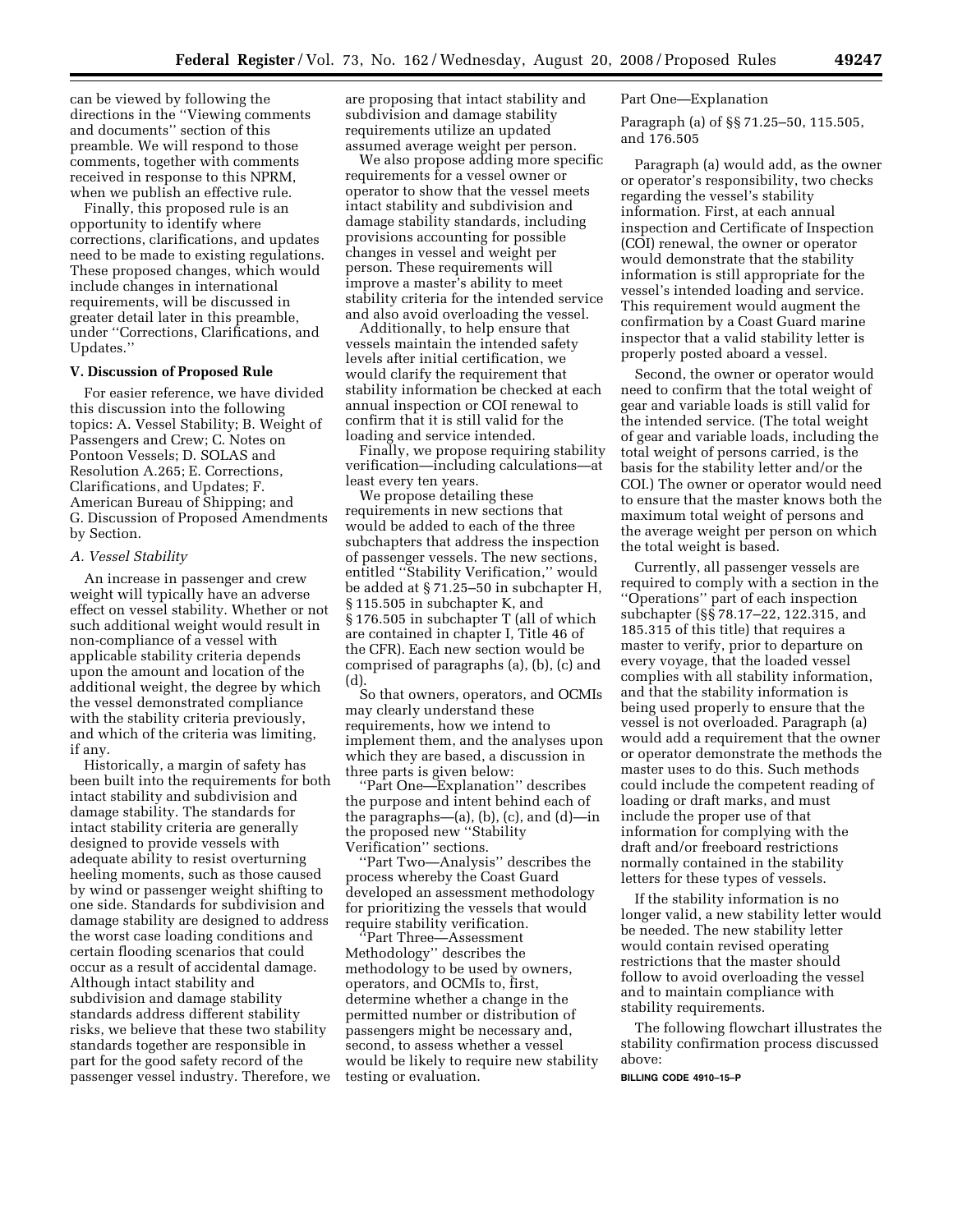



**BILLING CODE 4910–15–C**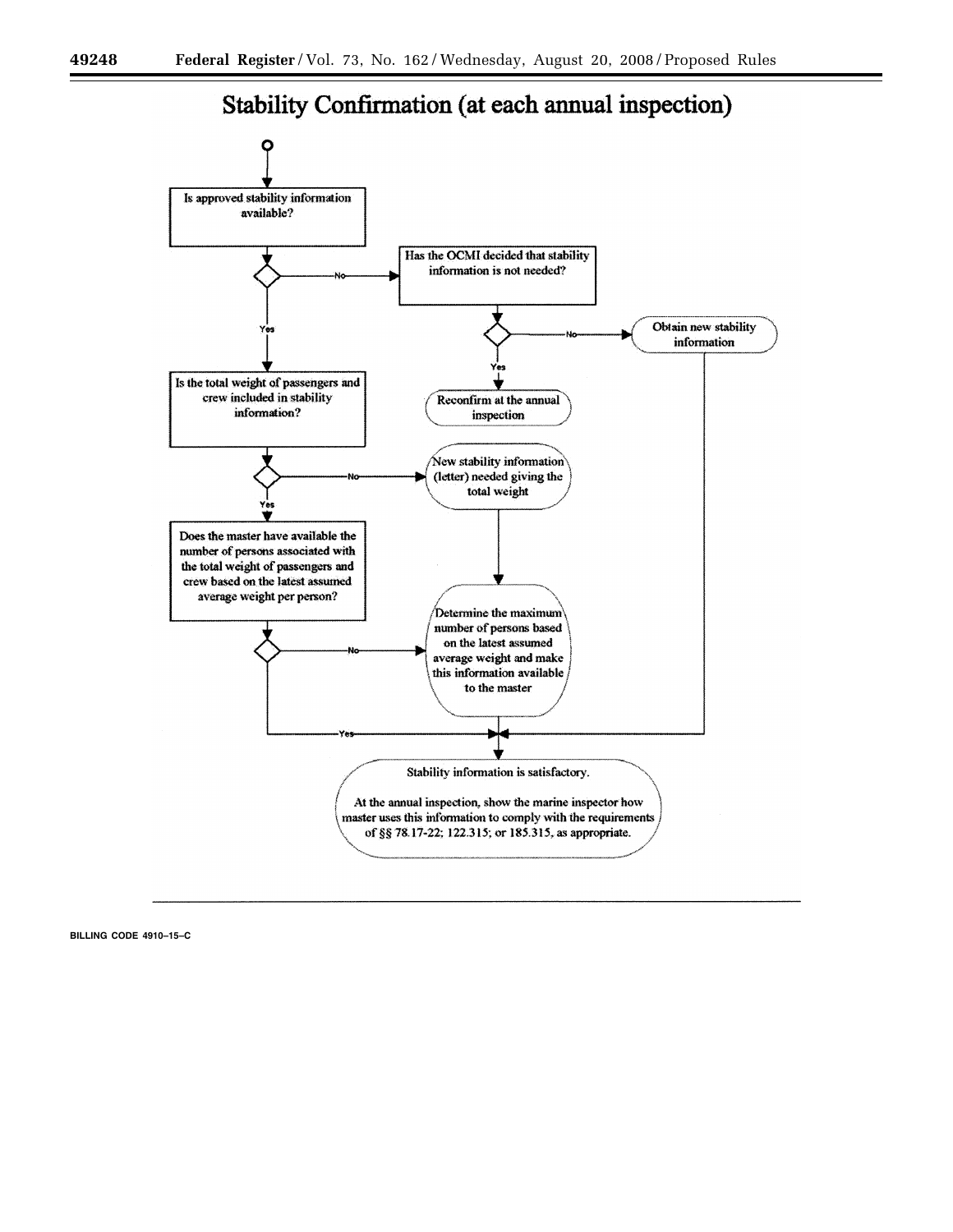Paragraph (b) of §§ 71.25–50, 115.505, and 176.505.

This paragraph would require a vessel's stability to be verified at 10 year intervals or when modifications are made to the vessel that could affect the vessel's ability to meet stability requirements. The 10 year ''clock'' would start whenever the last stability verification was conducted or stability letter was issued, or when a determination of sister vessel status was made (as permitted in part 170 of Subchapter S). The ''clock'' would be reset after each stability verification. For a vessel that would be issued a SOLAS Passenger Ship Safety Certificate (PSSC), the SOLAS requirement for a lightweight survey to be conducted at least once every 5 years would constitute a verification of the vessel's stability for the purposes of this paragraph.

In other words, paragraph (a) requires the owner or operator to make sure that the vessel master knows what the vessels' stability limits are, based on the most recent stability calculations. Paragraph (b) requires new calculations of the per-person weight, and then requires the use of that weight to verify—usually with calculations—that the vessel still meets applicable stability requirements.

Paragraph (c) of §§ 71.25–50, 115.505, and 176.505.

This paragraph would provide the minimum requirements for what the stability verification required by paragraph (b) would include. The requirements would vary depending on whether the vessel's stability compliance was governed by subchapter S or subchapter T of title 46 CFR. Subchapter S requires that detailed design calculations be submitted to the Marine Safety Center (MSC), as described in parts 170 and 171. This requirement also applies to all subchapter H and K vessels and some subchapter T vessels. However, a simplified test, either an SST or PSST, is performed for most subchapter T vessels, as described in part 178. In cases where a simplified test is neither feasible nor appropriate, a stability standard would be determined by the MSC.

Unless the OCMI permits the use of another value, the assumed average weight per person would be determined according to proposed paragraph 170.090(d) or 178.330(a)(4)(ii), whichever is applicable. The OCMI may permit another value when the owner or operator can show that another value more accurately represents the average

weight of persons carried in service; for example when the vessel carries primarily children.

Using a total weight of persons based on this latest average weight per person (i.e., the new total test weight), the owner or operator would need to verify that the vessel meets applicable stability criteria. For subchapter S compliance, this would mean that calculations would need to be performed if the total weight of persons carried is greater than the total weight used in the previous stability verification. For vessels undergoing a simplified proof test, the owner or operator would need to either perform a new test using the new total test weight, or prove that the vessel could meet current applicable requirements using data from the most recently performed simplified test, if those data are valid.

For vessels meeting subchapter S requirements, the verification would also include conducting a deadweight survey to verify that the vessel's stability characteristics have not changed significantly, and that it remains in compliance with applicable stability criteria. (Coast Guard policy for what constitutes a significant change is contained in Marine Safety Center Technical Note (MTN) 04–95, *Lightship Change Determination; Weight-Moment Calculation* vs. *Deadweight Survey* vs. *Full Stability Test,* available in the docket.) If sufficient accuracy can be obtained for the stability verification prior to the deadweight survey, some relaxation in the deadweight survey requirements could be accepted by the MSC. For example, a greater number of tanks containing operating liquids could be kept at normal levels.

If the lightship characteristics have changed so that stability compliance is not assured under the existing stability information, a new stability analysis together with associated loading calculations—would be needed, and a new stability letter would be issued.

When the passenger capacity of a vessel is limited by subdivision and/or damage stability considerations, the proposed increase in assumed average passenger weight may require a corresponding reduction in passenger capacity. For example, in a passenger vessel to which 46 CFR 179.220 is applicable, an increase in the assumed average weight per person could cause either a change in freeboard, resulting in a reduction in the permissible distance between watertight bulkheads (see 46 CFR  $179.220(a)(2)$ , or a reduction in the permitted number of passengers in order to remain in compliance with existing subdivision and damage stability requirements. In a vessel to which

subchapter S subdivision and damage stability requirements are applicable, increased passenger weight could cause the margin line to become submerged in the flooded condition, which regulations prohibit.

Owners of such vessels as those discussed above may seek to modify their vessels to maintain their current passenger count. When significant, such modifications may be determined by the Coast Guard to be ''major conversions.'' When a modification constitutes a major conversion, it is appropriate to bring the vessel into compliance with the latest safety standards where it is both reasonable and practicable to do so. The cognizant OCMI makes a determination on which areas of a vessel undergoing major conversion must be brought into compliance.

In all cases, for a passenger vessel that undergoes a major conversion or incurs changes that affect its stability, the required verification of both intact stability and subdivision and damage stability compliance would use the latest assumed average weight per person.

Paragraph (d) of §§ 71.25–50, 115.505, and 176.505.

This paragraph would permit the Coast Guard authority responsible for issuing the stability information to defer or dispense with stability verification based on the vessel's characteristics or the degree to which the vessel could be affected by increased weight per person or vessel weight. For vessels that are subject to subchapter S requirements, this authority is normally the Commanding Officer, Marine Safety Center; for vessels whose stability is based on a simplified stability test, this authority is normally the OCMI.

Analyses described under the ensuing ''Part Two—Verification Process'' of this preamble showed that some vessel types experience a negligible effect from increased passenger weight. These vessel types include sailing vessels, vessels that carry substantial cargo amounts compared to the passenger weight, vessels that have an established process to avoid overloading, and/or vessels that follow the voluntary measures for prudent operation contained in the **Federal Register** notice published on April 26, 2006 (71 FR 24732). A more detailed description of those vessels relatively unaffected by an increase in weight per person can be found in ''Part Three—Assessment Methodology.''

#### Part Two—Analysis

The Coast Guard sponsored an analysis of the impact of increased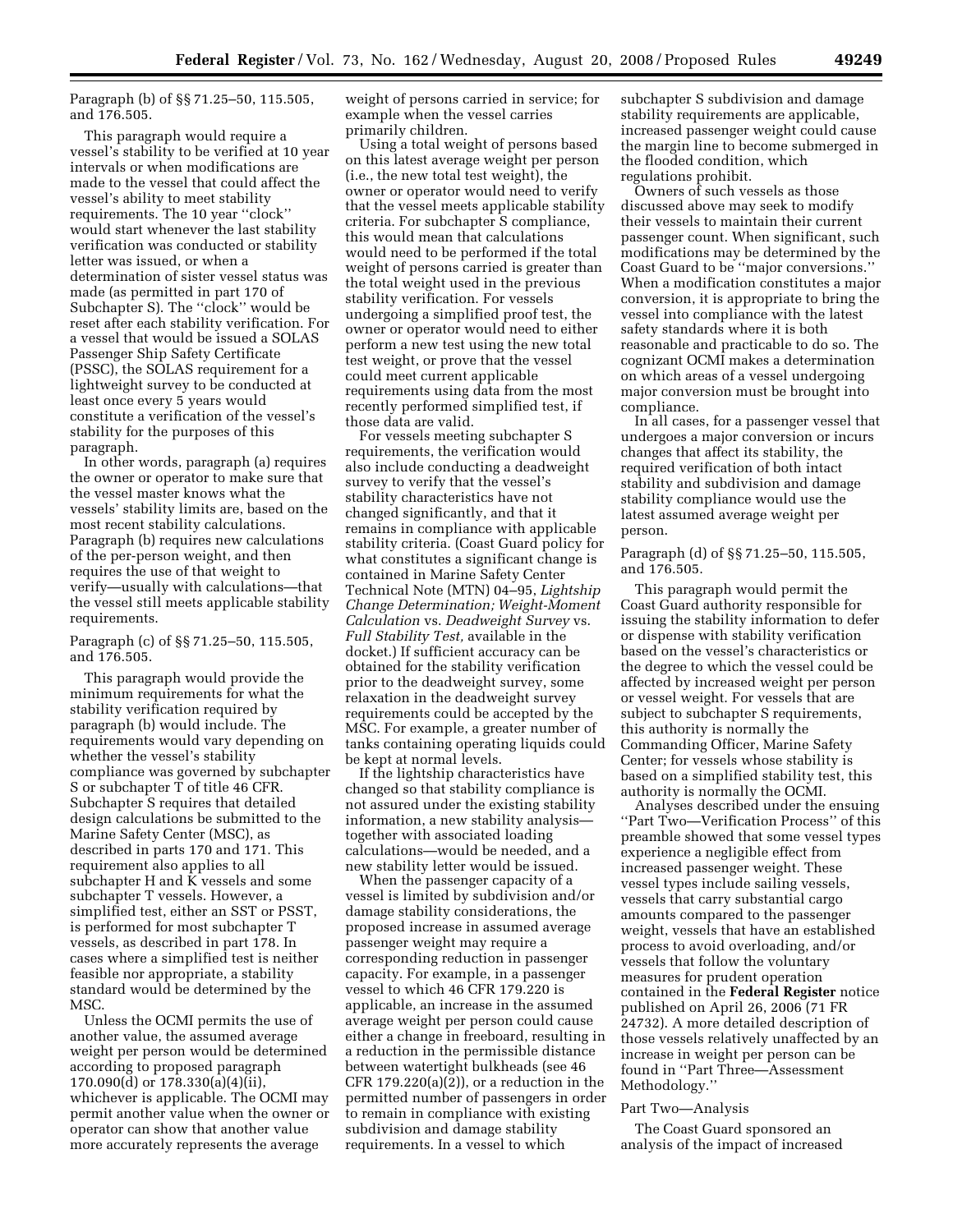weight per person on the U.S. inspected passenger vessel fleet. From the Marine Information for Safety and Law Enforcement (MISLE) database, we found that nearly 75 percent of the inspected U.S. flag passenger vessels are 65 feet in length or less. The stability of most of these vessels was based on the performance of a simplified stability test (SST), either for a monohull or a pontoon passenger vessel.

The analysis showed that the effect of increased passenger weight on vessels depended on factors not included in the MISLE database, such as the amount of freeboard and draft and whether the vessel is a flush deck or open boat type.

To supplement that study, additional stability analyses were performed on a number of monohull vessels that had undergone SSTs. By analyzing the SST results, conservative estimates of key parameters—such as the moment to heel 1 degree—can be made, that, in turn, can be used in an assessment methodology for intact stability verification.

These analyses were peer-reviewed by the Society of Naval Architects and Marine Engineers (SNAME) *Ad Hoc*  Panel No. 15, which provided both a technical appraisal of the analyses and

recommendations on how they could be used. Two of the panel's recommendations are associated with the proposed prioritizing process:

(1) The panel recommended the Coast Guard adopt a risk-based process that looks at relative changes to a vessel's stability characteristics and compares these relative changes to acceptable limits determined by the Coast Guard; and

(2) The panel recommended the Coast Guard adopt a technical process in reviewing stability. That process would use the stability requirements the vessel is designed to meet to determine if the vessel has been adversely affected by an increase in passenger weight such that a new stability evaluation should be performed.

We agree with these recommendations. In addition, based on the analyses of the impact of increased passenger weight on the passenger vessel fleet, we developed an assessment methodology, detailed in ''Part Three—Assessment Methodology'' below, that reflects these recommendations.

As stated above, this proposed rule would require that a stability verification be performed within ten

years of the date the last stability letter was issued or a previous stability verification was performed. Regardless of when the stability information was issued, however, all vessels must meet stability requirements using the latest assumed average weight per person immediately upon the effective date of this rule. Additionally, in all cases, when a vessel or its loading is modified in any way that alters its stability, a stability verification is required as soon as is practicable, using the latest assumed average weight per person.

Since a very large portion of inspected passenger vessels currently have stability letters that are more than 10 years old, we developed a process that allows owners, operators, and OCMIs to determine whether the stability verification should be conducted as soon as is practicable, deferred to a later date—most likely the next regular inspection—or perhaps dispensed with. This process would more evenly distribute demand for the Coast Guard resources that will be necessary to guide implementation of this proposed rule.

The following flowchart illustrates the prioritizing process, discussed in detail below:

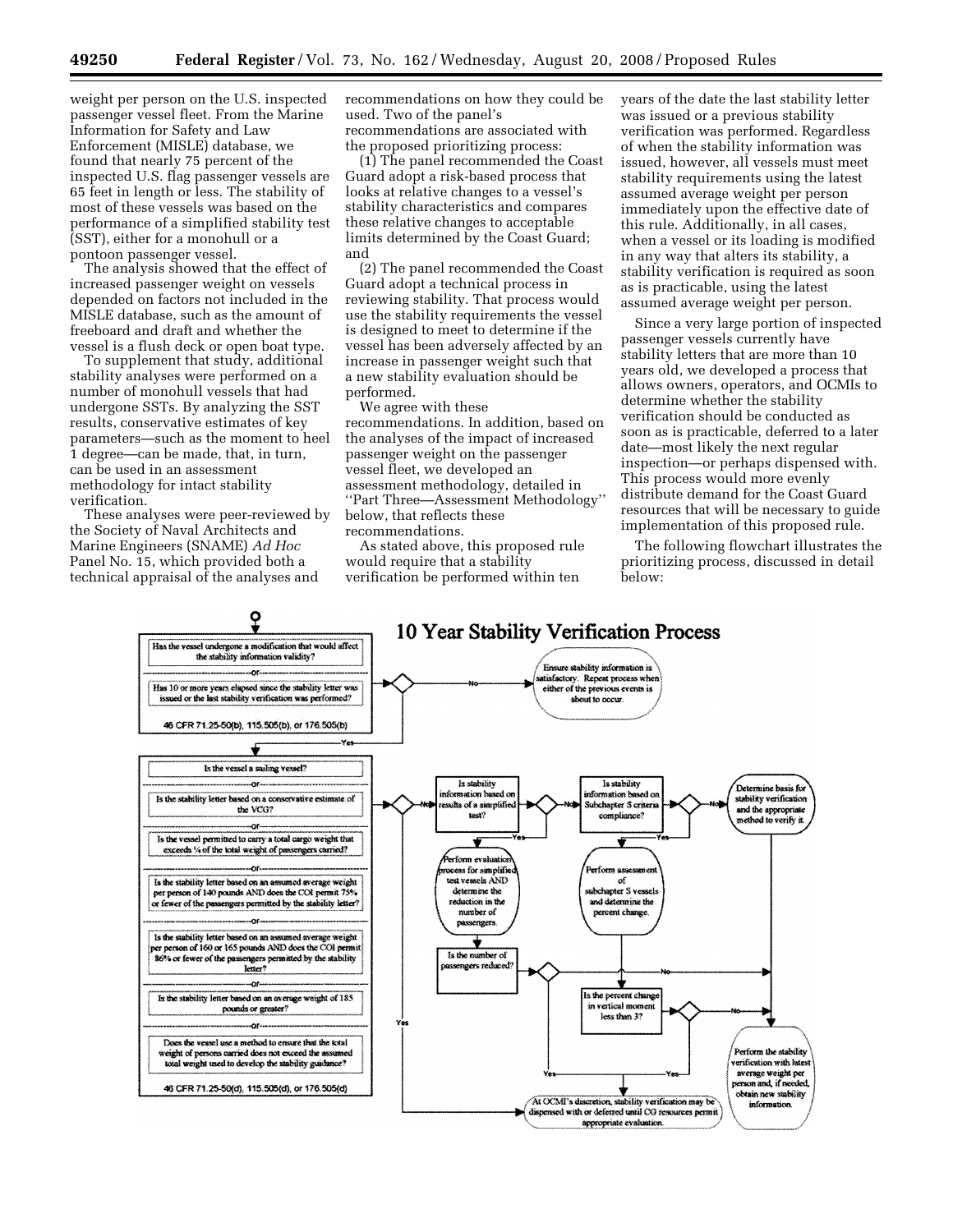# Part Three—Assessment Methodology

The process by which an owner, operator, or OCMI would determine whether a vessel would need to reduce or redistribute passengers and whether it would need a new stability verification—and how soon—is laid out in detail below: First for vessels subject to the requirements of subchapter S, and second for vessels that undergo a simplified proof test.

However, there are several vessel categories for which no further assessment of passenger weight needs to be considered, with the exception that a new stability letter might be required. No immediate stability verification or change to passenger capacity is necessary if the vessel:

1. Is a sailing vessel;

2. Has a Certificate of Inspection (COI) that permits 86 percent (approximately equal to 160 pounds divided by 185 pounds) or fewer of the passengers permitted by the stability letter, and the assumed weight per person was 160 or 165 pounds;

3. Has a COI that permits 75 percent (approximately equal to 140 pounds divided by 185 pounds) or fewer of the passengers permitted by the stability letter, if operating on protected waters with a mix of men, women, and children, and the assumed weight per person was 140 pounds;

4. Is permitted to carry an amount of cargo, not including passengers, that exceeds the total weight of passengers carried; or

5. Ensures that the total weight of persons aboard the vessel does not exceed the assumed total weight of persons used to develop the stability information, which is equal to the total test weight.

*Assessment of vessels subject to the requirements of subchapter S.* 

The SNAME *Ad Hoc* panel also proposed, and the Coast Guard, in turn, proposes a process for evaluating stability change in these vessels using the latest assumed average weight per person. By following the process below, the owner, operator, or OCMI could determine the urgency of each vessel's need for a re-evaluation of intact stability and prioritize the vessel accordingly. The data necessary for making the percent change and detailed loading calculations described below should be readily available, as § 78.17– 22(b) requires that vessel masters have the capability to determine the vessel's draft, trim, and stability as necessary.

*Evaluation process for a vessel subject to the requirements of subchapter S.*  The following three assumptions were

applied:

1. Wind heel requirements are more severe than passenger heel, and this doesn't change with an increase in weight per person. Experience has shown that passenger heel requirements in subchapter S rarely exceed wind heel requirements.

2. Each vessel meets stability requirements in its current condition, prior to assessing the effect of a perperson weight increase. Our assessment cannot take into account unauthorized changes to the vessel or its service.

3. A small amount of increase in weight or vertical center of gravity (VCG) will not adversely affect the stability of the vessel significantly.

This approach is taken from MTN 4– 95 (available in the docket), which uses weight-moment calculations to assess the absolute and relative changes in displacement and centers of gravity (LCG and VCG). Those changes, in turn, can be compared to previously determined limits to evaluate the relative risk of adverse changes to the vessel's stability. To do this, a calculation is needed that relates the change in vertical weight moment caused by an increase in assumed weight per person (VMOM<sub>chng</sub>) to the lightship vertical weight moment  $(VMOM<sub>lightship</sub>)$ :

 $Percent Change = VMOM_{chng}/$ 

 $VMOM_{\rm lightship} \times 100$ 

Where:

- $VMOM_{\text{chng}} = (W_{\text{paxnew}} W_{\text{paxold}}) \times (VCG_{\text{pax}})$  $VMOM<sub>lightship</sub> = lightship weight \times lightship$ VCG
- VCG = vertical center of gravity above baseline
- $W_{\text{paxnew}} =$  the number of passengers multiplied by the latest assumed average weight per person
- $W_{\text{pascal}}$  = the number of passengers multiplied by the old assumed average weight per person (generally, either 160 or 165 pounds)
- $VCG<sub>pax</sub> =$  the overall VCG of the passengers carried above the baseline

In making the calculations, consistent units must be used. In other words, if the lightship weight is given in long tons, Wpaxnew and Wpaxold must be computed in long tons; if the lightship VCG is in feet,  $VCG_{\text{max}}$  must be in feet; if in meters, use meters.

MTN 4–95 allows up to a 2 percent change in lightship weight without verifying weight-moment calculations. Additionally, an OCMI may consider the difference in VCG of the vessel and the passengers. It should be noted that a percent change of the vertical moment of less than 3 provides a value of safety corresponding to the 2 percent displacement allowed in MTN 4–95. For these reasons, if the percent change in vertical moment computed by the

methodology given above is less than 3, an OCMI could defer the stability verification to a later date, most likely the next regularly scheduled inspection. If the percent change is 3 or greater, and the vessel's most recent stability letter is more than 10 years old, detailed stability calculations should be performed to determine the degree to which, if any, an increase in total assumed passenger weight would affect the vessel's compliance with the applicable stability criteria.

*Evaluation process for a vessel undergoing a monohull simplified stability proof test.* 

This process uses data obtained from the SST data form and the standards given in 46 CFR 178.330. If the data for the SST is not available, vessel measurements will be necessary to obtain the SST data or the moment to heel 1 degree ( $MH1_{SST}$ ) must be estimated as described in the steps below:

1. Using the following equation, calculate the additional sinkage in inches (centimeters) due to the increased passenger weight:

 $\text{Sinkage} = (W_{\text{paxnew}} - W_{\text{paxold}})/W_{\text{immersion}}$ Where:

- Wimmersion = (Waterplane Area × Water Density/K) in pounds per inch (kilograms per centimeter) (this is the weight per unit immersion);  $K = 12$ inches per foot (100 centimeters per meter)
- Wpaxnew = the number of passengers multiplied by the latest assumed average weight per person in pounds (kilograms)
- $W_{\text{pascal}}$  = the number of passengers multiplied by the old assumed average weight per person used in the SST (generally, either 140 or 160 pounds) in pounds (kilograms)
- Waterplane Area = Length  $\times$  Beam  $\times$ Waterplane Coefficient in square feet (square meters)
- Waterplane Coefficient = 0.7 for monohulls or 0.4 for multihulls, unless a more accurate value is known
- Water Density = 64 pounds per cubic foot (1,025 kilograms per cubic meter) for salt water; 62.4 pounds per cubic foot (1,000 kilograms per cubic meter) for fresh water

2. Calculate the location of the new maximum allowable immersion mark (iupright-new) above the upright load waterline by subtracting the sinkage calculated in step 1 above from the SST measured freeboard and applying the appropriate formula from 46 CFR 178.330(d). If the data for an SST is not available, the freeboard should be measured with the vessel in the condition specified in 46 CFR 178.330(a). (In summary, this is with the vessel complete in all respects, in a fully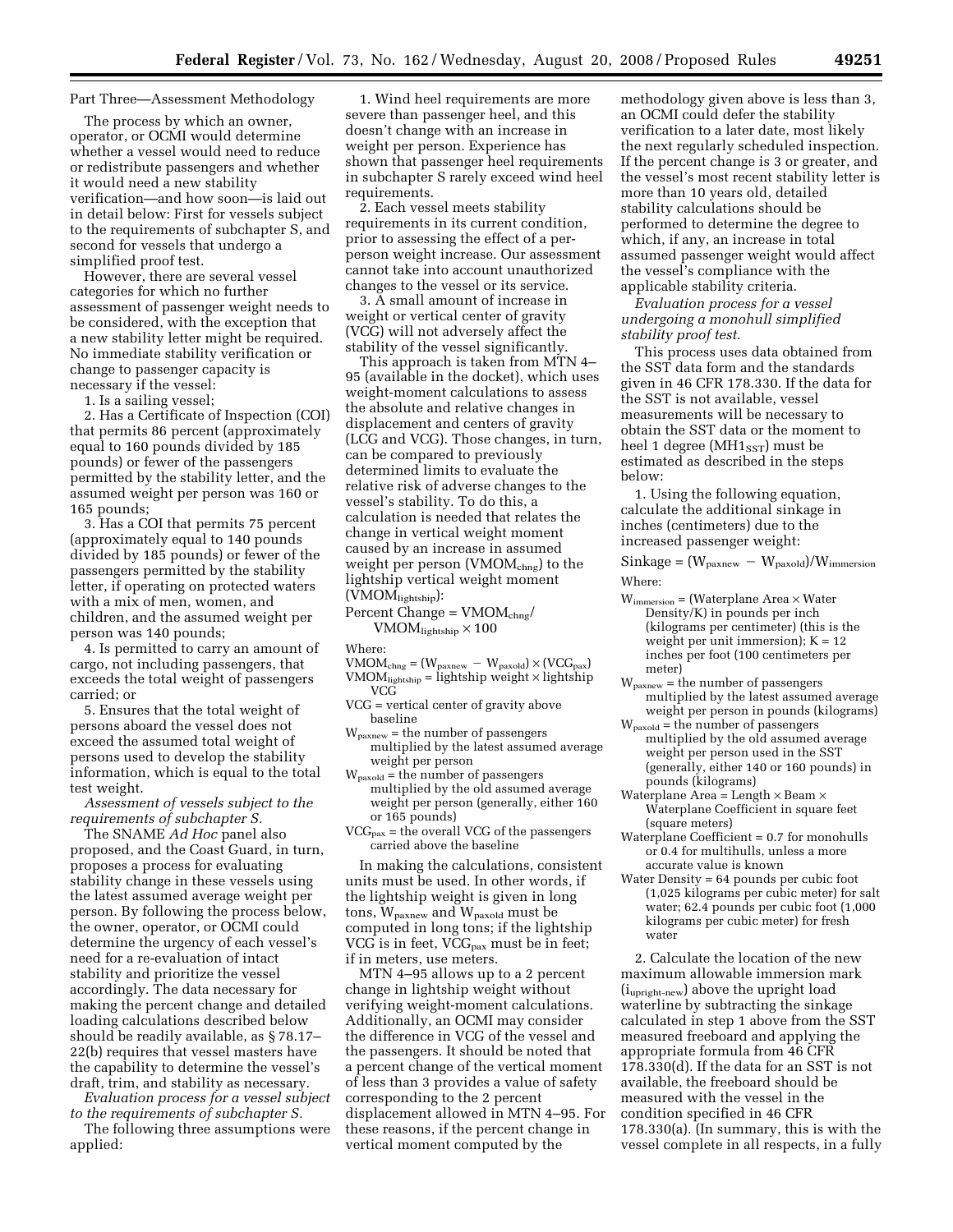loaded condition, and with all anticipated loads properly distributed.)

3. Calculate the existing SST moment to heel 1 degree ( $MH1_{SST}$ ) as follows:

 $MH1_{SST} = HM_{SST}/Theta_{SST}$ 

Where:

- Theta<sub>SST</sub> = angle between upright SST waterline and actual SST immersion point (after weight movement), in degrees = inverse tangent  $(2 \times (i_{\text{heeled}}$ i<sub>upright</sub>/beam at the reference station)) (This is the actual heel angle caused by the heel moment applied in the SST.)
- $HM_{SST}$  = heeling moment applied during the SST in foot-pounds (meter-kilograms)
- $i_{\text{upright}}$  = maximum allowable immersion determined from the upright freeboard before weight movement
- iheeled = actual remaining distance measured after the weight movement from the water surface to the position of  $i_{\text{upright}}$  on the vessel

If the data for an SST is not available, the  $MH1_{SST}$  can be estimated using the following equations:

For a vessel operating on exposed waters:

 $MH1_{SST} = 3 \times ((L \times B^3)^2)/10^8 + (L \times B^3)/$ 60 + 50

For a vessel operating on partially protected waters:

 $MH1_{SST} = 4 \times ((L \times B^3)^2)/10^8 + (L \times B^3)/$ 125 + 200

For a vessel operating on protected waters:

 $MH1_{SST} = 4.5 \times ((L \times B^3)^2)/10^8 + (L \times$  $B^3$  $/250 + 250$ 

Where

 $L =$  Length in feet, and

 $B =$  Beam, in feet

4. Determine the new moment to heel 1 degree ( $MH1_{new}$ ) in foot-pounds (meter-kilograms) with the increased passenger weight as follows:

$$
MH1new = MH1SST \times (TSST/Tnew) -VMnew/57.3
$$

Where:

 $T<sub>SST</sub>$  = Estimated draft during SST in feet (meters), which may be calculated as the difference between the depth to the keel and the freeboard used in step 2

 $T<sub>new</sub> = T<sub>SST</sub> + sinkage (calculated in step 1)$ above, and converted to feet (meters))  $VM_{new} = (W_{\text{parameter}} - W_{\text{parallel}}) \times VCG_{\text{max}}$  in foot-

pounds (meter-kilograms)  $VCG_{\text{pax}} = Overall$  vertical center of gravity

(VCG) of the passengers carried

5. Calculate new passenger heeling moment ( $MP<sub>new</sub>$ ) in accordance with 46 CFR 178.330 using the latest assumed average weight per person. If the existing wind heeling moment (MW) exceeds  $MP<sub>new</sub>$ , the new draft  $(T<sub>new</sub>)$ should be used to calculate the new wind heeling moment  $(MW<sub>new</sub>)$  in accordance with 46 CFR 178.330. The greatest of the new passenger or wind heeling moments  $(MP_{new}$  or  $MW_{new}$ ) is

divided by MH1new to determine the heel angle produced by the new heeling moment (Theta<sub>new</sub>):

 $Theta<sub>new</sub> = (Max (MP<sub>new</sub> or MW<sub>new</sub>))/$  $MH1_{new}$ 

6. Using the heel angle (Theta<sub>new</sub>) calculated in step 5, the height of the heeled waterline above the upright waterline (i<sub>heeled-new</sub>) with the new heeling moment is determined:  $i_{\text{heeled-new}}$  = tangent (Theta<sub>new</sub>)  $\times$  2  $\times$  beam at the reference station

If iheeled-new is less than or equal to the height of the new maximum allowable immersion mark calculated in step 2 (iupright-new), the vessel would not be affected by an increase in assumed weight per person. If the value exceeds (iupright-new), the number of passengers should be reduced, or the passengers redistributed if the vessel has an upper deck, and steps 1 through 6 repeated until the immersion mark height (iheeled-new) is equal to or below the maximum allowable (iupright-new).

### *B. Weight of Passengers and Crew*

New provisions on the assumed average weight per person would be added at §§ 170.090 and 178.330 and are discussed in detail at those sections of this preamble.

A new section, 171.045, would require each passenger vessel to which subchapter S intact stability requirements now apply to use the latest assumed average weight per person appropriate for the intended service. This requirement would apply immediately on the effective date of this rule, although stability verification would not be required until ten years after the most recent stability information was issued, as discussed under ''Vessel Stability'' above.

A new section, 178.215, would be added for vessels whose stability letter is based on the results of an SST or PSST. This section would require the owner or operator to provide the master with the total test weight, the latest assumed average weight per person, and the maximum number of persons permitted on board based on that weight.

### *C. Notes on Pontoon Vessels*

The passenger capacity of pontoon vessels may not be affected if a process is followed on every voyage to ensure that the total weight of persons carried does not exceed the total test weight that was used to determine stability compliance. One example of such a process would be to weigh all the passengers as they board the vessel. The passenger capacity will be affected if such a process is not followed and the

passenger weight used on the vessel's SST was based on either 140 or 160 pounds per person. If an SST was performed on the vessel using the procedures contained in the Small Passenger Vessels Simplified Stability Test Procedure for Pontoon Vessels on Protected Waters, the results of that test, if valid, may be used to determine the new capacity based on an assumed average weight that is appropriate for the intended service. In many cases, however, a new SST will need to be performed on pontoon passenger vessels. We propose adding the requirement in § 178.210(d) that a vessel that undergoes a PSST in accordance with § 178.340 must have a stability letter issued by the Marine Safety Center.

# *D. SOLAS and Resolution A.265*

Sections 170.248 and 171.001 would be revised by adding requirements concerning new vessels, which will become effective when certain amendments to the International Convention for the Safety of Life at Sea (SOLAS) come into effect on January 1, 2009. Each new vessel issued a SOLAS Passenger Ship Safety Certificate (PSSC) or a SOLAS Cargo Ship Safety Construction Certificate would have to meet the requirements of SOLAS chapter II–1, in addition to meeting the requirements concerning watertight bulkhead doors in subpart H of part 170, and subdivision and damage stability requirements. For more information on these revisions, see the discussion of § 170.015 in this preamble.

The amendments to SOLAS chapter II–1 primarily involve the harmonization of subdivision and damage stability requirements for passenger and cargo vessels. IMO Resolution A.265(VIII) (hereafter A.265) was promulgated in 1973, and contains a probabilistic damage stability method that is an alternative set of requirements for passenger vessels instead of the traditional requirements contained in existing SOLAS regulations. This optional use of A.265 has been incorporated into U.S. regulations as ''Type III subdivision'', as an alternative to Type I subdivision. However, we are not aware of any U.S. flag vessel that has used Type III subdivision (A.265).

Since the SOLAS chapter II–1 amendments are effectively an update of A.265, there is no need to keep A.265 as an option. Accordingly, we propose removing §§ 170.135, 171.075, and 171.082, which address A.265 and Type III subdivision. While not replacing A.265, the SOLAS chapter II–1 amendments would be accepted as an equivalent to Type I subdivision.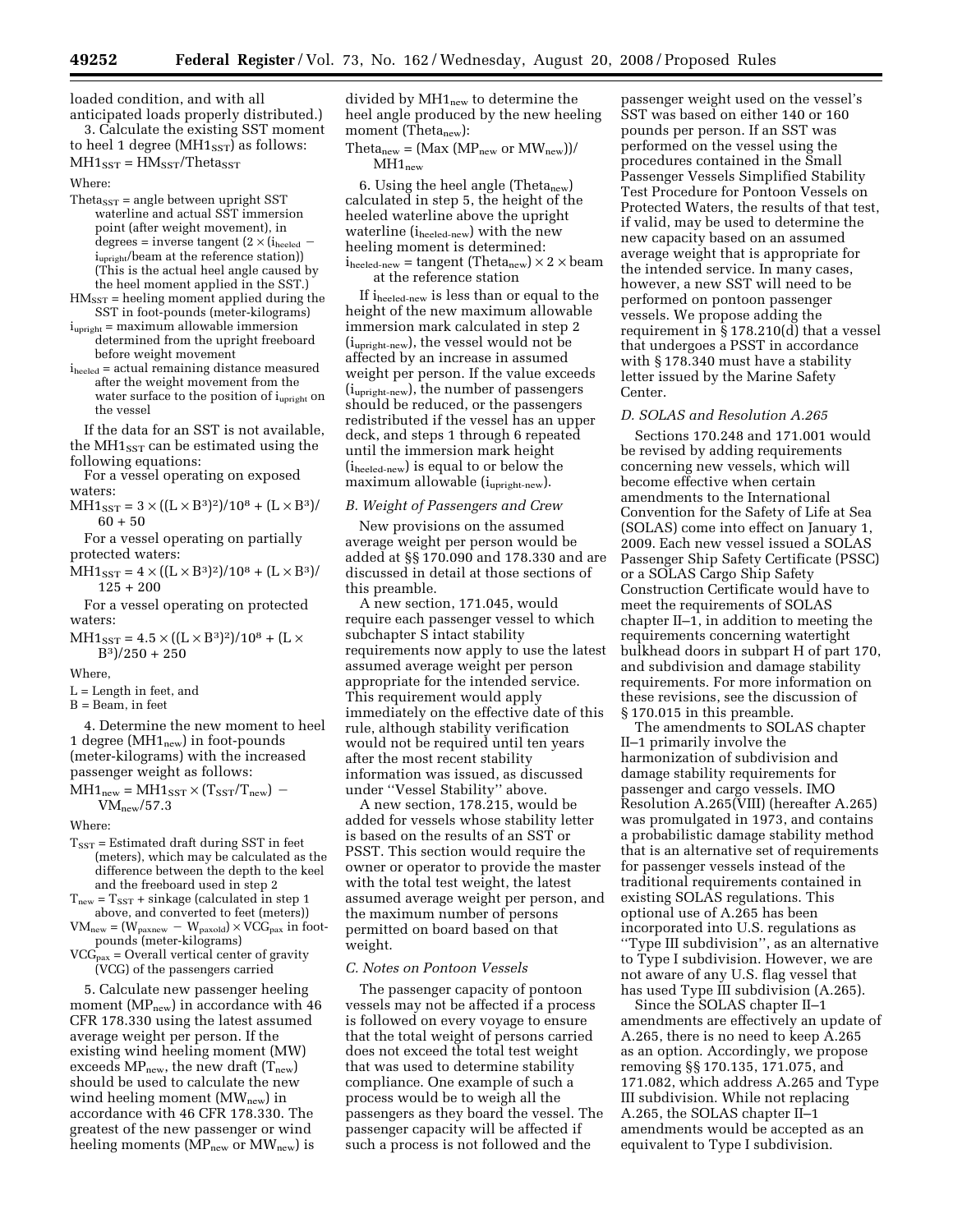Operating information associated with SOLAS chapter II–1 would be added in new § 170.140.

# *E. Corrections, Clarifications, and Updates*

In the course of this rulemaking, we identified several regulations that need to be updated or corrected, and others that could benefit from clarification. While each of these proposed rule changes will be addressed more fully in the ensuing section-by-section discussion, a summary list of the affected sections—other than those discussed in ''SOLAS and Resolution A.265'' above, and ''American Bureau of Shipping'' below—is as follows: Subpart 71.75 (heading); 71.75–1; 71.75–5; 115.900; 115.910; 115.920; 115.930; 170.001; 170.015; 170.070; 170.100; 170.105; 170.135; 170.160; 170.165; Part 170, subpart E (heading); 170.170; 170.248; 170.270; 171.001; Part 171, subpart B (heading); 171.050; Part 171, subpart C (heading); 171.060; 171.065; 171.070; 172.020; 172.070; 174.007; 174.100; 174.360; 176.900; 176.910; 176.920; 176.930; 178.115; 178.230; 178.310; 178.320; 178.325; 179.212 and 179.220.

### *F. American Bureau of Shipping*

As one of the updates of regulations cited above, we propose removing references to the American Bureau of Shipping (ABS) from §§ 170.075, 170.080, 170.085, 170.093, 170.100, 170.110, 170.120, 170.170, 170.173, 170.175, 170.180, 170.185, 170.190, and 170.235. Procedures that the ABS uses to perform reviews of certain documents on behalf of the Coast Guard are contained in Navigation and Vessel Inspection Circulars 10–82 and 3–97. Title 46 U.S.C. 3316 authorizes the Coast Guard to accept plan review, inspections, and examinations performed by ABS for compliance with Coast Guard rules and regulations. Delegation to a recognized classification society, including ABS, of authority to perform certain functions on behalf of Coast Guard is addressed in part 8 of 46 CFR.

# *G. Discussion of Proposed Amendments by Section*

*§ 71.25–50.* Existing § 71.25–50 would be redesignated as § 71.25–95, and a new section on stability verification would be added as discussed in detail earlier in this preamble under ''Stability Verification.''

*§ 71.50–1.* The definition of ''drydock examination'' would be clarified to include the verification of the draft marks.

# Subpart 71.75 (Heading) and §§ 71.75–1 and 71.75–5

The heading of this subpart and two of its sections would be revised to reflect that the SOLAS Passenger Ship Safety Certificate (PSSC) is issued under SOLAS 1974 provisions, that a vessel receiving a PSSC must comply with applicable SOLAS requirements, and that a vessel does not need to actually be engaged in international service but be certificated for international service to receive a PSSC.

*§ 114.400.* A definition of ''variable load'' would be added to this section. The term is used in § 115.112 for consideration of the number of persons and weight permitted on a vessel regulated by subchapter K.

The third subparagraph of the definition of ''length'' would be deleted because it refers only to use with the requirements of part 179, which are not applicable to vessels inspected under subchapter K.

*§ 115.110.* Existing provisions of paragraph (d) of this section list the factors OCMIs may consider when designating a permitted route. This list would be modified by removing a part of subparagraph (d)(3) and adding it as new subparagraph (d)(4) to explicitly call attention to the OCMI's prerogative to consider a vessel's use in weather conditions. This approach would emphasize the OCMI's authority to include operational limits on a COI.

It is not possible to accurately enumerate all combinations of safe environmental conditions on a given passenger vessel's COI. Instead, the Coast Guard has traditionally restricted small passenger vessels to operation in ''reasonable operating conditions.'' Defining reasonable operating conditions involves the judgment of a professional mariner having a certain degree of experience in the operation of a given size and type of vessel, and direct knowledge of the conditions to which the vessel is subject at any particular moment.

Limiting winds, speeds, and wave heights alone, however, cannot adequately define a safe operating envelope for any vessel. Many other conditions involving the vessel, its changing environment, and its response to that environment, must be constantly observed, monitored, interpreted, and responded to by the master in order to evaluate the advisability of embarking on a voyage, or continuing on a voyage when conditions progressively deteriorate. The master has the responsibility to make this determination and is bound to do so using his or her best skill and judgment.

This section, then, would emphasize the need for due diligence on the part of the master with respect to the weather, along with the other factors stipulated in this section, and would avoid unnecessary limits on the discretion of masters.

*§ 115.112.* This section would be revised to explicitly list the total weight of passengers, crew, and variable loads as factors an OCMI may consider when determining the total number of persons and total weight a vessel would be permitted to carry.

*§ 115.505.* This new section on stability verification would be added as discussed in detail earlier in this preamble, under ''Stability Verification.''

*§ 115.610.* Two sentences would be added to paragraph (a) that would add the verification of draft marks to the actions performed at a drydock examination, as well as to ensure that the stability information provided corresponds to the draft marks. A stability letter often includes an operating restriction that limits the maximum draft amidships. The vessel's draft marks (required by § 122.602), however, might refer to a point on the vessel that differs from that used in the stability letter (for example, the bottom of the rudder or propeller). So that the master can effectively verify that the loaded vessel complies with the stability letter's maximum draft restriction, draft or loading marks must be provided that allow the master to compare the actual vessel draft with the maximum draft restriction. If the maximum draft restriction in the stability letter does not correspond to the information obtained from draft mark readings, a new stability letter with a revised restriction and/or draft marks would be needed.

*§§ 115.900, 115.910, 115.920, and 115.930.* These sections would be revised to reflect current practice and policy: (1) a passenger vessel need not actually be on an international voyage to be issued a SOLAS Passenger Ship Safety Certificate (PSSC) but simply be certificated for international service; (2) the Commandant no longer issues the PSSC or a SOLAS Exemption Certificate but authorizes the local OCMI to do so.

*§ 122.304.* Forecasted visibility and weather conditions would be added as factors to which vessel masters should give special attention.

*§ 122.315.* This section would be augmented to emphasize the master's duty to avoid overloading the vessel by taking into account the weight of passengers, crew, and variable loads.

If appropriate for the vessel's operation, draft-sensing devices, loading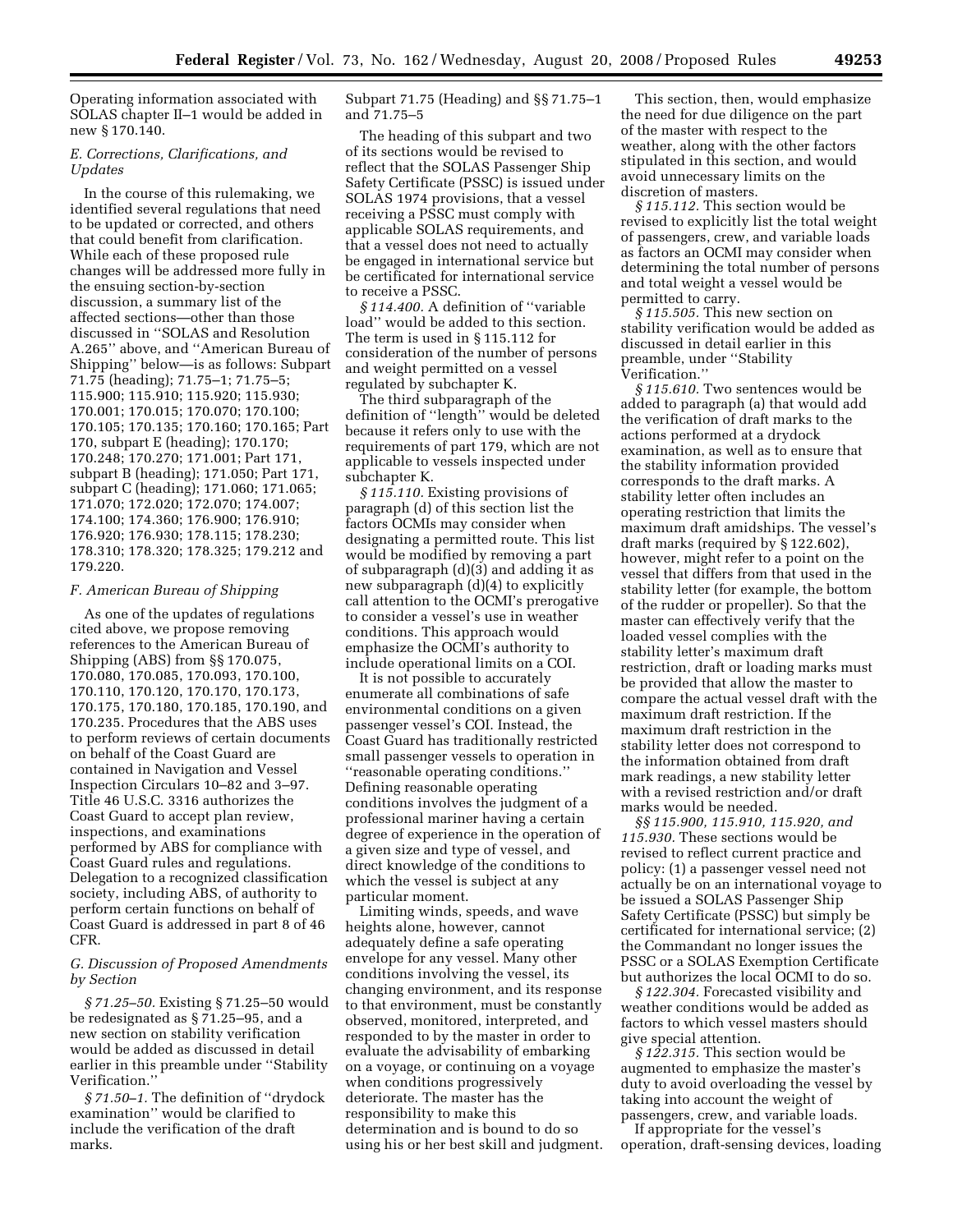marks, or draft marks would satisfy this requirement. Other means might include: (1) Weighing passengers and crew individually, in groups, or in total; or (2) estimating the total weight of each passenger and including an appropriate margin.

Of course, if the number of passengers permitted by the COI is significantly less than the number permitted by the stability letter, a simple passenger count would be satisfactory.

*§ 122.602.* This section would be revised to require each vessel that complies with subchapter S requirements to have loading marks or draft marks. A stability letter or the stability information on a COI or load line certificate normally includes freeboard and draft restrictions on operation. While most vessels are already required to have markings of some kind, this section would be revised to require each vessel that complies with the requirements of subchapter S to have loading marks or draft marks to permit the master to verify compliance with the freeboard and draft restrictions.

*Part 170, Subpart E.* As one of the corrections cited above, this subpart heading would be revised from ''Subpart E—Weather Criteria'' to ''Subpart E—Intact Stability Criteria'' to more accurately describe the contents of the subpart.

*§ 170.001.* Paragraph (a) would be revised to clarify that the exception provision is intended to apply only to a vessel's contracted date. This exception was and is intended to allow retroactive application of new damage stability standards in § 171.080 and is not intended to be applied to vessels other than those that are ''inspected'' or that are required to meet a standard contained in subchapter S. A new subparagraph would also be added to paragraph (a) to clarify that certain uninspected vessels may need to comply with stability standards contained in subchapter S because they are issued a load line certificate or are required to meet a stability standard under subpart E of part 28 of this title.

*§ 170.015.* In December 2006, the International Maritime Organization (IMO) adopted Resolution MSC.216(82), which is contained in SOLAS chapter II–1, to harmonize subdivision and damage stability regulations for passenger and cargo ships. Accordingly, SOLAS chapter II–1 would be added to this central incorporation by reference section and referenced in §§ 170.140, and 170.248. The International Code on Intact Stability, 2008 (2008 IS Code), which would be referenced in § 170.165, would also be added to § 170.015.

*§ 170.055.* A definition of ''constructed'' similar to that used in SOLAS for ''ships constructed'' would be added to this section for clarification.

A definition of ''passenger fraction'' would also be added to this section. Passenger fraction is the ratio of total passenger weight to total displacement. This term would be used in revised § 171.050, which addresses intact stability requirements for a mechanically propelled or a nonselfpropelled vessel. It would also be used in proposed § 171.052 concerning stability criteria for vessels of unusual proportion and form, specifically with regard to passenger distribution criteria.

For some small passenger vessels built of light materials, the passenger fraction can be as high as 50 percent. Such high passenger fractions were not envisioned when existing intact stability criteria were developed. Therefore, new requirements associated with passenger fractions greater than 15 percent would be included in proposed § 171.052.

*§ 170.070.* Paragraph (b) would be modified to clarify that subpart C of part 170 applies to a vessel when the subchapter under which it is inspected so directs.

*§ 170.090.* An erroneous reference to § 170.098 would be removed. Additionally, new provisions would be added governing the calculation of an assumed average weight per person and allowances for loads. These provisions replace the outdated assumed average weights currently contained in § 178.330.

The Coast Guard concurred with the NTSB's March 7, 2006 recommendation (Recommendation M–06–05, available in the docket) to require that passenger capacity of domestic passenger vessels be calculated based on a statistically representative average passenger weight standard that is periodically updated. This section of the proposed rule sets forth the formula used to calculate the average weight per person published in the **Federal Register** on April 26, 2006, which resulted in a figure of 185 pounds. The formula relies on the most recent mean body weight data available from the National Health and Nutrition Examination Survey (NHANES), which is expected to be released periodically by the National Center of Health Statistics (NCHS), Centers for Disease Control and Prevention (CDC). As the U.S. population weight data is updated periodically by the CDC, the formula proposed in this rule would compute the latest, statistically representative, assumed average weight per person which will be used to evaluate the stability of passenger vessels.

This notice and comment rulemaking provides the public the opportunity to comment on the formula and calculation methodology the Coast Guard proposes to use to determine the assumed average weight per person, as well as subsequent adjustments to the average weight per person using the same formula.

When the CDC/NHANES releases an update regarding the average weight of adults in the United States, the Coast Guard, without further rulemaking, would publish a notice in the **Federal Register** of the availability of that data and the associated calculation of the average weight per person, according to the proposed formula. Vessel owner/ operators and masters of passenger vessels would be expected to take this new weight into consideration 60 days after the notice would be published, and load their vessels accordingly.

The CDC NHANES program is a widely accepted and authoritative source for weight data on the U.S. population. The 2004 CDC NHANES report on surveys conducted in the United States between 1960 and 2002 stated that ''on average, both men and women gained more than 24 pounds between the 1960s and 2002.'' According to this report, the mean weight of children of all ages also increased substantially between 1963 and 2002. Teenage boys and girls aged 12–17 increased 15 and 12 pounds, respectively, to mean weights of 141 and 130 pounds, respectively, between the 1960s and 2002. (See CDC *Advance Data,* Number 347, dated October 27, 2004, available at: *http://www.cdc.gov/ nchs/products/pubs/pubd/ad/ad.htm.*)

For a 50/50 male/female mix and for adults between 20 and 74 years old, an average weight of 177.7 pounds without clothing was calculated from the data released in the NHANES report. An average weight of approximately 185 pounds is obtained when the most current CDC average weight of 177.7 pounds is added to the Federal Aviation Administration (FAA) average clothing weight of 7.5 pounds. (See FAA Advisory Circular (AC) 120–27E, *Aircraft Weight and Balance Control,*  dated June 10, 2005, paragraph 201 (superseding FAA AC 120–27D), available in the docket). Approximately the same weight is obtained when the CDC average adult weight gain of 24 pounds is added to the 160-pound average established in the 1960s.

The accuracy of this result is further confirmed by the weights recommended by government authorities in Canada and New Zealand. A 2003 New Zealand Civil Aviation Authority survey of passenger weights reported an average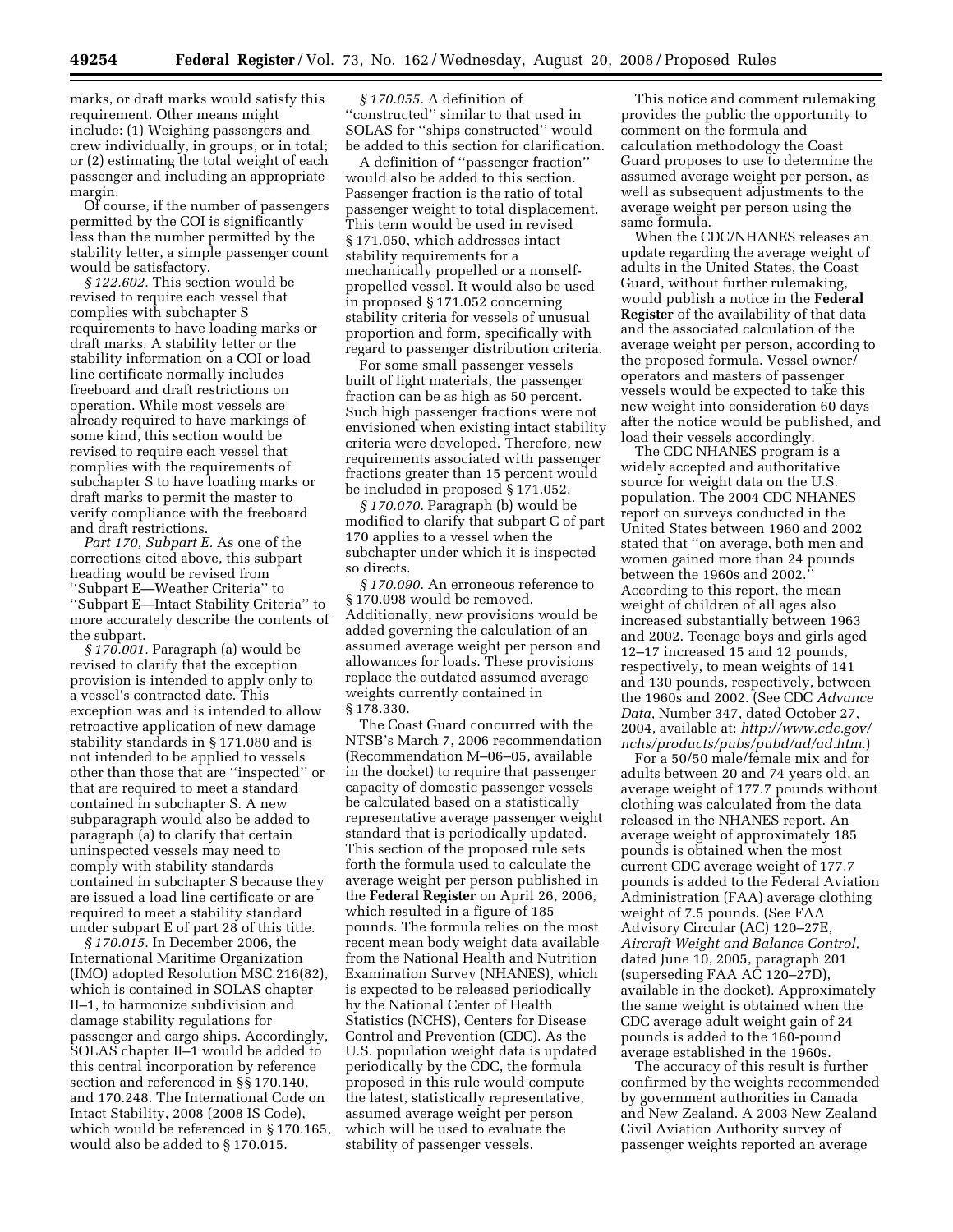weight without carry-on bags or personal effects of 176.8 pounds. Transport Canada, Canada's Federal transportation agency, recommends assuming an average weight of 182.5 pounds per person in summer and 188.5 pounds in winter for small aircraft. Transport Canada's weights included an allowance for clothing, but not luggage. (These documents are available in the docket.)

The Coast Guard also considered a report by the Coast Guard Passenger Weight Working Group. The report, dated May 19, 2005, available in the docket (and mentioned earlier in this preamble under ''Background and Purpose''), used an average passenger weight of 190 pounds to assess the potential impacts of regulatory changes. This average passenger weight was based on the FAA's use in their Advisory Circular AC 120–27D of an average winter passenger weight of 189 pounds, not including carry-on bags. It was noted in the report to be conservative. The current FAA Advisory Circular, AC 120–27E, also uses an average winter passenger weight of 189 pounds without carry-on bags, and includes allowances of 10 pounds each for clothing and personal items. (See AC 120–27E, paragraphs 201 and 205, and Tables 2–1 and 2–2.)

The FAA arrived at the standard average passenger weights used in AC 120–27E after performing certain mathematical calculations using the CDC's NHANES data, rather than relying on the average weights published by the CDC in *Advance Data*  Number 347. (See AC 120–27E, Appendix 2). However, to achieve safe vessel stability standards without restricting passenger vessel operators unnecessarily, the most accurate weight data available must be subjected to sound naval architecture analysis, rather than simply mimicking the product of calculations unrelated to vessel stability. Reliance on CDC data to update pertinent vessel stability regulations now and in the future satisfies the need for accurate weight information.

Additional Considerations of the Assumed Average Weight per Person for Vessels on Protected Waters

The current Coast Guard regulation associated with the performance of a simplified stability test (SST) permits the weight of one person to be considered as 63.5 kilograms (140 pounds) if the vessel operates exclusively on protected waters and the passenger load consists of men, women, and children (46 CFR 178.330(a)(4)(ii)). Experience has shown that many vessels

whose stability is based on this passenger weight standard do operate with such a mix of passengers. Many of these vessels, however, occasionally carry a passenger load consisting predominantly of adults, and some vessels do so most of the time.

We propose removing the weight standard currently used in § 178.330 and, instead, adding provisions to § 170.090 that would utilize data from the most recent NHANES survey to arrive at a more accurate average weight per person. However, the proposed rule would be unnecessarily inflexible if it did not consider vessels that normally operate with a mix of men, women, and children on protected waters. To address cases where the owners of such vessels can effectively manage vessel stability to ensure that their vessels are not overloaded, the proposed rule permits the OCMI to agree, in writing, to the use of other values. For example, excursion vessels whose businesses cater to families or child-oriented themes may be able to show that they will carry a high percentage of children, who weigh far less than the assumed average weight per person of adults.

As discussed above, fundamental differences between the marine and aviation fleets make a broad and uncritical adoption of FAA passenger weight analysis unrealistic. With the OCMI's written agreement, however, if feasible and appropriate for their service, some vessels may be able to utilize FAA methods to determine the weight of passengers and bags. Those methods are described in FAA AC 120– 27E.

Another possible solution would allow the vessel operator to manage stability by weighing each passenger or all passengers together prior to embarkation; or asking each passenger his or her weight, adding an appropriate margin for clothing or understated weight, and verifying that the passenger weight tally does not exceed the total permitted passenger weight.

*§ 170.105.* This section would be revised to reflect the correct application of subchapter T vessels.

*§ 170.135.* We propose removing this section concerning Type III subdivision in its entirety. See the discussion earlier in this preamble under ''SOLAS and Resolution A.265.''

*§ 170.140.* See the discussion of § 170.015 in this preamble.

*§ 170.160.* To correct the erroneous reference to § 178.330, paragraph (c)(3) would be revised to indicate that performance of any of the simplified stability tests described in part 178 would be an acceptable alternative to the demonstration of compliance with

the standards of subpart E. Paragraph (d) would be added so that vessels complying with applicable provisions of the International Code on Intact Stability, 2008 (2008 IS Code), enunciated in new § 170.165, would be considered equivalent to complying with the requirements of §§ 170.170 and 170.173.

*§ 170.165.* This section would be added to implement the Introduction and Part A of the 2008 IS Code for vessels certificated for international service. Paragraph (a) of this section would codify the requirements that are expected to be adopted as amendments to both the 1988 Load Line Protocol and SOLAS for vessels to which either of these IMO agreements apply.

Paragraph (b) would make compliance with the 2008 IS Code an alternative for vessels to which paragraph (a) does not apply.

*§ 170.170.* This section would be revised to correct a deficiency in the current regulations. Section 170.170 contains what are commonly referred to as ''wind heel'' requirements for intact stability. The formulation for a minimum required metacentric height (GM) currently contained in this section facilitated easy evaluation and verification that the vessel does not exceed the limiting angle of 14 degrees, or one-half the freeboard to the deck edge, without the more involved process of calculating righting and heeling arm curves to determine the heel angle. While this formulation reflects a common simplification that was and is appropriate for conventional ships—and is simple to compute—there exist some unusual combinations of beam, freeboard, wind profile area, and metacentric height for which the existing equation is not appropriate.

For example, calculations submitted to the Marine Safety Center (MSC) for a vessel with low freeboard and a high wind profile area a few years ago showed compliance with the minimum metacentric height requirement, but the MSC's verifying calculations showed the vessel would capsize when the required wind heeling moment was applied. The reason for this discrepancy was that the angle of deck edge submergence was less than 5 degrees, which caused the maximum righting arm to occur at such a low angle that the required righting moment to maintain equilibrium could not be obtained.

The proposed change would correct this deficiency by requiring the calculation of righting arm curves. This change would implement the intent of this regulation, which is to restrict the angle of heel caused by wind pressure that varies according to stability route.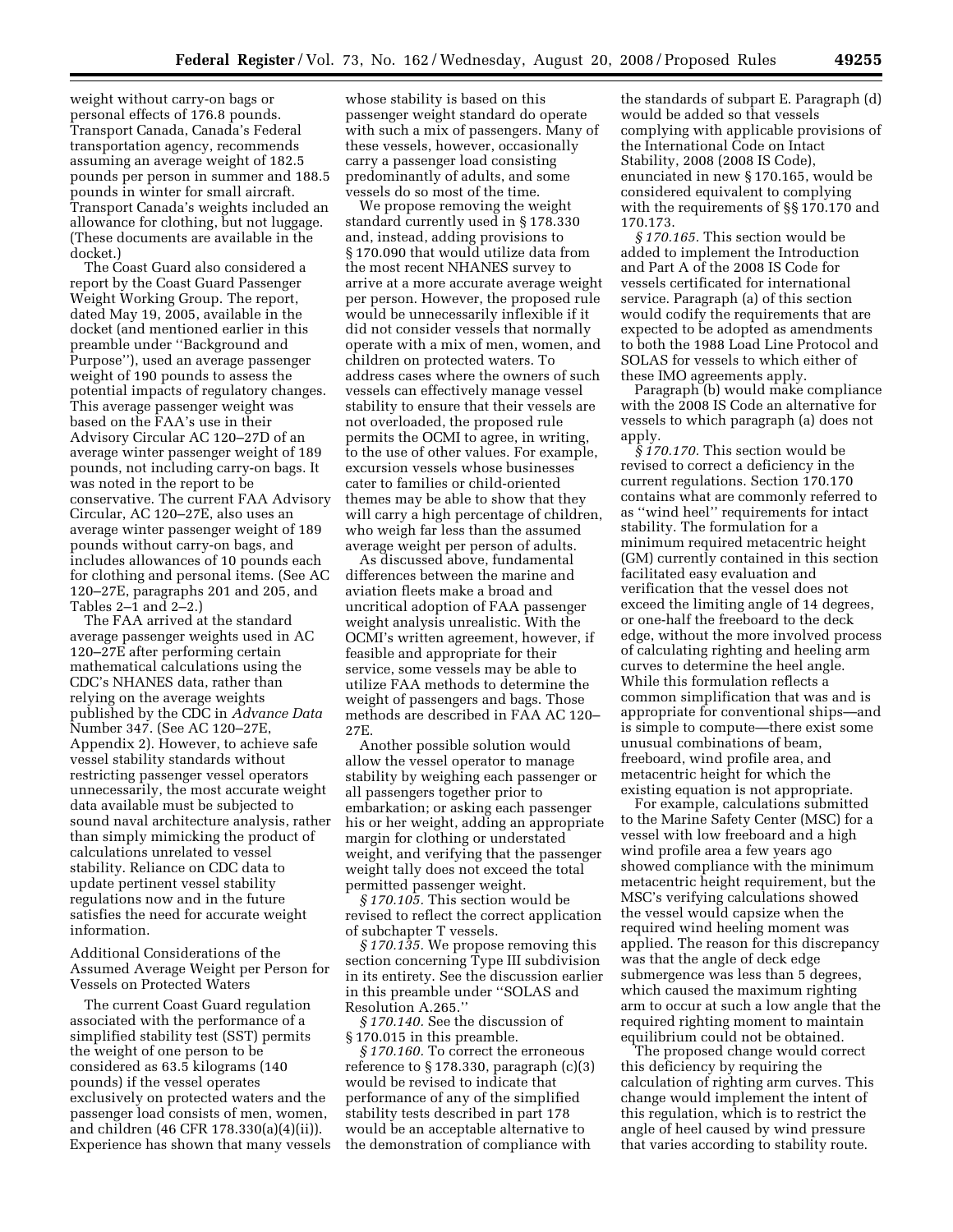*§ 170.248.* Paragraph (a) of this section would be revised and a new paragraph would be added to invoke SOLAS watertight bulkhead door requirements on vessels issued a SOLAS safety certificate in addition to the specific requirements already contained in part 170.

*§ 170.270.* This section would be revised to update the ASTM standards incorporated by reference.

*Part 171 (subpart headings).* Subparts B and C would be re-titled ''Intact stability'' and ''Subdivision and damage stability'', respectively, to more accurately describe the contents of those subparts.

*§ 171.001.* This section would be modified to require a passenger vessel certificated for international service and constructed on or after January 1, 2009, to comply with the newly revised regulations of SOLAS chapter II–1. For the purposes of this section, those SOLAS requirements are equivalent to the requirements of part 171 when applied to such vessels. This section would also be modified to reflect the current application of part 171 to certain vessels inspected under subchapter T.

*§ 171.012.* This new section would be added to incorporate by reference into part 171 SOLAS chapter II–1 and the 2008 IS Code. SOLAS chapter II–1 would be referenced in § 171.001 and the 2008 IS Code in § 171.050.

*§ 171.045.* See the discussion of this section under ''Weight of Passengers and Crew'' earlier in this preamble.

*§ 171.050.* The heading of this section would be revised to more accurately describe the contents of the section as relating specifically to passenger heel. The revised section would also establish the minimum standard for intact stability of a mechanically propelled or nonself-propelled vessel as an angle of heel not greater than 14 degrees, or the angle of heel at which the deck edge is first submerged, whichever is less. Angle of heel is more accurate than the current standard, which relies upon a simplified calculation of metacentric height. Moreover, the current standard was intended to approximate angle of heel, and was adopted because angle of heel calculations were considered in the past to be too onerous for purposes of this regulation. With current computing capabilities, however, use of the more accurate standard would be appropriate. Additionally, paragraph (c) would be added so that compliance with the requirements in the 2008 IS Code for passenger ships would be considered equivalent to complying with the provisions of paragraph (a) governing passenger heeling.

*§ 171.052.* Technological improvements in vessel design and construction have resulted in some vessels that weigh significantly less than their more conventional predecessors. Intact stability criteria for passenger vessels did not consider vessels of light construction, for which the total weight of passengers and their effects could constitute 50 percent or more of the total displacement weight. Studies of passenger distribution have been performed that show that the standard currently contained in § 170.173 does not provide a margin of safety for vessels of light construction to the same degree as for those vessels for which the standard was developed.

Accordingly, this new section would be added to specify stability requirements for vessels of unusual proportion and form in order to withstand certain operating conditions, and also to take into account variations in passenger loading. The addition of passenger distribution criteria will bring the stability analysis of domestic vessels in line with the methodology employed by the 2008 IS Code, and account for a wide variety of hull forms not envisioned by the current regulations. See the discussion of ''passenger fraction'' at § 170.055.

*§ 171.060.* We propose removing the text concerning Type III subdivision. See the discussion earlier in this preamble under ''SOLAS and Resolution A.265.''

*§ 171.065.* The second equation in this section is erroneous, and would be corrected. When subchapter S regulations were originally published in 1983, the equation was correct; however, a printing error—changing the term P1 to P—was introduced in subsequent editions of the CFR. We propose taking this opportunity to correct the error.

*§ 171.070.* The current regulation is silent concerning the minimum spacing of watertight bulkheads for vessels less than 143 feet in length that make international voyages. These vessels are normally required to meet SOLAS requirements for such spacing, which are the same as for vessels that are 143 feet or more in length. We propose taking this opportunity to correct this omission.

*§ 171.075.* We propose removing this section concerning Type III subdivision in its entirety. See the discussion earlier in this preamble under ''SOLAS and Resolution A.265.''

*§ 171.080.* This section, which specifies damage stability standards for vessels with Type I or Type II subdivision, would be revised by removing ''75 kilograms'' as an assumed average passenger weight, and referring to § 170.090 instead, which uses the most current NHANES data.

*§ 171.082.* We propose removing this section—regarding Type III subdivision—in its entirety. See the discussion earlier in this preamble under ''SOLAS and Resolution A.265.''

*§ 172.020.* This section would be revised to include MARPOL 73/78 as a standard to be incorporated by reference.

*§ 172.070.* This section would be revised to clarify the date after which vessels must comply with the intact stability requirements of the International Convention for the Prevention of Pollution from Ships, 1973, (as amended by the Protocol of 1978 (MARPOL 73/78) Annex I). The revised section would also reflect the renumbering of regulations that occurred in MARPOL 73/78.

*§ 174.007.* This new section would be added to incorporate by reference SOLAS chapter II–1. SOLAS chapter II– 1 would be referenced in § 174.360 for the reasons discussed below.

*§ 174.100.* This section would be revised to update the ASTM standards incorporated by reference.

*§ 174.360.* We are taking the opportunity to update this section, as cited above. The amendments to SOLAS chapter II–1 discussed earlier in this preamble under ''SOLAS and Resolution A.265'' also apply to dry cargo ships constructed on or after January 1, 2009. Since § 174.360 applies to dry cargo ships built before this date as well, we propose updating this section to properly address the requirements that are applicable to dry cargo ships constructed both before and after January 1, 2009. See the discussion at § 170.015 earlier in this preamble.

*§ 175.400.* Definitions of ''variable load'' and ''total test weight'' would be added to this section. Both terms are used in § 176.112 for consideration of the number of persons and weight permitted on a vessel inspected under subchapter T, and in the simplified stability proof test set out in § 178.330.

*§ 176.110.* As discussed in § 115.110 of this preamble, this section lists the factors OCMIs may consider when designating a permitted route.

*§ 176.112.* This section would be revised to explicitly list the total weight of passengers, crew, and variable loads as factors an OCMI may consider when determining the total number of persons and total weight a vessel would be permitted to carry.

*§ 176.505.* This new section on stability verification would be added as discussed in detail earlier in this preamble under ''Stability Verification.''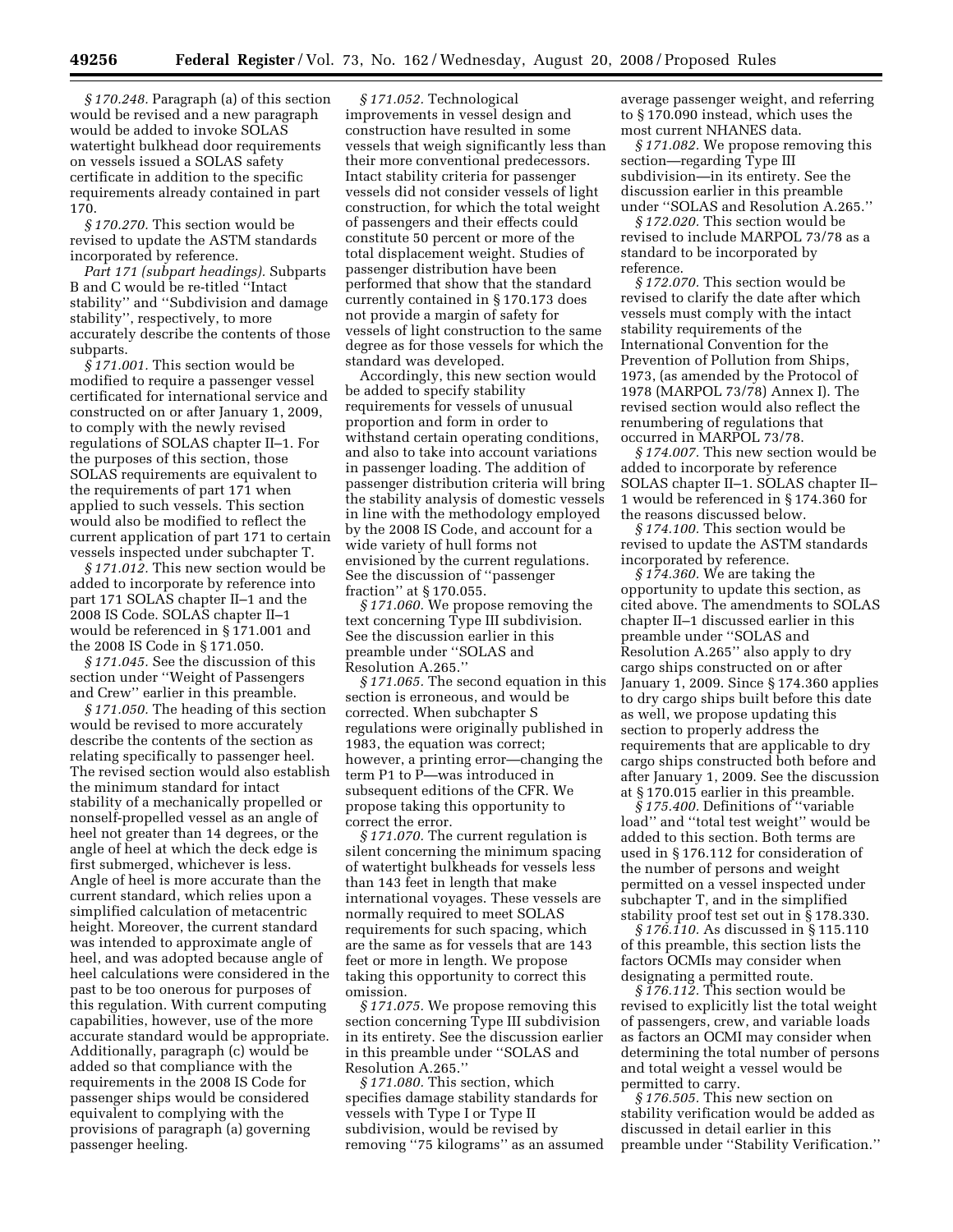*§ 176.610.* Two sentences would be added to paragraph (a) that would add the verification of draft marks to the actions performed at a drydock examination, as well as make sure that the stability information provided corresponds to the draft marks provided. See the discussion of § 115.610 earlier in this preamble.

*§ 176.900, 176.910, 176.920, and 176.930.* See the discussion of §§ 115.900, 115.910, 115.920, and 115.930 in this preamble, where we discuss proposed revisions to reflect current practice and policy regarding SOLAS certificates.

*§ 178.115.* This section would be modified to allow application of subpart B to existing vessels.

*§ 178.210.* Paragraphs (a), (b) and (c) of this section would be revised to clarify what stability information is necessary for a vessel to meet intact stability standards, and a new paragraph (d) would add the requirement for an MSC-issued stability letter, as discussed in ''Notes on Pontoon Vessels'' above.

*§ 178.215.* See the discussion earlier in this preamble under ''Weight of Passengers and Crew.''

*§ 178.230.* Paragraph (b) of this section would be revised, and a new paragraph (c) added, to expand the information required of vessels showing compliance with subchapter S, including information required in part 170 of that subchapter.

*§ 178.310.* This section would be revised to clarify the intact stability requirements for vessels subject to subchapter S, as well as those that can use subchapter T requirements. In addition, we would add the option of another requirement as stipulated by the Commanding Officer, Marine Safety Center. Finally, the existing option to use an SST for vessels carrying not more than 150 passengers would be removed, as the general applicability of subchapter T (see 46 CFR 175.100) already excludes vessels carrying more than 150 passengers. A figure would be added to assist users in understanding these requirements.

*§ 178.320.* We propose clarifying in this section that subchapter S stability requirements, or requirements determined by the Commanding Officer, Marine Safety Center, apply to all inspected passenger vessels that are not explicitly described and excepted in § 178.320. For vessels that are described in this section, the performance of a simplified stability test is an option. However, for vessels carrying 49 passengers or fewer, the cognizant OCMI has the authority to require compliance with subchapter S standards, or to apply another standard

in lieu of the simplified stability test. Specifically, we propose revising redesignated paragraph (b) to clarify that a vessel whose stability cannot be adequately assessed by other means must be shown by design calculations to meet the applicable intact stability requirements of subchapter S.

For readability, we propose moving the explanation of the simplified stability test to the beginning of the section rather than the end. For consistency, we propose moving from § 178.325 the list of restrictions for a monohull sailing vessel undergoing a simplified stability test to this section. Further, we propose adding the option of an SST for certain flush-deck nonsailing catamarans.

We also propose adding to § 178.320 restrictions on the application of a pontoon simplified stability proof test (PSST). These proposed restrictions on the application of the PSST are based in part on a study of twin hull pontoon passenger vessels, entitled *Study on the U.S. Domestic Intact Stability and Subdivision Requirements for Twin Hull Pontoon Passenger Boats Less Than 65 Feet in Length*, which is available in the docket as indicated in the **ADDRESSES** section. A table would be added to clarify applicability requirements.

*§ 178.325.* For consistency, we propose revising this section to move the list of restrictions for a monohull sailing vessel undergoing an SST to § 178.320. In addition, we would clarify that the performance of a simplified stability proof test is optional, as provided in § 178.320.

*§ 178.330.* New provisions would be added governing the assumed average weight per person to be used as well as allowances for loads on small passenger vessels. The latest assumed average weight per person would replace the outdated assumed average weights previously contained in § 178.330, and would refer to § 170.090, which would be based on the latest weight data available from the National Center for Health Statistics' National Health and Nutrition Examination Survey (NHANES). For further information on the basis for these revisions, see the discussion of § 170.090 in this preamble.

*§ 178.340.* This section would be revised to codify existing policy on pontoon vessel intact stability, clarify those requirements, and improve consistency of application. These revisions include a requirement that when a PSST is performed, each fuel, water, and sewage tank be full, and that the simulated load of passengers, crew, and other loads be distributed to provide normal operating trim.

Additionally, procedural changes to improve the accuracy of the test would be made based on recent detailed analyses of multihull stability characteristics that were not previously available. The organization of the revised section would align with that of § 178.330, which concerns the SST generally for monohull vessels.

*§ 179.15.* This new section would be added to incorporate by reference SOLAS chapter II–1. SOLAS chapter II– 1 would be referenced in § 179.212 for the reasons discussed below.

*§ 179.212.* This section has been revised to clarify that the ''simplified'' subdivision requirements of part 179 can only be used in conjunction with the ''simplified'' intact stability requirements of part 178, and vice versa. A new paragraph would also be added to this section to require a passenger vessel constructed on or after January 1, 2009, intended to make international voyages, and issued a SOLAS PSSC, to meet applicable requirements of SOLAS chapter II–1 instead of the subdivision and damage stability requirements of this section. For the purposes of this section, those SOLAS requirements are equivalent to the requirements of this part when applied to such vessels. For additional information, please see the discussion in § 171.001 of this preamble.

*§ 179.220.* To enhance reliability and consistency, we propose adding a paragraph requiring that the calculations specified by this section be submitted to the Marine Safety Center for review and approval. In addition, we are taking this opportunity to correct the use of confusing, repeated symbols in paragraph (a).

*§ 185.304.* Forecasted visibility and weather conditions would be added as factors to which vessel masters should give special attention. A new paragraph would also be added requiring masters of vessels not greater than 65 feet in length to have means available to monitor marine broadcasts.

*§ 185.315.* A new paragraph would be added to this section to emphasize the master's duty to avoid overloading the vessel by taking into account the weight of passengers, crew, and variable loads. Please see the detailed discussion in § 122.315 of this preamble regarding satisfactory means by which the master may accomplish this.

*§ 185.602.* This section would be revised to require each vessel that complies with subchapter S requirements to have loading marks or draft marks. A stability letter or stability information placed on a COI or load line certificate normally includes freeboard and draft restrictions on operation.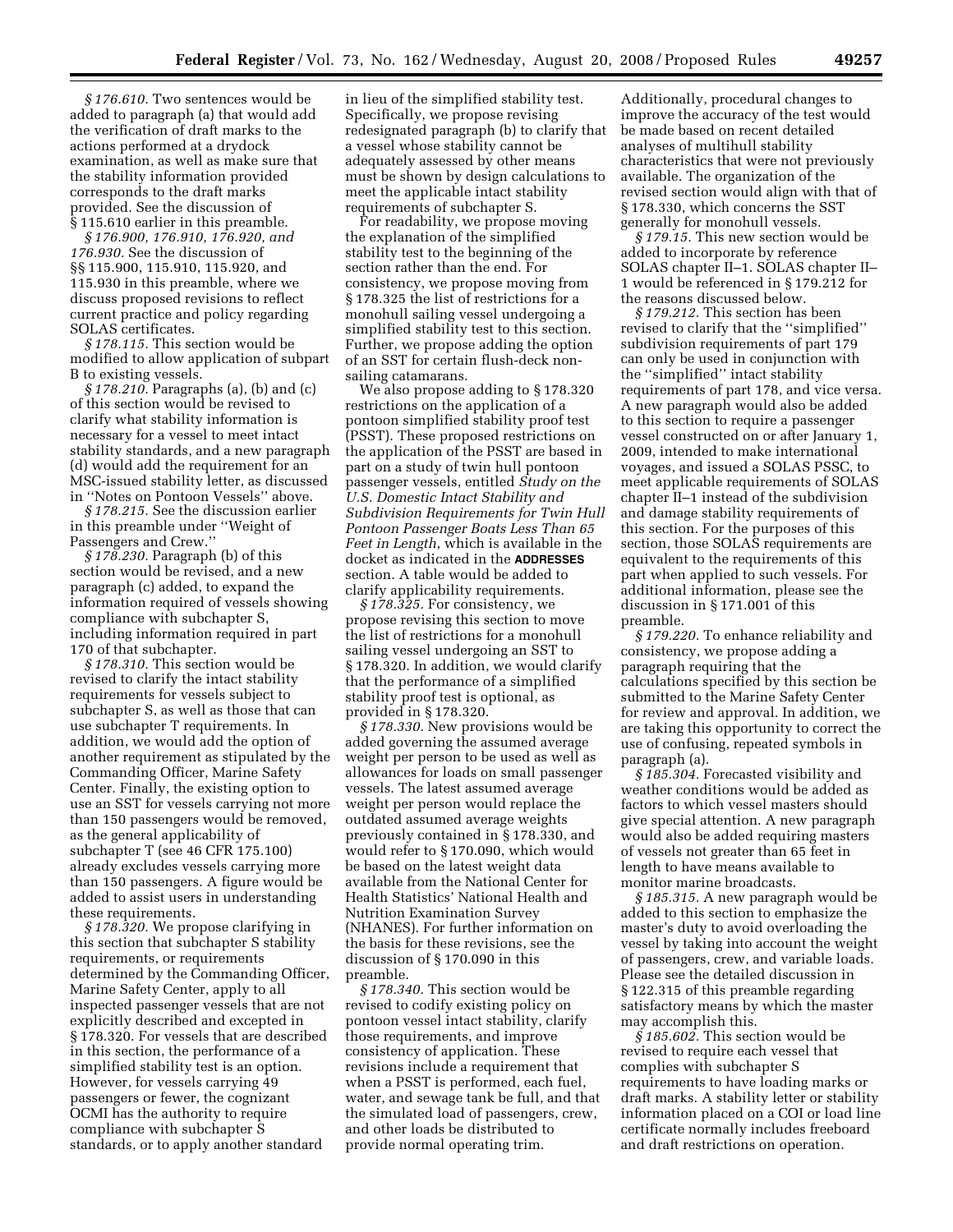While a very high proportion of vessels already have marks, every vessel whose stability approval was issued in accordance with subchapter S should have loading or draft marks to permit the master to verify compliance with the freeboard and draft restrictions. See the discussion of § 115.602 earlier in this preamble.

# **VI. Incorporation by Reference**

Material proposed for incorporation by reference appears in §§ 170.015, 171.012, 172.020, 174.007 and 179.15. You may inspect this material at U.S. Coast Guard Headquarters where indicated under **ADDRESSES**. Copies of the material are available from the sources listed in §§ 170.015, 171.012, 172.020, 174.007 and 179.15.

Before publishing a binding rule, we will submit this material to the Director of the Federal Register for approval of the incorporations by reference.

### **VII. Regulatory Analyses**

We developed this proposed rule after considering numerous statutes and executive orders related to rulemaking. Below we have summarized our analysis based on 13 of these statutes or executive orders.

# *A. Regulatory Planning and Review*

This proposed rule is not a significant regulatory action under section 3(f) of Executive Order 12866, Regulatory Planning and Review, and does not require an assessment of potential costs and benefits under section 6(a)(3) of that Order. The Office of Management and Budget (OMB) has not reviewed it under that Order. Nevertheless, we have prepared a Preliminary Regulatory Analysis of potential costs and benefits which is available in the docket where indicated under the **ADDRESSES** section of this preamble. A summary of the analysis follows:

The Coast Guard proposes to amend its regulations governing stability requirements and the maximum number of passengers that may safely be permitted on board a vessel inspected and certificated under 46 CFR subchapters H, K or T. To calculate vessel stability and the maximum number of persons allowed on board, Coast Guard regulations currently use an average weight per person of either 160 or 140 pounds, depending on vessel route and mix of passengers. These figures were set in the 1960s. In 2004, however, the Centers for Disease Control and Prevention (CDC) released findings that the average mean body weight for men and women had increased by 24 pounds since the 1960s. Therefore, this notice of proposed rulemaking (NPRM)

is intended to update the average weight per person used in both intact stability and subdivision and damage stability compliance for vessels, and also in calculating the maximum number of passengers permitted on board.

Based on Coast Guard data, we estimate this proposed rule would affect 6,073 inspected passenger vessels. These vessels would all be required to have updated stability letters. Of these vessels, 1,140 would require both a new stability test and a reduction in maximum passenger load to obtain an updated stability letter. Additionally, 3,542 vessels would require either a new stability test or a stability recertification, but would not need to reduce maximum passenger load. Finally, 1,391 vessels would require no additional stability test or recertification and no reduction in passenger load in order to receive an updated stability letter.

We estimate the non-discounted firstyear and recurring costs to be about \$10 million and \$2.5 million, respectively. We estimate the discounted ten-year cost of this rulemaking to be \$24.6 million at a seven percent discount rate and \$28.7 million at a three percent discount rate. The annualized costs over the ten-year period are \$3.5 million at a seven percent discount rate and \$3.36 million at a three percent discount rate.

# *B. Small Entities*

Under the Regulatory Flexibility Act (5 U.S.C. 601–612), we have considered whether this proposed rule would have a significant economic impact on a substantial number of small entities. The term ''small entities'' comprises small businesses, not-for-profit organizations that are independently owned and operated and are not dominant in their fields, and governmental jurisdictions with populations of less than 50,000.

An Initial Regulatory Flexibility Analysis (IRFA) that examines the impacts of the rule on small entities is discussed below. Under section 603 of the Regulatory Flexibility Act, an IRFA must describe the impact of the proposed rule on small entities and contain the following:

1. A description of the reasons why action by the agency is being considered;

2. A succinct statement of the objectives of, and legal basis for, the proposed rule;

3. A description of and, where feasible, an estimate of the number of small entities to which the proposed rule will apply;

4. A description of the projected reporting, recordkeeping and other compliance requirements of the proposed rule, including an estimate of the classes of small entities which will be subject to the requirement and the type of professional skills necessary for preparation of the report or record;

5. An identification, to the extent practicable, of all relevant Federal rules which may duplicate, overlap or conflict with the proposed rule; and,

6. A description of any significant alternatives to the proposed rule which accomplish the stated objectives of applicable statutes and which minimize any significant economic impact of the proposed rule on small entities.

We have discussed many of these issues at length in other sections of the NPRM. We refer the reader to the applicable sections of the NPRM for more detail. We have prepared an IRFA of the potential impacts of the proposed rule on small entities which is available in the docket where indicated under the **ADDRESSES** section of this preamble. A summary of the IRFA follows:

### Number of Small Entities Affected

Entities that would be affected by the proposed rule are owners and operators of U.S.-inspected, U.S. flag passenger vessels. To determine which of the affected entities are small, we used public and proprietary databases to determine employee size and annual revenues of the entities and the North American Industry Classification System (NAICS) codes to classify the entities. We then applied the United States Small Business Administration (SBA) criteria for classifying small businesses to the associated NAICS code for a particular entity, and were able to determine whether the entity would be classified as small.

Of the affected population of approximately 6,073 vessels (owned by 5,760 U.S. entities) that would comply with this proposed rule, we took a sample of 156 small companies from the total population of companies that potentially own or operate these vessels. We researched approximately 900 companies in order to obtain the 156 small businesses that were required to meet our confidence level. We excluded companies that did not have the requisite data to allow us to make a determination on whether a company was small.

# Types of Entities Affected

We classified small businesses by the NAICS code for those businesses that had known company information, and determined whether a business was small by using the SBA size standards matched to the NAICS codes. We analyzed businesses with 26 different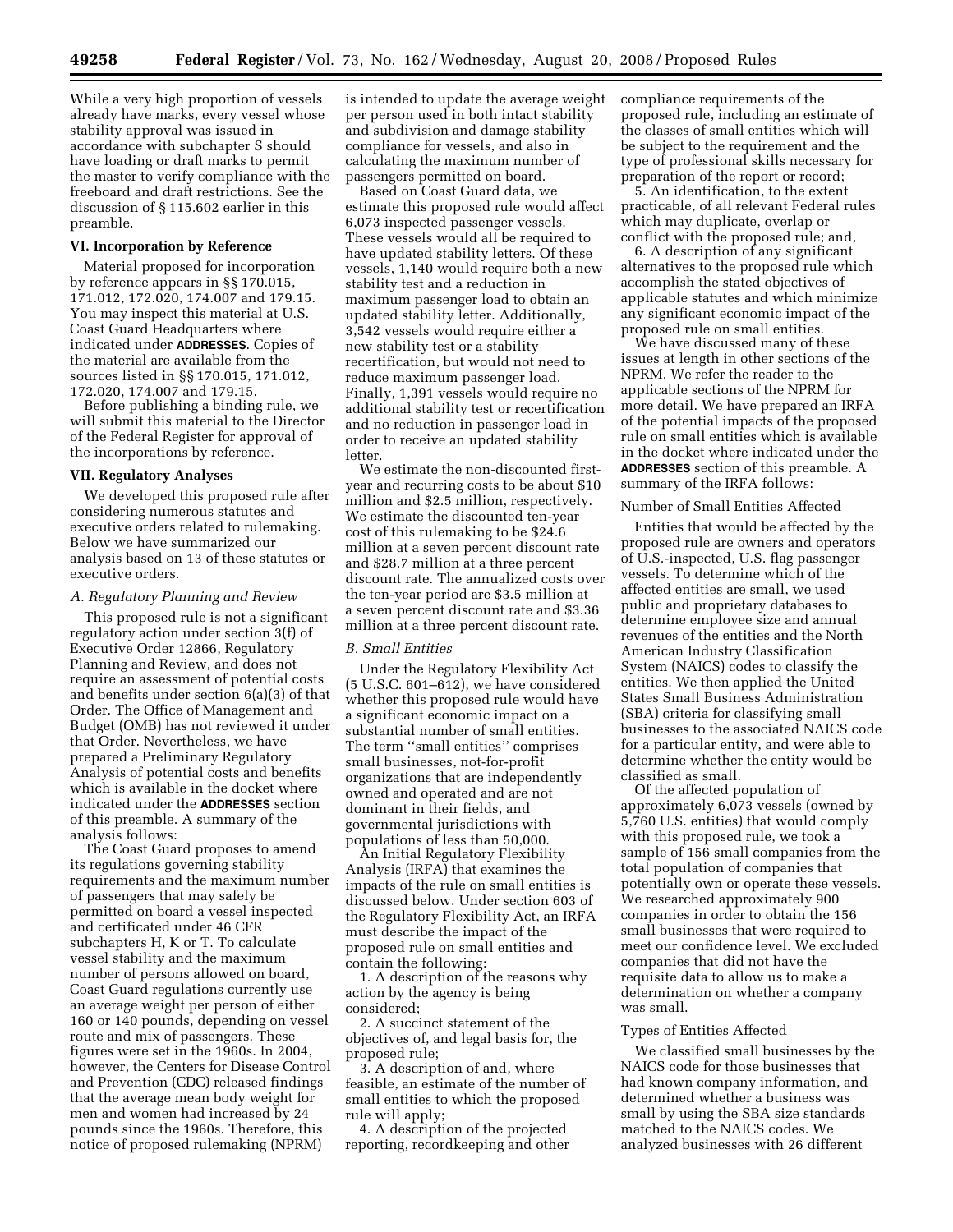NAICS codes and found that about 75 percent of passenger vessels were owned by companies who operate recreational and sightseeing businesses. Of the small businesses that we analyzed, 38 percent are classified as ''scenic and sightseeing transportation'' companies. ''Recreation and amusement'' companies represent about 11 percent of the companies. ''Travel agencies'' and ''tour operators''

represent 11 percent. The remaining 25 percent of the small businesses that we analyzed are comprised of 21 different NAICS codes. The largest percent of the remaining 25 percent were ''inland water transportation'' and ''boat dealers.''

To estimate the impact on small businesses, we identified the vessels operated by each company. These vessels were assessed by naval

architects as to the likely impact of an updated average weight per person on their stability calculations. We then categorized the vessels into cost categories similar to those in Table 1 which are further detailed in the Preliminary Regulatory Analysis and the Initial Regulatory Flexibility Analysis (available in the docket).

# IMPACT OF UPDATED PASSENGER WEIGHT STANDARD ON SMALL BUSINESSES BY CATEGORY

| Category | Description of impact                                                                                                                                                                                                                                                                                                                                                                                                                                                                           | No. of<br>vessels | Passenger<br>reduction |
|----------|-------------------------------------------------------------------------------------------------------------------------------------------------------------------------------------------------------------------------------------------------------------------------------------------------------------------------------------------------------------------------------------------------------------------------------------------------------------------------------------------------|-------------------|------------------------|
|          | Vessels that would incur a reduction in passenger capacity, based on new stability<br>tests or calculations, or based on existing stability test data, and would incur re-<br>certification costs for intact and subdivision and damage stability.                                                                                                                                                                                                                                              | 34                | 315                    |
| 283      | Vessels that would not incur a reduction in passenger capacity, but would have re-<br>strictions on the number of passengers on higher decks based on new or existing<br>stability test data or calculations, and would incur recertification costs, and vessels<br>that would not incur a reduction in passenger capacity, but would require new sta-<br>bility information to be issued based on new or existing stability tests or calcula-<br>tions, and would incur recertification costs. | 91                |                        |
|          | Vessels that would not incur a reduction in passenger capacity, based on metrics<br>that show that the effect of increased assumed passenger weight would be suffi-<br>ciently small that no recertification action would be necessary.                                                                                                                                                                                                                                                         | 31                |                        |
| Totals   |                                                                                                                                                                                                                                                                                                                                                                                                                                                                                                 | 156               | 315                    |

We estimated the cost impact on annual revenue for each entity by category of vessel cost. The analysis shows that 81 percent of affected small entities would have an impact of less than one percent of estimated revenue and 19 percent of affected small entities would have an impact of one to two percent of revenue.

At this time, the Coast Guard is seeking comments on whether this proposed rule would have a significant economic impact on a substantial number of small entities. If you think that your business, organization, or governmental jurisdiction qualifies as a small entity and that this rule would have a significant economic impact on it, please submit a comment to the Docket Management Facility at the address under **ADDRESSES**. In your comment, explain why you think it qualifies and how and to what degree this rule would economically affect it.

# Other Federal Rules

The requirements in this proposed rule do not overlap with provisions of any other agency.

# Regulatory Alternatives

The goal of this NPRM is to establish the appropriate measures when conducting stability tests. The no-action alternative is to ignore the increase in weight of the average American and to calculate stability with inaccurate data.

A possible alternative is to allow the OCMI to deal with each individual vessel on a case-by-case basis without any national standard. The likely result would be a non-uniform weight standard, with vessels that change location failing to meet local requirements.

We address the projected reporting and recordkeeping requirements as well as the type and professional skills necessary for the preparation of reports and records in the cost analysis and Paperwork Reduction Act sections of this report.

# *C. Assistance for Small Entities*

Under section 213(a) of the Small Business Regulatory Enforcement Fairness Act of 1996 (Pub. L. 104–121), we want to assist small entities in understanding this proposed rule so that they can better evaluate its effects on them and participate in the rulemaking. If the rule would affect your small business, organization, or governmental jurisdiction and you have questions concerning its provisions or options for compliance, please consult Mr. William Peters, U.S. Coast Guard, Office of Design Engineering Standards, Naval Architecture Division (CG–5212), telephone 202–372–1371. The Coast Guard will not retaliate against small entities that question or complain about this rule or any policy or action of the Coast Guard.

Small businesses may send comments on the actions of Federal employees who enforce, or otherwise determine compliance with, Federal regulations to the Small Business and Agriculture Regulatory Enforcement Ombudsman and the Regional Small Business Regulatory Fairness Boards. The Ombudsman evaluates these actions annually and rates each agency's responsiveness to small business. If you wish to comment on actions by employees of the Coast Guard, call 1– 888-REG–FAIR (1–888–734–3247).

# *D. Collection of Information*

This proposed rule would call for a collection of information under the Paperwork Reduction Act of 1995 (44 U.S.C. 3501–3520). As defined in 5 CFR 1320.3(c), a ''collection of information'' comprises reporting, recordkeeping, monitoring, posting, labeling, and other, similar actions. The title and description of the information collections, a description of those who must collect the information, and an estimate of the total annual burden follow. The estimate covers the time for reviewing instructions, searching existing sources of data, gathering and maintaining the data needed, and completing and reviewing the collection.

This proposed rule would call for revisions of two collections of information under the Paperwork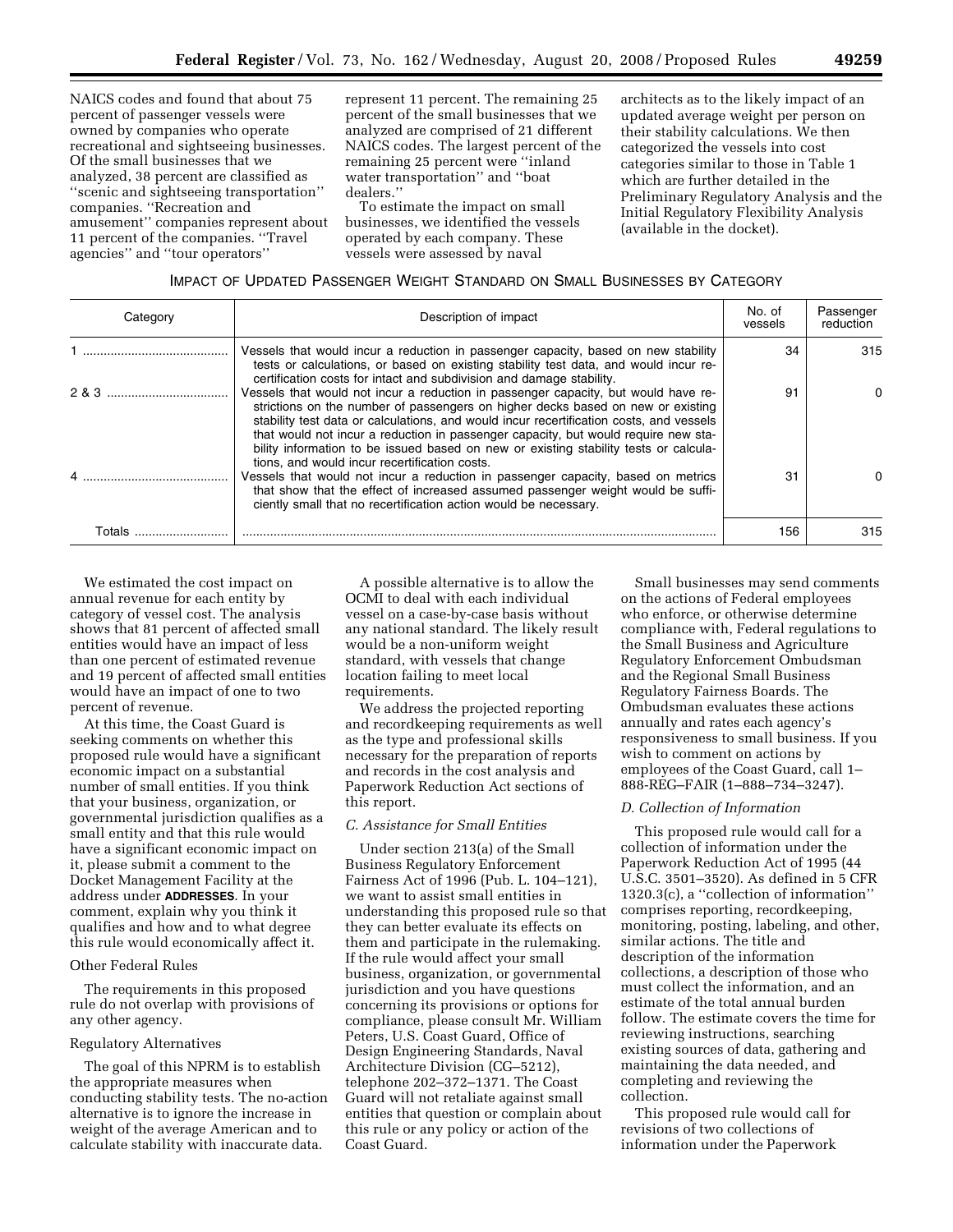Reduction Act of 1995 (44 U.S.C. 3501– 3520). 46 CFR 78.121, 115.306, 170.120, and 176.306 require the collection of information. The updated average weight per person would require revisions of the existing OMB-approved collections of information.

### OMB Control Number: 1625–0064.

*Title:* Plan Approval and Records for Subdivision and Stability Regulations— Title 46 CFR Subchapter S.

*Summary of the Collection of Information:* This collection of information requires owners, operators, or masters of certain inspected vessels to obtain and/or post various documents as part of the Coast Guard commercial vessel safety program. The collection also requires the reporting of certain information.

*Need for Information:* The Coast Guard needs this information to determine whether an entity meets the statutory requirements.

*Proposed Use of Information:* The Coast Guard would use this information to determine whether an entity meets the statutory requirements.

*Description of the Respondents:*  Owners, operators, and/or masters of passenger vessels.

*Burden of Response:* The burden of this proposed rule for this collection of information is the provision of documentation of stability analysis and posting of a stability letter. This collection of information applies to all vessels that comply with subchapter S. This includes vessels inspected under 46 CFR subchapter H or K and some vessels inspected under subchapter T. We estimate 1,874 vessels comply with subchapter S. During this period, we estimate the total number of respondents is 1,388.

*Estimate of Total Annual Burden:* The existing OMB-approved total annual burden is 4,539 hours. The revision includes a one-time annual burden that would be approximately 5,791 hours. The total annual burden is estimated to be 10,330.

### OMB Control Number: 1625–0057.

*Title:* Small Passenger Vessels—Title 46 Subchapters K and T.

*Summary of the Collection of Information:* This collection of information requires information necessary for the proper administration and enforcement of the program on safety of commercial vessels as it affects small passenger vessels.

*Need for Information:* The Coast Guard needs this information to determine whether an entity meets the statutory requirements.

*Proposed Use of Information:* The Coast Guard would use this information to determine whether an entity meets the statutory requirements.

*Description of Respondents:* Owners, operators, and/or masters of small passenger vessels.

*Burden of Response:* The burden of this proposed rule for this collection of information is the posting of a stability letter, as required by 46 CFR 115.306 (subchapter K) or 46 CFR 176.306 (subchapter T). Of the 5,487 respondents, there are 3,669 vessels inspected under 46 CFR subchapters K or T that would need to post a new stability letter.

*Estimate of Total Annual Burden:* The existing OMB-approved annual burden, related to the posting of a stability letter, is 11 hours. The revision includes a onetime increase in the annual burden of approximately 305 hours to post the new stability letter.

As required by the Paperwork Reduction Act of 1995 (44 U.S.C. 3507(d)), we will submit a copy of this proposed rule to the Office of Management and Budget (OMB) for its review of the collection of information.

We ask for public comment on the proposed collection of information to help us determine how useful the information is; whether it can help us perform our functions better; whether it is readily available elsewhere; how accurate our estimate of the burden of collection is; how valid our methods for determining burden are; how we can improve the quality, usefulness, and clarity of the information; and how we can minimize the burden of collection.

If you submit comments on the collection of information, submit them both to OMB and to the Docket Management Facility where indicated under **ADDRESSES**, by the date under **DATES**.

You need not respond to a collection of information unless it displays a currently valid control number from OMB. Before the requirements for this collection of information become effective, we will publish notice in the **Federal Register** of OMB's decision to approve, modify, or disapprove the collection.

#### *E. Federalism*

A rule has implications for federalism under Executive Order 13132, Federalism, if it has a substantial direct effect on State or local governments and would either preempt State law or impose a substantial direct cost of compliance on them.

The proposed rule would be issued under authority conferred on the Coast Guard by Chapter 33 of Title 46 United

States Code (U.S.C.). Chapter 33 of Title 46, U.S.C. describes the regimen of regulation for vessels ''subject to inspection'' by the U.S. Coast Guard. Vessels ''subject to inspection'' is a term of art developed by Congress. It refers to various types of vessels listed in 46 U.S.C. 3301 subject to a comprehensive, permissive regimen of Federal regulation. By contrast, ''uninspected vessels,'' such as most commercial fishing vessels and recreational vessels, are still subject to Coast Guard regulation, but under a much less comprehensive and prescriptive scheme of Federal regulation. The U.S. Supreme Court has long recognized the preemptive impact of Federal regulations in the field of inspected vessels. See, for example, *Kelly* v. *Washington ex rel Foss*, 302 U.S. 1 (1937) and Locke, 529 U.S. 113–116. Therefore, Coast Guard regulations issued under the authority of 46 U.S.C. 3306 in the areas of design, construction, alteration, repair, operation, superstructures, hulls, fittings, equipment, appliances, propulsion machinery, auxiliary machinery, boilers, unfired pressure vessels, piping, electric installations, accommodations for passengers and crew, sailing school instructors, sailing school students, lifesaving equipment and its use, firefighting equipment, its use and precautionary measures to guard against fire, inspections and tests related to these areas and the use of vessel stores and other supplies of a dangerous nature have preemptive effect over state regulation in these fields.

Title 33 U.S.C. 3301 subjects passenger vessels to Coast Guard inspection, and 33 U.S.C. 3306 provides the Coast Guard with clear authority to establish safety regulations for such vessels. Our proposed rule would revise and update stability standards for passenger vessels subject to Coast Guard regulations covered by 46 CFR subchapters H, K or T. These factors support the Coast Guard's determination herein that States may not regulate within the categories covered by this proposed rule, and the Coast Guard hereby determines that if States were to regulate on these subjects it would frustrate the purpose of these rules, which is to establish a uniform national scheme as directed by Congress. Therefore, under E.O. 13132, this proposed rule would not have an implication under federalism.

### *F. Unfunded Mandates Reform Act*

The Unfunded Mandates Reform Act of 1995 (2 U.S.C. 1531–1538) requires Federal agencies to assess the effects of their discretionary regulatory actions. In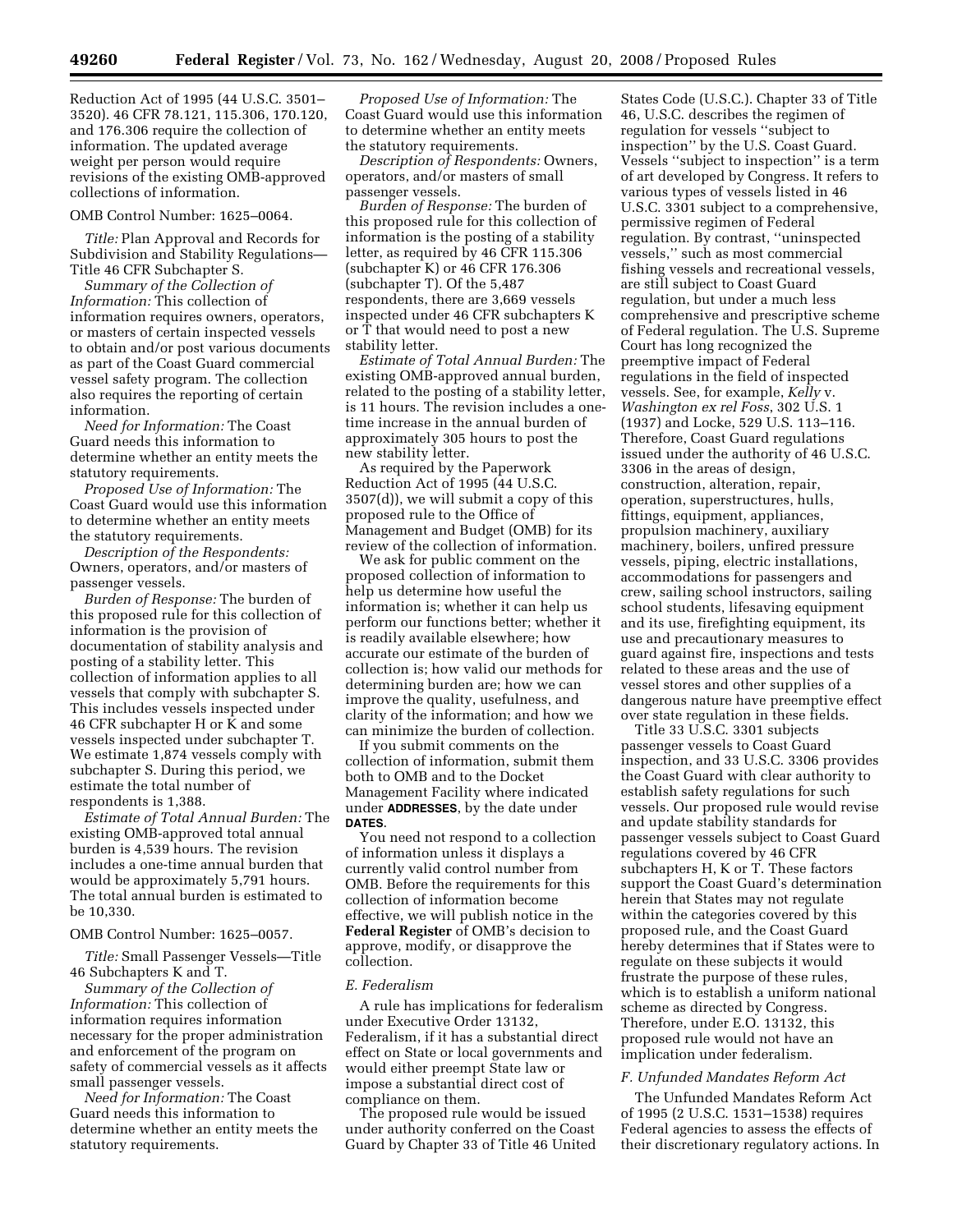particular, the Act addresses actions that may result in the expenditure by a State, local, or tribal government, in the aggregate, or by the private sector of \$100,000,000 or more in any one year. Though this proposed rule would not result in such an expenditure, we do discuss the effects of this rule elsewhere in this preamble.

# *G. Taking of Private Property*

This proposed rule would not effect a taking of private property or otherwise have taking implications under Executive Order 12630, Governmental Actions and Interference with Constitutionally Protected Property Rights.

### *H. Civil Justice Reform*

This proposed rule meets applicable standards in sections 3(a) and 3(b)(2) of Executive Order 12988, Civil Justice Reform, to minimize litigation, eliminate ambiguity, and reduce burden.

### *I. Protection of Children*

We have analyzed this proposed rule under Executive Order 13045, Protection of Children from Environmental Health Risks and Safety Risks. This rule is not an economically significant rule and would not create an environmental risk to health or risk to safety that might disproportionately affect children.

### *J. Indian Tribal Governments*

To determine whether the proposed rule would have an impact on any Indian tribal governments, we queried MISLE to obtain a list of inspected vessels potentially owned or operated by Indian tribes. The list was augmented by a thorough Internet search. The electronic file for each vessel was then examined for any relationship to a tribal organization. Additionally, we questioned Coast Guard field units to determine whether the cognizant OCMIs were aware of any tribally owned vessels.

Although we found one vessel that was confirmed to be owned by an Indian tribe, there would be no impact to that vessel from this proposed rule. Consequently, we determined that this proposed rule does not have tribal implications under Executive Order 13175, Consultation and Coordination with Indian Tribal Governments, because it would not have a substantial direct effect on one or more Indian tribes, on the relationship between the Federal Government and Indian tribes, or on the distribution of power and responsibilities between the Federal Government and Indian tribes.

### *K. Energy Effects*

We have analyzed this proposed rule under Executive Order 13211, Actions Concerning Regulations That Significantly Affect Energy Supply, Distribution, or Use. We have determined that it is not a ''significant energy action'' under that order and it is not likely to have a significant adverse effect on the supply, distribution, or use of energy. The Administrator of the Office of Information and Regulatory Affairs has not designated it as a significant energy action. Therefore, it does not require a Statement of Energy Effects under Executive Order 13211.

### *L. Technical Standards*

The National Technology Transfer and Advancement Act (15 U.S.C. 272 note) directs agencies to use voluntary consensus standards in their regulatory activities unless the agency provides Congress, through the OMB, with an explanation of why using these standards would be inconsistent with applicable law or otherwise impractical. Voluntary consensus standards are technical standards (e.g., specifications of materials, performance, design, or operation; test methods; sampling procedures; and related management systems practices) that are developed or adopted by voluntary consensus standards bodies.

This proposed rule uses the following voluntary consensus standards: American Society for Testing and Materials (ASTM) and Military Specification, Naval Publications and Forms Center, Code 1052. The proposed sections that reference these standards and the locations where these standards are available are listed in §§ 170.015, 170.270, 174.007 and 174.100.

If you disagree with our analysis of the voluntary consensus standards listed above or are aware of voluntary consensus standards that might apply but are not listed, please identify them in a comment to the Docket Management Facility at the address under **ADDRESSES** and explain why they should be used.

### *M. Environment*

We have analyzed this proposed rule under Commandant Instruction M16475.lD and Department of Homeland Security Management Directive 5100.1, which guide the Coast Guard in complying with the National Environmental Policy Act of 1969 (NEPA)(42 U.S.C. 4321–4370f), and have made a preliminary determination under the Commandant Instruction that this action is not likely to have a

significant effect on the human environment. A preliminary ''Environmental Analysis Check List'' supporting this preliminary determination is available in the docket where indicated under the ''Public Participation and Request for Comments'' section of this preamble. We seek any comments or information that may lead to the discovery of a significant environmental impact from this proposed rule.

#### **List of Subjects**

# *46 CFR Part 71*

Marine safety, Passenger vessels, Reporting and recordkeeping requirements.

# *46 CFR Part 114*

Marine safety, Passenger vessels, Reporting and recordkeeping requirements.

# *46 CFR Part 115*

Fire prevention, Marine safety, Passenger vessels, Reporting and recordkeeping requirements.

# *46 CFR Part 122*

Marine safety, Passenger vessels, Penalties, Reporting and recordkeeping requirements.

# *46 CFR Part 170*

Marine safety, Reporting and recordkeeping requirements, Vessels, Incorporation by reference.

### *46 CFR Part 171*

Marine safety, Passenger vessels, Incorporation by reference.

### *46 CFR Part 172*

Cargo vessels, Hazardous materials transportation Marine safety, Incorporation by reference.

## *46 CFR Part 174*

Marine safety, Reporting and recordkeeping requirements, Vessels, Incorporation by reference.

### *46 CFR Part 175*

Marine safety, Passenger vessels, Reporting and recordkeeping requirements.

### *46 CFR Part 176*

Fire prevention, Marine safety, Passenger vessels, Reporting and recordkeeping requirements.

### *46 CFR Part 178*

Marine safety, Passenger vessels.

#### *46 CFR Part 179*

Marine safety, Passenger vessels, Incorporation by reference.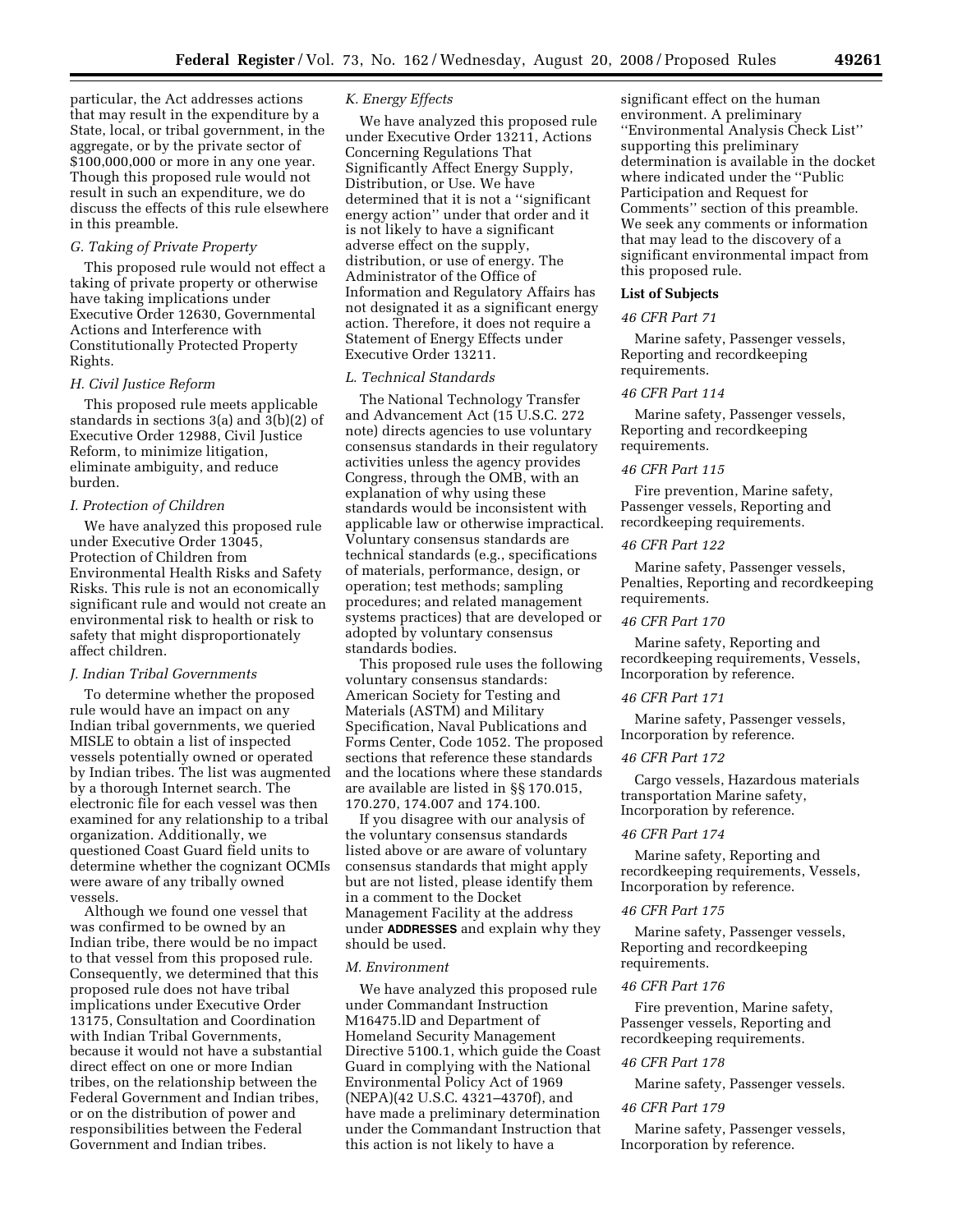### *46 CFR Part 185*

Marine safety, Passenger vessels, Reporting and recordkeeping requirements.

For the reasons discussed in the preamble, the Coast Guard proposes to amend 46 CFR parts 71, 114, 115, 122, 170, 171, 172, 174, 175, 176, 178, 179, and 185 as follows:

# **PART 71—INSPECTION AND CERTIFICATION**

1. The authority citation for part 71 continues to read as follows:

**Authority:** 33 U.S.C. 1321(j); 46 U.S.C. 2113, 3205, 3306, 3307; E.O. 122234, 45 FR 58801, 3 CFR, 1980 Comp., p. 351; Department of Homeland Security Delegation No. 0170.1.

2. Redesignate § 71.25–50 as § 71.25– 95, and add new § 71.25–50 to read as follows:

### **§ 71.25–50 Stability verification.**

(a) At each annual inspection, the owner or operator of each vessel must demonstrate:

(1) That the stability information required under subpart D of part 170 of this title has been re-examined and confirmed to be appropriate for the loading and service intended; and,

(2) The means by which the master complies with the requirements of §§ 78.17–20 and 78.17–22 of this title.

(b) The owner or operator must verify, using current vessel measurements, that the vessel complies with the stability requirements of subchapter S of this chapter—

(1) Not more than ten years after the most recent verification required by this paragraph or issuance of stability information required by § 170.120 of this title; and,

(2) Following any modification or alteration that may affect the validity of the stability information required by § 170.120 of this title.

(c) For the purposes of paragraph (b) of this section—

(1) Calculations necessary for the verification must satisfy the requirements of § 170.090 of this title regardless of the contract date of the vessel;

(2) The vessel measurements must include a deadweight survey to verify the lightweight displacement and longitudinal center of gravity used to show compliance with the requirements of Subchapter S of this chapter; and,

(3) If the results of a deadweight survey show a deviation from the lightweight displacement exceeding 2 percent, or a deviation from the longitudinal center of gravity exceeding 1 percent of the length between

perpendiculars (LBP) as defined in § 170.055 of this title, then—

(i) A stability test must be conducted in compliance with the requirements of subpart F of part 170 of this title, except that the test may not be dispensed with on the basis of approved results of a sister vessel; and

(ii) The verification required by paragraph (b) of this section must use the newly determined lightweight displacement and centers of gravity.

(d) The Commanding Officer, Marine Safety Center or the cognizant OCMI, whichever issued the vessel's stability information, may dispense with or authorize a change or deferral of the requirements of paragraph (b) of this section when the vessel's stability can be adequately assessed by alternate means.

### **§ 71.50–1 [Amended]**

3. In § 71.50–1, add at the end of the definition of ''Drydock examination'' the words '', including verification of the accuracy of draft marks''.

4. Revise the heading to subpart 71.75 to read as follows:

# **Subpart 71.75—Certificates Under the International Convention for Safety of Life at Sea, 1974**

### **§ 71.75–1 [Amended]**

5. In § 71.75–1(a), insert the words ''or certificated for'', after the word ''on''.

# **§ 71.75–5 [Amended]**

6. In § 71.75–5 a. In paragraph (a), add the words ''or certificated for'', after the word ''on'' and, immediately before the word ''Passenger'', add the word ''SOLAS''.

b. In paragraph (b), add the words ''or certificated for'', after the word ''on'' and, at the end of the paragraph, add ''in addition to the applicable requirements of SOLAS.''

# **PART 114—GENERAL PROVISIONS**

7. Revise the authority citation for part 114 to read as follows:

**Authority:** 46 U.S.C. 2103, 3306, 3703; Pub. L. 103–206, 107 Stat. 2439; 49 U.S.C. App. 1804; Department of Homeland Security Delegation No. 0170.1; § 114.900 also issued under 44 U.S.C. 3507.

8. Amend § 114.400(b) by—

a. Removing paragraph (3) from the definition of ''Length''; and,

b. Adding a new definition for ''Variable load'' in alphabetical order to read as follows:

# **§ 114.400 Definition of terms used in this subchapter.**

\* \* \* \* \* *Variable load* means the weight of all items brought on board a vessel for

which explicit account is not made in approved stability calculations, including but not limited to, personal effects, carry-on items, luggage, wheelchairs, and sporting equipment. \* \* \* \* \*

# **PART 115—INSPECTION AND CERTIFICATION**

9. Revise the authority citation for part 115 to read as follows:

**Authority:** 33 U.S.C. 1321(j); 46 U.S.C. 2103, 3205, 3306, 3307; 49 U.S.C. App. 1804; E.O. 11735, 38 FR 21243, 3 CFR, 1971–1975 Comp., p. 277; Department of Homeland Security Delegation No. 0170.1.

10. In § 115.110, revise paragraphs (d)(2) and (d)(3), and add new paragraph (d)(4) to read as follows:

### **§ 115.110 Routes permitted.**

# \* \* \* \* \* (d) \* \* \*

(2) The performance capabilities of the vessel based on design, scantlings, stability, subdivision, propulsion,

speed, operating modes,

maneuverability, and other characteristics;

(3) The suitability of the vessel for night-time operations; and,

(4) The suitability of the vessel for all environmental conditions.

11. Revise § 115.112 to read as follows:

# **§ 115.112 Total persons permitted.**

The cognizant OCMI determines the total number of persons permitted to be carried on a vessel. In determining the total number of persons, the OCMI may consider: the total weight of passengers, crew, and variable loads; stability restrictions and subdivision requirements of the vessel; the vessel's route, general arrangement, means of escape, and lifesaving equipment; minimum manning requirements; and the maximum number of passengers permitted in accordance with § 115.113.

12. Add § 115.505 to subpart E to read as follows:

# **§ 115.505 Stability verification.**

(a) At each annual inspection or subsequent inspection for certification, the owner or operator of each new and existing vessel must demonstrate—

(1) That the stability information required under subpart D of part 170 of this title has been re-examined and confirmed to be appropriate for the loading and service intended; and

(2) The means by which the master complies with the requirements of § 122.315 of this title.

(b) The owner or operator of each new and existing vessel must verify, using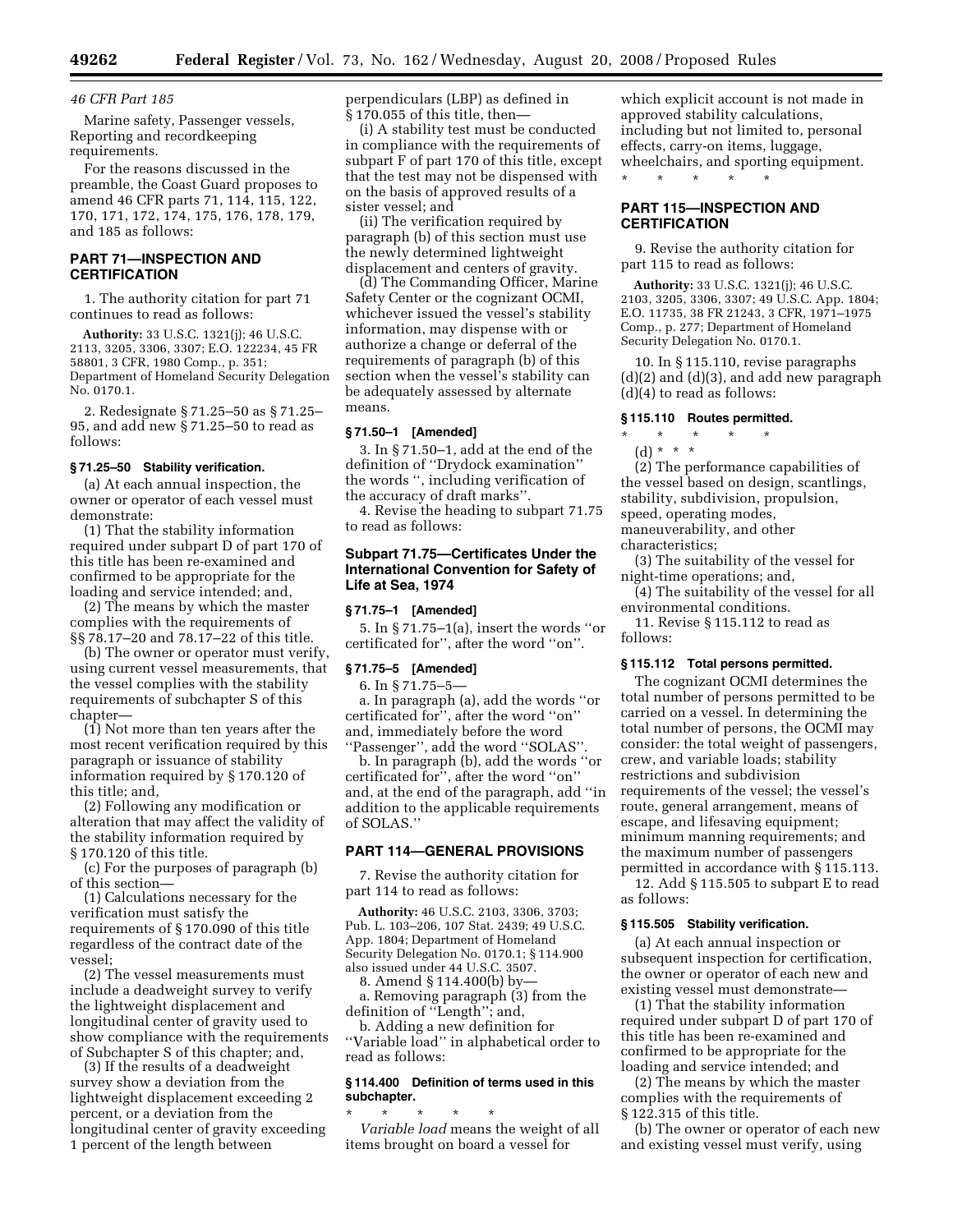current vessel measurements and to the satisfaction of the OCMI, that the vessel complies with the stability requirements of subchapter S—

(1) Not more than ten years after the most recent verification required by this paragraph or issuance of stability information required by § 170.120 of this title; and,

(2) Following any modification or alteration that may affect the validity of the stability information required by § 170.120 of this title.

(c) For the purposes of paragraph (b) of this section—

(1) Calculations necessary for the verification must satisfy the requirements of § 170.090 of this title regardless of the contract date of the vessel;

(2) The vessel measurements must include a deadweight survey to verify the lightweight displacement and longitudinal center of gravity used to show compliance with the requirements of Subchapter S of this chapter; and

(3) If the results of a deadweight survey show a deviation from the lightweight displacement exceeding 2 percent, or a deviation from the longitudinal center of gravity exceeding 1 percent of LBP as defined in § 170.055 of this title, then—

(i) A stability test must be conducted in compliance with the requirements of subpart F of part 170 of this title, except that the test may not be dispensed with on the basis of approved results of a sister vessel; and

(ii) The verification required by paragraph (b) of this section must use the newly determined lightweight displacement and centers of gravity.

(d) The Commanding Officer, Marine Safety Center or the cognizant OCMI, whichever issued the vessel's stability information, may dispense with or authorize a change or deferral of the requirements of paragraph (b) of this section when the vessel's stability can be adequately assessed by alternate means.

13. In § 115.610, add two sentences to the end of paragraph (a) to read as follows:

### **§ 115.610 Scope of drydock and internal structural examinations.**

(a) \* \* \* The accuracy of draft or loading marks, if required by § 122.602, must be verified. If the vessel's stability information includes any operating restrictions that refer to draft or loading marks, the draft or loading marks must be confirmed to correspond to that information.

\* \* \* \* \*

# **§ 115.900 [Amended]**

14. Amend § 115.900(a) as follows:

a. Add the words ''is certificated for or'' after the word ''which''; b. Remove the word ''an'' and, c. Remove the word ''voyage'' and add, in its place, the word ''voyages''.

### **§ 115.910 [Amended]**

15. Amend § 115.910(a) as follows: a. Remove the word ''issues'' in the second sentence and, add, in its place, the words ''authorizes the cognizant OCMI to issue''; and b. In the last sentence, after the word ''will'', add the words ''authorize the cognizant OCMI to''.

### **§ 115.920 [Amended]**

16. In § 115.920(d), after the word ''will'' in the first sentence, and after the word ''Commandant'' in the second sentence, add the words ''will authorize the cognizant OCMI to''.

### **§ 115.930 [Amended]**

17. In § 115.930, in the last sentence, remove the words ''Commandant will indicate the'' and, after the word ''equivalent'' add the words ''must be indicated''.

# **PART 122—OPERATIONS**

18. The authority citation for part 122 continues to read as follows:

**Authority:** 46 U.S.C. 2103, 3306, 6101; E.O. 12234, 45 FR 58801, 3 CFR, 1980 Comp., p. 277; Department of Homeland Security Delegation No. 0170.1.

19. In § 122.304, revise paragraph (a)(3) to read as follows:

#### **§ 122.304 Navigation underway.**

 $(a) * * * *$ 

(3) Prevailing and forecasted visibility and environmental conditions, including wind and waves;

\* \* \* \* \* 20. In § 122.315, designate the existing paragraph as paragraph (a), and add paragraph (b) to read as follows:

### **§ 122.315 Verification of vessel compliance with applicable stability requirements.**

 $(a) * * * *$ 

(b) In order to fulfill the requirements of paragraph (a) of this section and avoid overloading the vessel, the master must take into account the total weight of passengers, crew, and variable loads.

#### **§ 122.602 [Amended]**

21. Amend § 122.602 as follows: a. In paragraph (c), remove the words ''that complies with the stability requirements of §§ 170.170, 170.173, 171.050, 171.055, and 171.057 of this chapter or with § 178.310 of this chapter''; b. Remove paragraph (b); and, c. Redesignate paragraphs (c) through (g) as paragraphs (b) through (f).

# **PART 170—STABILITY REQUIREMENTS FOR ALL INSPECTED VESSELS**

22. The authority citation for part 170 continues to read as follows:

**Authority:** 43 U.S.C. 1333; 46 U.S.C. 2103, 3306, 3703; E.O. 12234, 45 FR 58801, 3 CFR, 1980 Comp., p. 277; Department of Homeland Security Delegation No. 0170.1.

23. In § 170.001, revise paragraph(a) to read as follows:

#### **§ 170.001 Applicability.**

(a) This subchapter applies to each vessel that is—

(1) Contracted for on or after March 11, 1996, except where specifically stated otherwise; and,

(2) Is inspected under another subchapter of this chapter, or is a foreign vessel that must comply with the requirements in subchapter O of this chapter, or is required by either subchapter C or subchapter E of this chapter to meet applicable requirements contained in this subchapter.

\* \* \* \* \* 24. Revise § 170.015 to read as follows:

### **§ 170.015 Incorporation by reference.**

(a) Certain material is incorporated by reference into this part with the approval of the Director of the Federal Register under 5 U.S.C. 552(a) and 1 CFR part 51. To enforce any edition other than that specified in this section, the Coast Guard must publish a notice of change in the **Federal Register** and the material must be available to the public. All approved material is available for inspection at the National Archives and Records Administration (NARA). For information on the availability of this material at NARA, call 202–741–6030 or go to *http:// www.archives.gov/federal*\_*register/ code*\_*of*\_*federal*\_*regulations/ ibr*\_*locations.htm1*. It is also available for inspection at the Coast Guard, Office of Design Engineering Standards, Naval Architecture Division (CG–5212), 2100 Second Street SW., Washington, DC 20593–0001, and is available from the sources listed below.

(b) American Society for Testing and Materials (ASTM) 100 Barr Harbor Drive, West Conshohocken, PA 19428– 2959.

(1) ASTM F 1196–00, Standard Specification for Sliding Watertight Door Assemblies, incorporation by reference approved for § 170.270.

(2) ASTM F 1197–00, Standard Specification for Sliding Watertight Door Control Systems, incorporation by reference approved for § 170.270.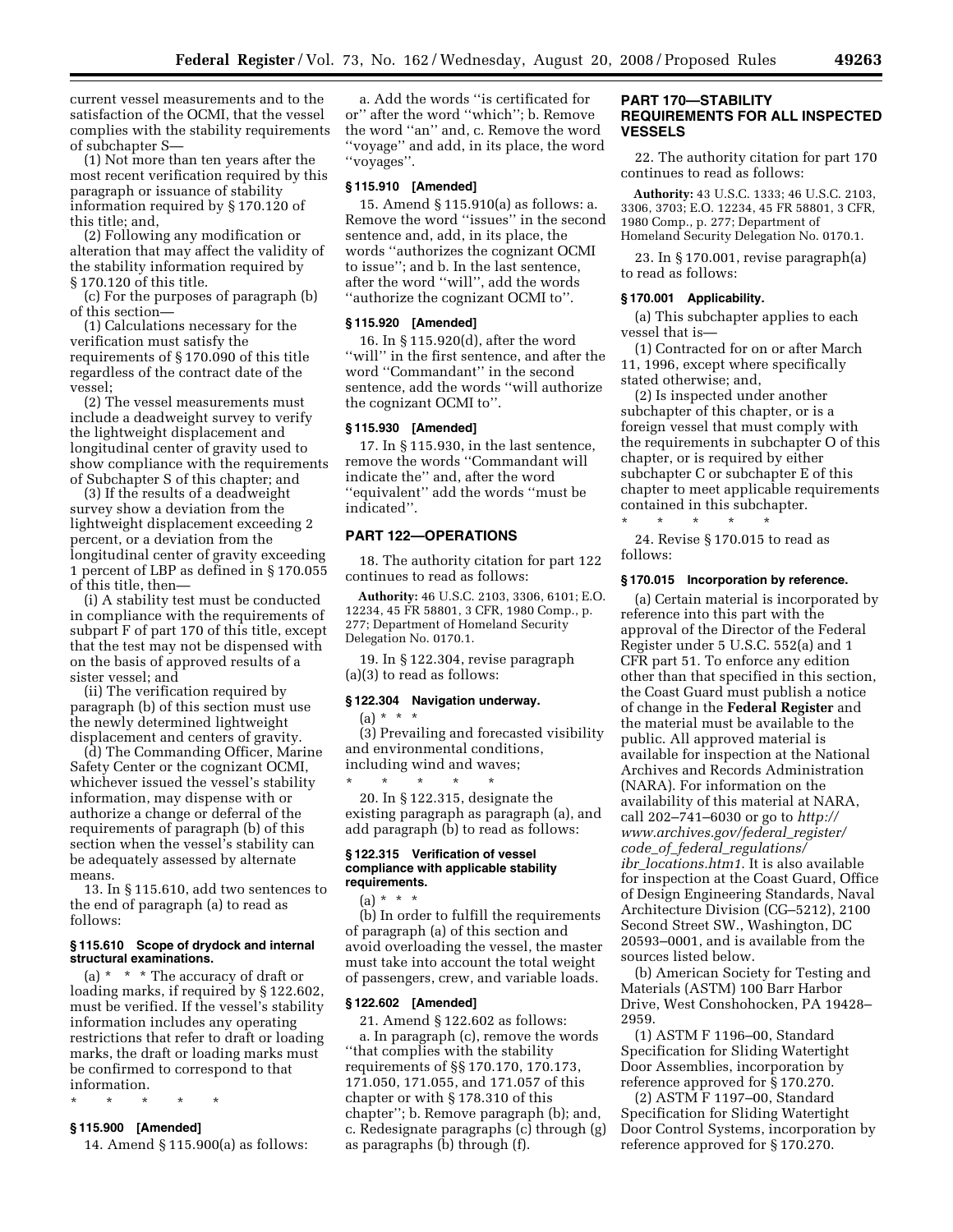(c) Military Specification, Naval Publications and Forms Center, Code 1052, 5801 Tabor Avenue, Philadelphia, PA 19120.

(1) MIL–P–21929B, Plastic Material, Cellular Polyurethane, Foam in Place, Rigid, 1970, incorporation by reference approved for § 170.245.

(2) [Reserved]

(d) International Maritime Organization (IMO), International Maritime Organization, Publications Section, 4 Albert Embankment, London SE1 7SR, United Kingdom.

(1) International Convention for the Safety of Life at Sea (SOLAS), 1974, and its Protocol of 1988: articles, annexes and certificates, as amended, chapter II– 1 (SOLAS chapter II–1), incorporation by reference approved for §§ 170.140, 170.248.

(2) International Code on Intact Stability, 2008 (2008 IS Code), incorporation by reference approved for § 170.165.

25. Amend § 170.055, by redesignating paragraphs (m) through (w) as paragraphs (o) through (y), redesignating paragraphs (e) through (l) as paragraphs (f) through (m), and adding new paragraphs (e) and (n) to read as follows:

### **§ 170.055 Definitions concerning a vessel.**

\* \* \* \* \*

(e) *Constructed* means the date—

(1) The vessel's keel was laid; or

(2) Construction identifiable with the vessel began and assembly of that vessel commenced comprising of 50 metric tons or at least one percent of the estimated mass of all structural material, whichever is less.

\* \* \* \* \* (n) *Passenger fraction*  $(W/\Delta)$  is the ratio of the weight of the maximum number of permitted passengers and their personal effects to the overall displacement of the vessel in a given loading condition.

\* \* \* \* \*

# **§ 170.070 [Amended]**

26. In § 170.070(b) introductory text, add after the word ''OCMI'' the words '', or regulations by which the vessel is inspected require their application.''

### **§ 170.075 [Amended]**

27. In § 170.075(a), remove the words ''or four copies for plan review being conducted by the American Bureau of Shipping (ABS)''.

# **§ 170.080 [Amended]**

28. In § 170.080, remove the words ''or four copies for plan review being conducted by the ABS''.

# **§ 170.085 [Amended]**

29. In § 170.085, remove the words ''or the ABS''

30. Revise § 170.090 by revising paragraph (a), and adding paragraphs (c), (d), (e) and (f) to read as follows:

# **§ 170.090 Calculations.**

(a) All calculations required by this subchapter must be submitted with the plans required by § 170.075. \* \* \* \* \*

(c) The assumed average weight per person for calculations showing compliance with the regulations of this subchapter must be representative of the passengers and crew aboard the vessel while engaged in the service intended. Unless the OCMI permits or requires the use of other values in writing, the average weight per person of passengers and crew should not be less than that computed by paragraph (e) of this section.

(d) The formula in paragraph (e) of this section will be used to determine the assumed average weight per person. It requires the use of the most recent mean weights of males and of females aged 20 years, as determined by Centers for Disease Control and Prevention (CDC). CDC releases this data periodically through the National Center for Health Statistics (NCHS) in a report that lists the most recent mean body weight data for the population of the United States. This report can be found on CDC's Web site. The Coast Guard will publish the availability of this report each time it is updated by the CDC, and the assumed average weight per person, as determined by the formula in paragraph(e) of this section, in a **Federal Register** Notice, without further rulemaking procedures. The assumed average weight per person will become effective 60 days from publication of the notice.

(e) The assumed average weight per person will be determined as follows: Add the mean weight of males aged 20 years and over to the mean weight of females aged 20 years and over, and divide the sum by 2. To this average mean weight, add 7.5 pounds of assumed clothing weight. The resulting sum, rounded to the nearest whole number in pounds, is the assumed average weight per person.

(f) Calculations must account for the weight of all loads carried aboard the vessel.

# **§ 170.093 [Amended]**

31. In § 170.093, remove the last sentence.

### **§ 170.100 [Amended]**

32. Amend § 170.100 by removing paragraphs (c) and (d).

33. Add § 170.105(b)(5) to read as follows:

# **§ 170.105 Applicability.**

\* \* \* \* \*

# (b) \* \* \*

(5) A small passenger vessel inspected under subchapter T of this chapter if § 178.210(c) of this title is applicable.

#### **§ 170.110 [Amended]**

34. In § 170.110(b), remove the words ''or the ABS''.

### **§ 170.120 [Amended]**

35. In § 170.120(a), remove the words ''or the ABS''.

# **§ 170.135 [Removed]**

36. Remove § 170.135. 37. Add § 170.140 to subpart D to read as follows:

### **§ 170.140 Operating information for a vessel constructed on or after 1 January 2009 and issued a SOLAS safety certificate.**

(a) This section applies to each vessel that is—

(1) Constructed on or after January 1, 2009; and,

(2) Issued either a SOLAS Passenger Ship Safety Certificate or a SOLAS Cargo Ship Safety Construction Certificate.

(b) In addition to the information required in § 170.110 of this part, the stability booklet of each vessel to which this section applies must contain the information required by applicable regulations of SOLAS chapter II–1 (incorporated by reference, see § 170.015).

(c) As used in SOLAS chapter II–1, *Administration* means the

Commandant, U.S. Coast Guard.

38. Revise the heading of Subpart E to read as follows:

# **Subpart E—Intact Stability Criteria**

39. In § 170.160 revise paragraphs (a) and (c)(3) and add paragraph (d) to read as follows:

### **§ 170.160 Specific applicability.**

(a) Except as provided in paragraphs (b) through (d) of this section, this subpart applies to each vessel.

\* \* \* \* \* (c) \* \* \*

(3) A vessel that performs one of the simplified stability proof tests described in subpart C of part 178 of this title.

(d) A vessel that complies with § 170.165 of this title need not comply with §§ 170.170 and 170.173 of this title.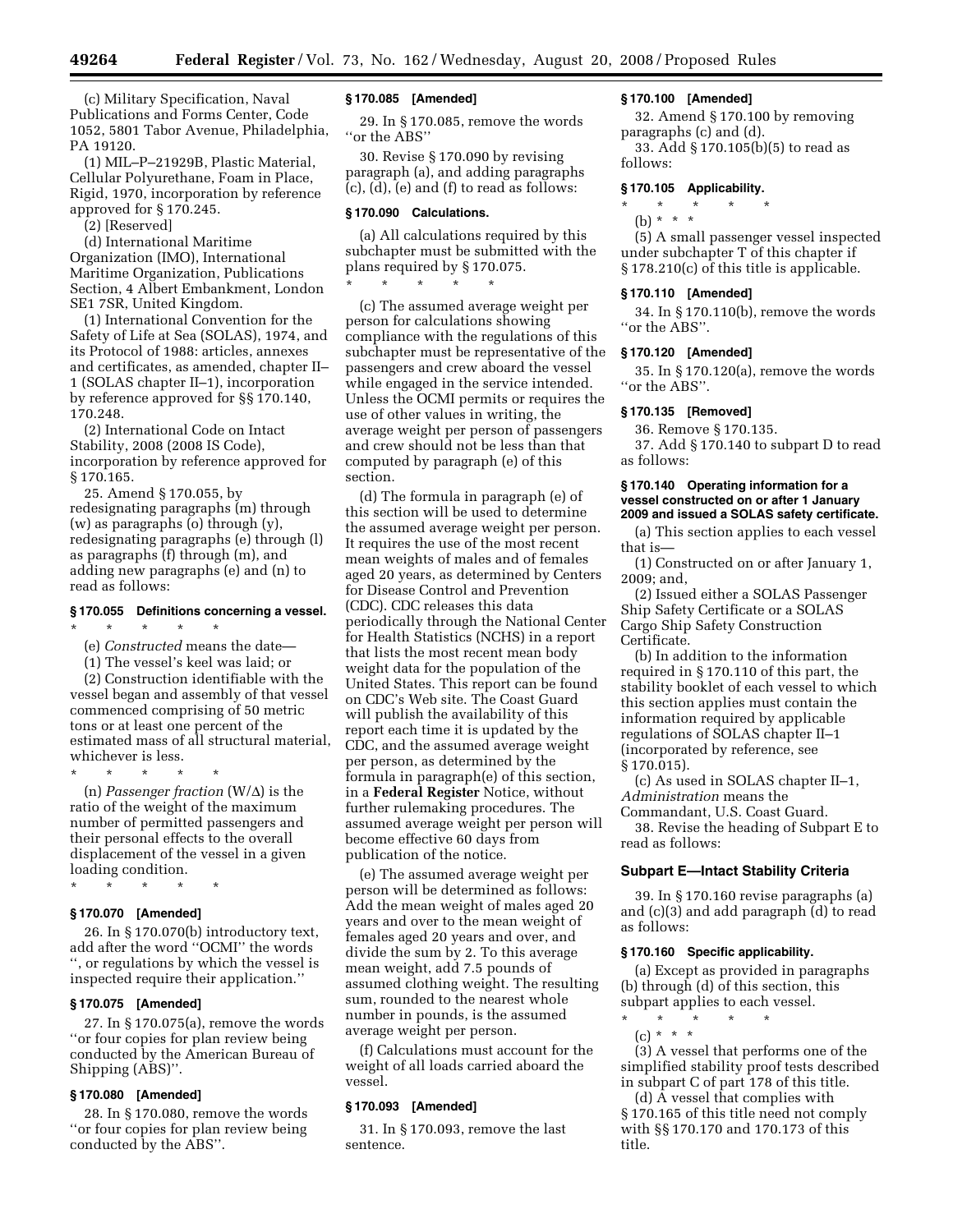40. Add § 170.165 to read as follows:

### **§ 170.165 International Code on Intact Stability.**

(a) Each vessel issued one or more of the certificates listed in paragraphs (a)(1) through (4) of this section, must comply with the Introduction and Part A of the International Code on Intact Stability, 2008 (2008 IS Code):

(1) International Load Line Certificate. (2) SOLAS Passenger Ship Safety Certificate.

(3) SOLAS Cargo Ship Safety

Construction Certificate. (4) High-Speed Craft Safety

Certificate.

(b) A vessel not subject to the requirements of paragraph (a) of this section is permitted to comply with the applicable criteria contained in the 2008 IS Code as an alternative to the requirements of §§ 170.170 and 170.173 of this title.

41. In § 170.170, revise the section heading and paragraphs (a) and (b), and the second sentence of paragraph (d), and add paragraph (e) to read as follows:

### **§ 170.170 Weather criteria.**

(a)(1) Except as provided in paragraph (b) of this section, each vessel must be shown by design calculations in each condition of loading and operation to have a calculated angle of heel not greater than:

(i) For a sailing vessel, 14 degrees or the angle of heel at which the deck edge is immersed, whichever is less; or,

(ii) For a non-sailing vessel, 14 degrees or the angle of heel at which one-half the freeboard to the deck edge is immersed, whichever is less.

(2) The calculated angle of heel is defined as the angle at which the righting arm curve intersects the wind heeling arm curve given by the following equation:

Heeling arm =  $P \times A \times H \times \cos(T)/\Delta$ Where—

- $P = 0.005 + (L/14,200)^2$  tons/f<sup>2 \*</sup> \* \* for ocean service, Great Lakes winter service, or service on exposed waters.
- $P = 0.055 + (L/1309)^2$  metric tons/m<sup>2 \*</sup> for ocean service, Great Lakes winter service, or service on exposed waters.
- $P = 0.0033 + (L/14,200)^2$  tons/ft<sup>2 \*</sup> \* \* for Great Lakes summer service or service on partially protected waters.
- $P = 0.036 + (L/1309)^2$  metric tons/m<sup>2 \*</sup> \* for Great Lakes summer service or service on partially protected waters.
- $P = 0.0025 + (L/14,200)^2$  tons/ft<sup>2 \*</sup> \* \* for service on protected waters.
- $P = 0.028 + (L/\overline{1}309)^2$  metric tons/m<sup>2 \*</sup> \* \* for service on protected waters.

 $L = LBP$  in feet (meters).

A = Area in square feet (square meters) of the projected lateral surface of the portion of the vessel above the waterline (including the hull, superstructure, cargo, masts,

area bounded by railings, canopies, or similar obstructions but not protruding objects such as antennas or running rigging).

- H = the vertical distance in feet (meters) from the center of A to the center of the underwater lateral area or approximately to the one-half draft point.
- T = angle of heel.
- $\Delta$  = Displacement in long tons (metric tons).

(b) If approved by the Coast Guard Marine Safety Center, a larger value of T may be used for a vessel with a discontinuous weather deck or abnormal sheer.

\* \* \* \* \* (d) \* \* \* On other types of vessels, the Coast Guard Marine Safety Center requires calculations in addition to those in paragraph (a) of this section. \* \* \*

(e) For the purposes of this subpart, a vessel's righting arm must be calculated considering the vessel is permitted to trim free until the trimming moment is zero.

# **§ 170.173 [Amended]**

42. In § 170.173(a) introductory text, remove the words ''or the ABS''.

### **§ 170.175 [Amended]**

43. Amend § 170.175 as follows: a. In paragraph (b) remove the words "or ABS"; and,

b. In paragraphs (c) and (d) remove the words ''or the ABS''.

# **§ 170.180 [Amended]**

44. In § 170.180 introductory text, remove the words ''or ABS'' in both places where it appears.

# **§ 170.185 [Amended]**

45. In § 170.185(b), remove the words ''or the ABS''.

# **§ 170.190 [Amended]**

46. In § 170.190, remove the words ''or ABS''.

# **§ 170.235 [Amended]**

47. In § 170.235(b), remove the words ''or the ABS''.

48. In § 170.248, revise paragraph (a) and add paragraph (d) to read as follows:

#### **§ 170.248 Applicability.**

(a) Except as provided in paragraphs (b) through (d) of this section, this subpart applies to vessels with watertight doors in bulkheads that have been made watertight to comply with the flooding or damage stability regulations in this subchapter.

\* \* \* \* \* (d) Each vessel issued a SOLAS Passenger Ship Safety Certificate or a SOLAS Cargo Ship Safety Construction Certificate must comply with the applicable regulations of SOLAS chapter II–1 in addition to the requirements of this subpart (SOLAS chapter II–1, incorporated by reference, see § 170.015).

# **§ 170.270 [Amended]**

49. In § 170.270—

a. Remove the term ''ASTM F 1196'' wherever it appears and, in its place, add the term ''ASTM F 1196–00'', and remove the term ''ASTM F 1197'' wherever it appears and, in its place, add the term ''ASTM F 1197–00''; and

b. In paragraph (a)(3), remove the words ''(incorporated by reference, see § 170.015)'' wherever they appear.

# **PART 171—SPECIAL RULES PERTAINING TO VESSELS CARRYING PASSENGERS**

50. The authority citation for part 171 continues to read as follows:

**Authority:** 46 U.S.C. 2103, 3306; E.O. 12234, 45 FR 58801, 3 CFR, 1980 Comp., p. 277; Department of Homeland Security Delegation No. 0170.1.

51. In § 171.001, revise paragraph (a), and add paragraphs (c) and (d) to read as follows:

#### **§ 171.001 Applicability.**

(a) Except as provided in paragraph (d) of this section, this part applies to passenger vessels inspected under subchapter K or H of this chapter, or a passenger vessel the stability of which is questioned by the OCMI.

\* \* \* \* \* (c) Specific sections of this part may also apply to a small passenger vessel inspected under subchapter T of this chapter. The specific sections are listed in subparts B and C of part 178 of this title and in subpart B of part 179 of this title.

(d) A passenger vessel constructed on or after 1 January 2009 and issued a SOLAS Passenger Ship Safety Certificate must meet the applicable requirements of SOLAS chapter II–1 (incorporated by reference, see § 171.012), instead of the requirements of this part. For the purposes of this section, the applicable requirements of SOLAS chapter II–1, are equivalent to the requirements of this part when applied to such vessels.

52. Add new § 171.012 to read as follows:

### **§ 171.012 Incorporation by reference.**

(a) Certain material is incorporated by reference into this part with the approval of the Director of the Federal Register under 5 U.S.C. 552(a) and 1 CFR part 51. To enforce any edition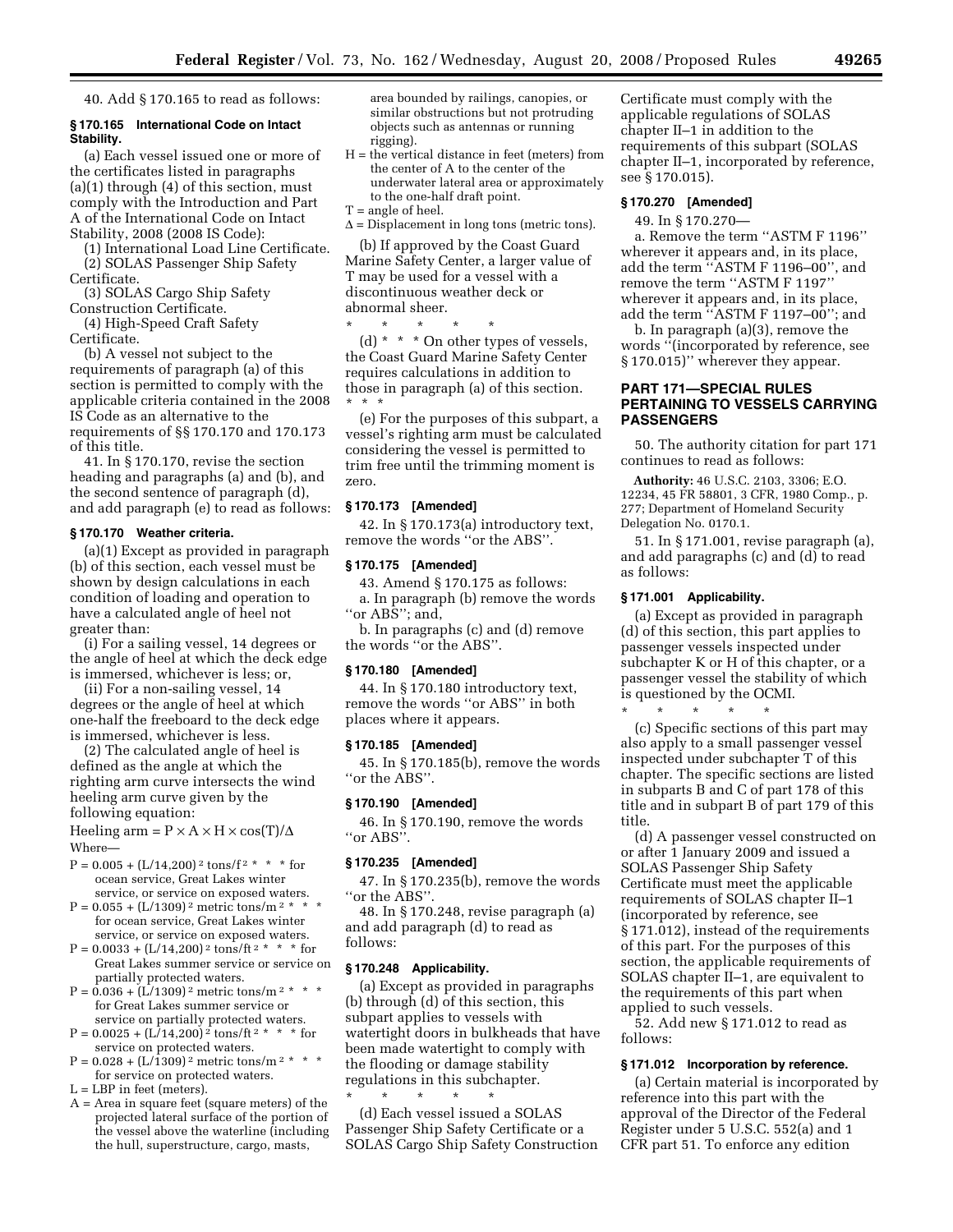other than that specified in this section, the Coast Guard must publish a notice of change in the **Federal Register** and the material must be available to the public. All approved material is available for inspection at the National Archives and Records Administration (NARA). For information on the availability of this material at NARA, call 202–741–6030 or go to *http:// www.archives.gov/federal*\_*register/ code*\_*of*\_*federal*\_*regulations/ ibr*\_*locations.htm1*. It is also available for inspection at the Coast Guard, Office of Design Engineering Standards, Naval Architecture Division (CG–5212), 2100 Second Street SW., Washington, DC 20593–0001, and is available from the sources listed below.

(b) International Maritime Organization (IMO) International Maritime Organization, Publications Section, 4 Albert Embankment, London SE1 7SR, United Kingdom.

(1) International Convention for the Safety of Life at Sea, 1974, and its Protocol of 1988: articles, annexes and certificates, as amended, chapter II–1 (SOLAS chapter II–1), incorporation by reference approved for §§ 171.001, 171.080.

(2) International Code on Intact Stability, 2008 (2008 IS Code), incorporation by reference approved for § 171.050.

53. Add the heading of subpart B to read as follows:

# **Subpart B—Intact Stability**

### **Subpart C—Heading [Removed]**

54. Remove the heading for subpart C and transfer §§ 171.045, 171.050, 171.055, and 171.057 to subpart B.

55. Revise § 171.045 to read as follows:

# **§ 171.045 Weight of passengers and crew.**

(a) This section applies to each vessel, regardless of when constructed.

(b) Compliance with the intact stability requirements applicable to each vessel, using a total weight of passengers and crew carried, is based upon an assumed average weight per person determined in accordance with paragraph (c) of § 170.090 of this title. 56. Revise § 171.050 to read as

follows:

### **§ 171.050 Passenger heel requirements for a mechanically propelled or a nonselfpropelled vessel.**

(a) Except as provided in paragraph (c) of this section, each vessel must be shown by design calculations in each condition of loading and operation to have a calculated angle of heel not greater than 14 degrees or the angle of

heel at which the deck edge is first submerged, whichever is less. In any condition of loading, the calculated angle of heel is defined as the angle at which the righting arm curve intersects the heeling arm curve given by the following equation:

Heeling arm =  $(W/\Delta)(2/3)(b)(cos(T))$ Where:

 $W/\Delta$  = passenger fraction

- W = total weight in long (metric) tons of persons other than required crew, including personal effects expected to be carried on the vessel
- $\Delta$  = displacement of the vessel in long (metric) tons
- b = distance in feet (meters) from the centerline of the vessel to the geometric center of the passenger deck to one side of the centerline
- T = angle of heel

(b) For the purpose of this section, a vessel's righting arm must be calculated considering the vessel is permitted to trim free until the trimming moment is zero.

(c) A vessel that complies with the requirements for passenger ships contained in the International Code on Intact Stability, 2008 (2008 IS Code) (incorporated by reference; see § 171.012) need not comply with paragraph (a) of this section. Vessels complying with the 2008 IS Code must use the assumed average weight per person given according to § 170.090 to be exempt from paragraph (a) of this section.

57. Add new § 171.052 to read as follows:

### **§ 171.052 Passenger distribution requirements for vessels of unusual proportion and form.**

(a) Vessels to which § 170.173 of this title applies must also comply with the requirements of paragraph (b) of this section.

(b) For a vessel with a passenger fraction greater than 15 percent, and with passengers distributed in the accommodation area to produce the most unfavorable combination of passenger heeling moment and/or initial metacentric height, the area under each righting arm curve from the angle of equilibrium to an angle of 40 degrees, the downflooding angle, or the angle of the maximum righting arm, whichever is less, must not be less than:

(1) For exposed and partially protected routes—

(i) 10 foot-degrees with 5 square feet per person (2.15 persons per square meter) assumed in the areas accessible to passengers; and

(ii) 7 foot-degrees with 2 square feet per person (5.38 persons per square

meter) assumed in the areas accessible to passengers; and

(2) For protected routes—

(i) 5 foot-degrees with 5 square feet per person (2.15 persons per square meter) assumed in the areas accessible to passengers; and

(ii) 2 foot-degrees with 2 square feet per person (5.38 persons per square meter) assumed in the areas accessible to passengers.

58. Add a heading for subpart C, above § 171.060, to read as follows:

# **Subpart C—Subdivision and Damage Stability**

### **§ 171.060 [Amended]**

59. In § 171.060(a), remove the words ''or § 171.075 for Type III subdivision''.

#### **§ 171.065 [Amended]**

60. In § 171.065(b)(2), remove the second equation, " $Y = (M + 2P) / (V +$  $P1-P$ )" and add, in its place, the equation "Y =  $(M + 2P1) / (V + P1 - P)$ ".

### **§ 171.070 [Amended]**

61. In § 171.070(e)(1) introductory text, add the words ''or the vessel makes international voyages,'' after the words ''If the LBP of the vessel is 143 feet (43.5 meters) or more,''.

### **§ 171.075 [Removed]**

62. Remove § 171.075.

# **§ 171.080 [Amended]**

63. Amend § 171.080 as follows: a. In  $\S 171.080$  (f)(4)(i), remove "w = passenger weight = 75 kilograms,'' and

add, in its place, ''w = passenger weight used for calculations complying with § 170.090 of this title'';

b. In  $\S 171.080(f)(4)(ii)(A)$ , remove the words ''Each passenger weighs 75 kilograms'' and add, in their place, the words ''The weight of each passenger is taken at the weight used for calculations complying with § 170.090 of this title''; and,

c. In the heading to paragraph (g), after the word ''vessels'' add the words ''constructed before January 1 2009'', and, in paragraph (g) text, after the words ''regulation 8'' add the words ''in force on December 31, 2008 (incorporated by reference; see § 171.012)''.

### **§ 171.082 [Removed]**

64. Remove § 171.082.

# **PART 172—SPECIAL RULES PERTAINING TO BULK CARGOES**

65. The authority citation for part 172 continues to read as follows:

**Authority:** 46 U.S.C. 3306, 3703, 5115; E.O. 12234, 45 FR 58801, 3 CFR, 1980 Comp., p.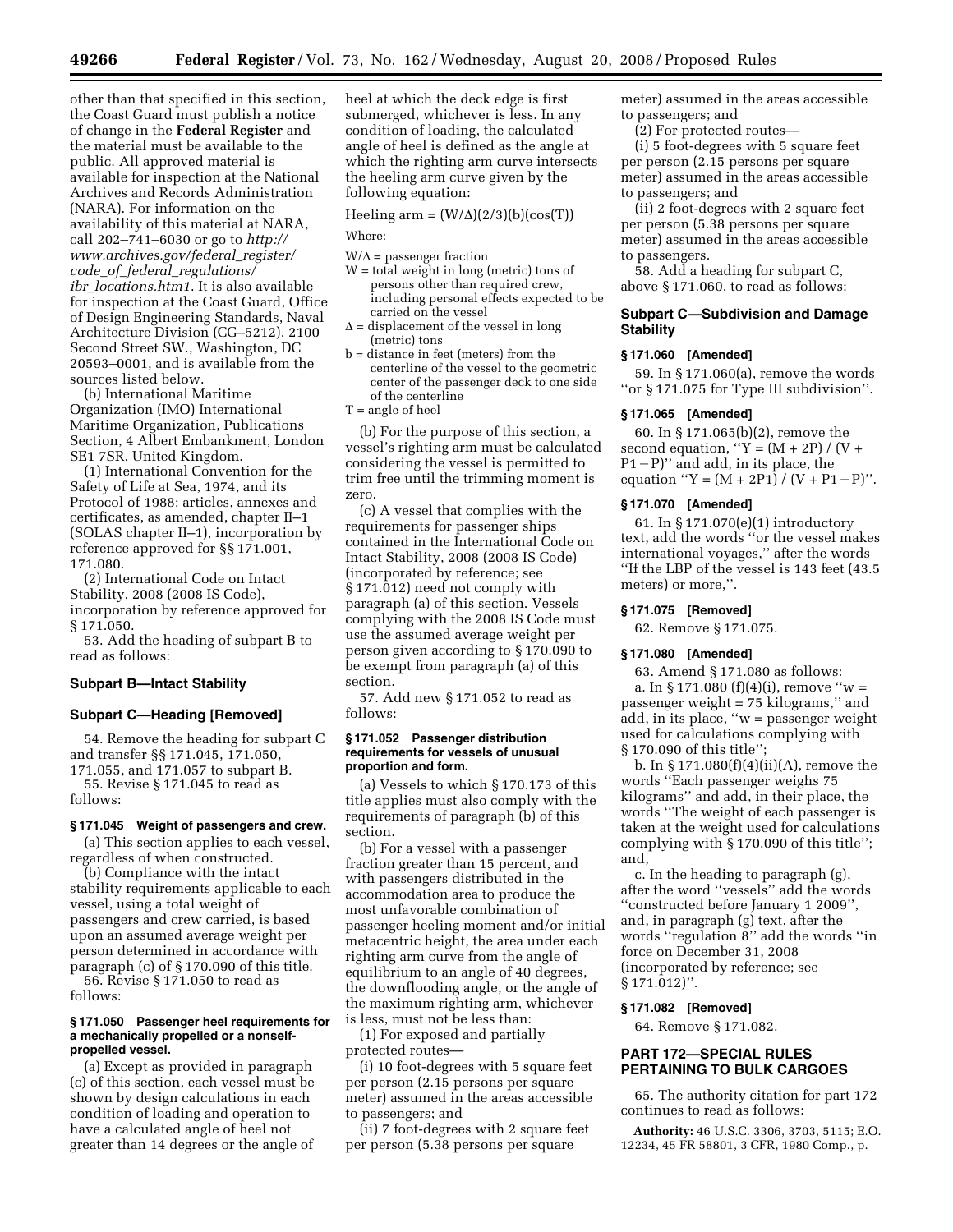277; Department of Homeland Security Delegation No. 0170.1.

66. Revise § 172.020 to read as follows:

#### **§ 172.020 Incorporation by reference.**

(a) Certain material is incorporated by reference into this part with the approval of the Director of the Federal Register under 5 U.S.C. 552(a) and 1 CFR part 51. To enforce any edition other than that specified in this section, the Coast Guard must publish a notice of change in the **Federal Register** and the material must be available to the public. All approved material is available for inspection at the National Archives and Records Administration (NARA). For information on the availability of this material at NARA, call 202–741–6030 or go to *http:// www.archives.gov/federal*\_*register/ code*\_*of*\_*federal*\_*regulations/ ibr*\_*locations.htm1*. It is also available for inspection at the Coast Guard, Office of Design Engineering Standards, Naval Architecture Division (CG–5212), 2100 Second Street, SW., Washington, DC 20593–0001, and is available from the sources listed below.

(b) International Maritime Organization (IMO), International Maritime Organization, Publications Section, 4 Albert Embankment, London SE1 7SR, United Kingdom.

(1) Amendment to Chapter VI of the International Convention for the Safety of Life at Sea, 1960, Resolution A.264(VIII), incorporation by reference approved for § 172.015.

(2) Publication No. 240–E, International Code for the Safe Carriage of Grain in Bulk, incorporation by reference approved for § 172.015.

(3) Regulation 27, annex I of MARPOL 73/78, incorporation by reference approved for § 172.070.

67. Revise § 172.070 to read as follows:

#### **§ 172.070 Intact Stability.**

All tank vessels of 5,000 DWT and above, contracted after December 3, 2001, must comply with the intact stability requirements of Regulation 27, annex I of MARPOL 73/78 (incorporated by reference; see § 172.020).

# **PART 174—SPECIAL RULES PERTAINING TO SPECIAL VESSEL TYPES**

68. The authority citation for part 174 continues to read as follows:

**Authority:** 42 U.S.C. 9118, 9119, 9153; 43 U.S.C. 1333; 46 U.S.C. 3306, 3703; E.O. 12234, 45 FR 58801, 3 CFR, 1980 Comp., p. 277; Department of Homeland Security Delegation No. 0170.1.

69. Revise § 174.007 to read as follows:

### **§ 174.007 Incorporation by reference.**

(a) Certain material is incorporated by reference into this part with the approval of the Director of the Federal Register under 5 U.S.C. 552(a) and 1 CFR part 51. To enforce any edition other than that specified in this section, the Coast Guard must publish a notice of change in the **Federal Register** and the material must be available to the public. All approved material is available for inspection at the National Archives and Records Administration (NARA). For information on the availability of this material at NARA, call 202–741–6030 or go to *http:// www.archives.gov/federal*\_*register/ code*\_*of*\_*federal*\_*regulations/ ibr*\_*locations.htm1*. It is also available for inspection at the Coast Guard, Office of Design Engineering Standards, Naval Architecture Division (CG–5212), 2100 Second Street SW., Washington, DC 20593–0001, and is available from the sources listed below.

(b) American Society for Testing and Materials (ASTM) 100 Barr Harbor Drive, West Conshohocken, PA 19428– 2959.

(1) ASTM F 1196–00, Standard Specification for Sliding Watertight Door Assemblies, incorporation by reference approved for § 174.100.

(2) ASTM F 1197–00, Standard Specification for Sliding Watertight Door Control Systems, incorporation by reference approved for § 174.100.

(c) International Maritime Organization (IMO), International Maritime Organization, Publications Section, 4 Albert Embankment, London SE1 7SR, United Kingdom.

(1) International Convention for the Safety of Life at Sea (SOLAS), 1974, and its Protocol of 1988: articles, annexes and certificates, as amended, chapter II– 1 (SOLAS chapter II–1), incorporation by reference approved for § 174.360. (2) [Reserved]

### **§ 174.100 [Amended]**

70. In § 174.100—

a. Remove the term ''ASTM F 1196'' wherever it appears and, in its place, add the term ''ASTM F 1196–00'', and remove the term ''ASTM F 1197'' wherever it appears and, in its place, add the term ''ASTM F 1197–00''; and

b. In paragraph (e)(3), remove the words ''(incorporated by reference, see § 174.007)'' wherever they appear.

71. Revise § 174.360 to read as follows:

### **§ 174.360 Calculations.**

Each ship to which this subpart applies must comply with the minimum standard of subdivision and damage stability applicable to that ship under SOLAS chapter II–1, (incorporated by reference; see § 174.007) part B–1. Compliance with the applicable requirements must be demonstrated by calculations and reflected in information on loading restrictions, such as a maximum height of the center of gravity (KG) or minimum metacentric height (GM) curve, that is part of the stability information required by § 170.110 of this chapter.

### **PART 175—GENERAL PROVISIONS**

72. Revise the authority citation for part 175 to read as follows:

**Authority:** 46 U.S.C. 2103, 3205, 3306, 3703; Pub. L. 103–206, 107 Stat. 2439; 49 U.S.C. App. 1804; Department of Homeland Security Delegation No. 0170.1; § 175.900 also issued under 44 U.S.C. 3507.

73. In § 175.400, add new definitions for ''Total test weight'' and ''Variable load'' in alphabetical order to read as follows:

# **§ 175.400 Definition of terms used in this subchapter.**

\* \* \* \* \* *Total test weight* means the weight used to simulate heeling and trimming moments when a simplified stability test is performed in accordance with § 178.330 or § 178.340 of this title. \* \* \* \* \*

*Variable load* means the weight of all items brought on board a vessel for which explicit account is not made in approved stability calculations, including but not limited to, personal effects, carry-on items, luggage, wheelchairs, and sporting equipment. \* \* \* \* \*

# **PART 176—INSPECTION AND CERTIFICATION**

74. Revise the authority citation for part 176 to read as follows:

**Authority:** 33 U.S.C. 1321(j); 46 U.S.C. 2103, 3205, 3306, 3307; 49 U.S.C. App. 1804; E.O. 11735, 38 FR 21243, 3 CFR, 1971–1975 Comp., p. 743; E.O. 12234, 45 FR 58801, 3 CFR, 1980 Comp., p. 277; Department of Homeland Security Delegation No. 0170.1.

75. In § 176.110, revise paragraphs  $(d)(2)$  and  $(d)(3)$ , and add paragraph (d)(4) to read as follows:

### **§ 176.110 Routes permitted.**

- \* \* \* \* \*
	- (d) \* \* \*

(2) The performance capabilities of the vessel based on design, scantlings, stability, subdivision, propulsion, speed, operating modes,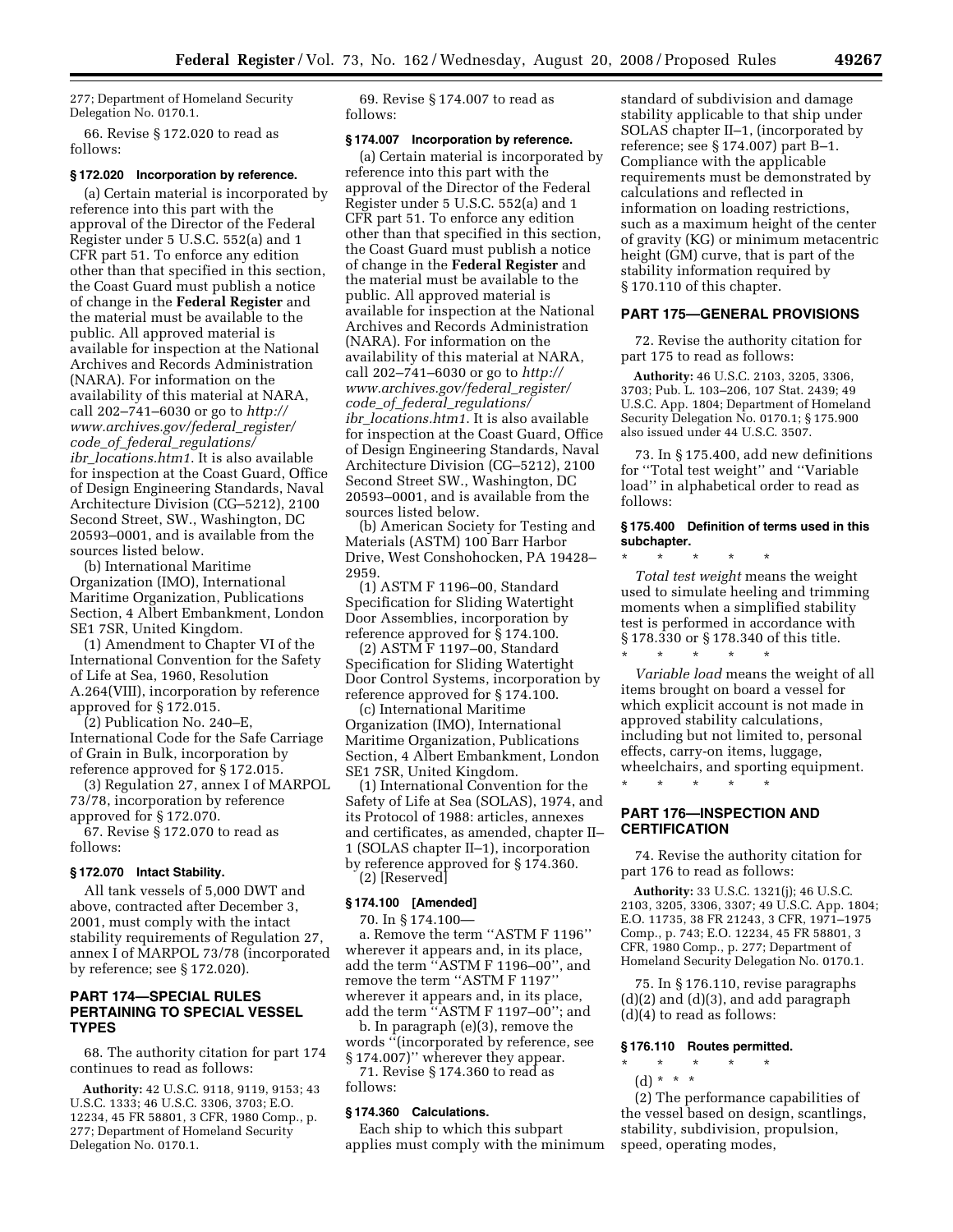maneuverability, and other characteristics;

(3) The suitability of the vessel for nighttime operations; and

(4) The suitability of the vessel for all environmental conditions.

76. Revise § 176.112 to read as follows:

# **§ 176.112 Total persons permitted.**

The cognizant OCMI determines the total number of persons permitted to be carried on a vessel. In determining the total number of persons, the OCMI may consider: The total weight of passengers, crew, and variable loads; stability restrictions and subdivision requirements of the vessel; the vessel's route, general arrangement, means of escape, and lifesaving equipment; minimum manning requirements; and the maximum number of passengers permitted in accordance with § 176.113 of this title.

77. Add § 176.505 to subpart E to read as follows:

#### **§ 176.505 Stability verification.**

(a) At each annual inspection and subsequent inspection for certification, the owner or operator of each new and existing vessel must demonstrate—

(1) That the stability information required under subpart B of part 178 of this title has been re-examined and confirmed to be appropriate for the loading and service intended; and

(2) The means by which the master complies with the requirements of § 185.315 of this title must be demonstrated.

(b) The owner or operator of each new or existing vessel must verify, using current vessel measurements, and to the satisfaction of the OCMI, that the vessel complies with the stability requirements of this subchapter—

(1) Not more than ten years after the date of the most recent verification required by this paragraph or issuance of stability information required by § 178.210 of this title; and,

(2) Following any modification or alteration that may affect the validity of the stability information required by § 178.210.

(c) For the purposes of paragraph (b) of this section—

(1) If § 178.320 (e), (f), (g), or (h) of this title is applicable, the verification must include—

(i) Measurements with the vessel in a condition that is the same as that used in or documented when the most recent simplified stability proof test specified in paragraph (a) of either §§ 178.330 or 178.340 was performed;

(A) If § 178.330 of this title is applicable, freeboard measurements; or

(B) If § 178.340 of this title is applicable, measurements of crosssectional area;

(ii) An assessment of the total test weight regardless of the contract date of the vessel according to § 178.330(a)(4) of this title; and

(iii) A validation that the vessel arrangement is substantially unchanged from the date when the most recent stability verification or simplified stability proof test was performed;

(2) If § 178.310(a) or § 178.320(c) of this title is applicable—

(i) Calculations necessary for the verification must satisfy the requirements of § 170.090 of this title regardless of the contract date of the vessel;

(ii) The vessel measurements must include a deadweight survey to verify the lightweight displacement and longitudinal center of gravity used to show compliance with the requirements of Subchapter S of this chapter; and,

(iii) If the results of a deadweight survey show a deviation from the lightweight displacement exceeding 2 percent, or a deviation of the longitudinal center of gravity exceeding 1 percent of LBP as defined in § 170.055 of this title, then—

(A) A stability test must be conducted in compliance with the requirements of subpart F of part 170 of this title, except that the test may not be dispensed with on the basis of approved results of a sister vessel; and

(B) The verification required by paragraph (b) of this section must use the newly determined lightweight displacement and centers of gravity.

(3) If § 178.310 (c) or § 178.320 (d) of this title applies, the scope of the verification will be determined by the Commanding Officer, Marine Safety Center.

(d) The Commanding Officer, Marine Safety Center or the cognizant OCMI, whichever issued the vessel's stability information, may dispense with or authorize a change or deferral of the requirements of paragraph (b) of this section when the vessel's stability can be adequately assessed by alternate means.

### **§ 176.610 [Amended]**

78. In § 176.610, add two sentences to the end of paragraph (a) to read as follows:

# **§ 176.610 Scope of drydock and internal structural examinations.**

(a) \* \* \* The accuracy of draft or loading marks, if required by § 122.602, must be verified. If stability information includes any operating restrictions that refer to draft or loading marks, the draft

or loading marks must be confirmed to correspond to that information.

\* \* \* \* \*

# **§ 176.900 [Amended]**

79. Amend § 176.900(a) as follows: a. Add the words ''is certificated for or'' after the word ''which'';

b. Remove the word ''an,'' and,

c. Remove the word ''voyage'' and

add, in its place, the word ''voyages''.

# **§ 176.910 [Amended]**

80. Amend § 176.910(a) as follows: a. Remove the word ''issues'' in the second sentence and, add, in its place, the words ''authorizes the cognizant OCMI to issue''; and

b. In the last sentence, after the word ''will'', add the words ''authorize the cognizant OCMI to''.

#### **§ 176.920 [Amended]**

81. In § 176.920(d), after the word "will" in the first sentence, and after the word ''Commandant'' in the second sentence, add the words ''will authorize the cognizant OCMI to''.

#### **§ 176.930 [Amended]**

82. In § 176.930, in the last sentence remove the words ''Commandant will indicate the'' and, after the word ''equivalent'', add the words ''must be indicated''.

# **PART 178—INTACT STABILITY AND SEAWORTHINESS**

83. The authority citation for part 178 continues to read as follows:

**Authority:** 43 U.S.C. 1333; 46 U.S.C. 2103, 3306, 3703; E.O. 12234, 45 FR 58801, 3 CFR, 1980 Comp., p. 277; Department of Homeland Security Delegation No. 0170.1.

### **§ 178.115 [Amended]**

84. In § 178.115, at the beginning of the paragraph add the words ''Except where specifically stated otherwise,''.

85. In § 178.210, revise the first sentence of paragraphs (a) and (b), revise paragraph (c), and add paragraph (d) to read as follows:

# **§ 178.210 Stability information.**

(a) Stability information (stability details indicated on the Certificate of Inspection, a stability letter, or a stability booklet) is required on certain vessels by paragraphs (b), (c), or (d) of this section. \* \* \*

(b) A vessel which, under § 178.310 of this title, complies with requirements in subchapter S of this chapter, must have stability details on the vessel's Certificate of Inspection, a stability letter issued by the cognizant Officer in Charge, Marine Inspection (OCMI) or the Commanding Officer, Marine Safety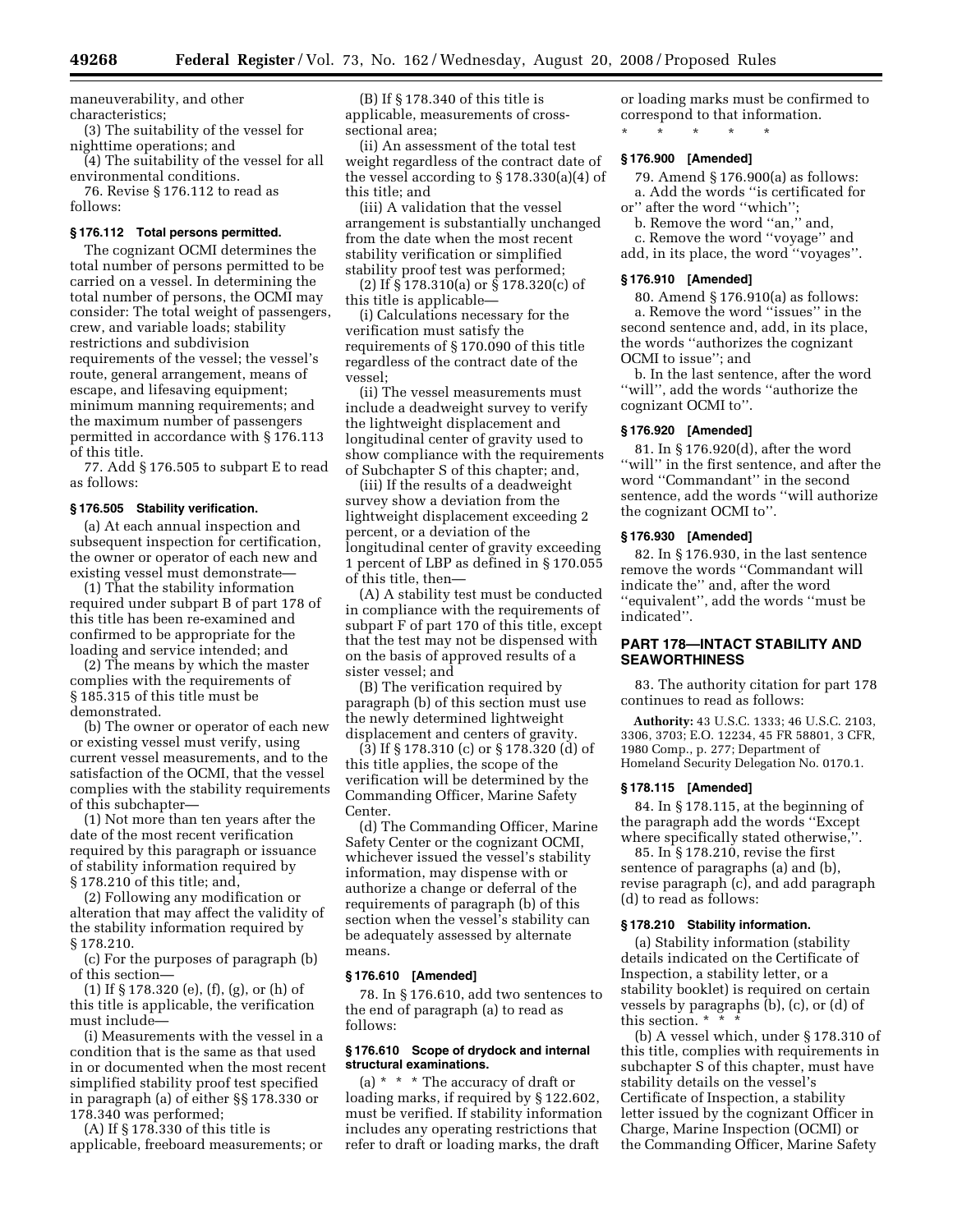Center, or an approved stability booklet. \* \* \*

(c) When necessary for safe operation, the cognizant OCMI may place specific stability restrictions in a stability letter or on the Certificate of Inspection of a vessel not more than 65 feet (19.8 meters) in length, which, under § 178.310 of this title, complies with the requirements of § 178.320 of this title.

(d) A vessel that complies with § 178.320(b), and undergoes a stability test in accordance with § 178.340, must have a stability letter issued by the Commanding Officer, Marine Safety Center.

86. Add new § 178.215 to read as follows:

# **§ 178.215 Weight of passengers and crew.**

(a) This section applies to each vessel, regardless of when constructed, for which stability information is based on the results of a simplified stability proof test.

(b) Except as provided in paragraph (c) of this section, and if not provided in the stability information required, the owner of each vessel must provide the master with the total test weight used in the simplified stability proof test and the number of passengers and crew included in the total test weight. Owners and masters must use a total weight of passengers and crew carried that is based upon an assumed average weight per person determined in accordance with paragraph (c) of § 178.330(a)(4) of this title.

(c) The information specified in paragraph (b) of this section need not be provided if the owner attests that the vessel complies with applicable intact stability requirements when carrying the number of passengers and crew permitted by the Certificate of Inspection with an assumed average weight per person in accordance with § 178.330(a)(4) of this title.

87. In § 178.230, revise paragraphs (b) introductory text and (b)(1), and add paragraph (c) to read as follows:

### **§ 178.230 Stability letter or Certificate of Inspection stability details.**  \* \* \* \* \*

(b) If § 178.210(c) applies, the following information, and the necessary calculations used to determine that information, must be submitted in accordance with paragraph (a) of this section:

(1) Allowable weight and number of passengers and crew on each deck; \* \* \* \* \*

(c) If § 178.210(b) applies, the applicable information described in subpart C of part 170 of this title, and the calculations used to determine that information, must be submitted in addition to the applicable information listed in paragraph (b) of this section.

88. Revise § 178.310 to read as follows:

# **§ 178.310 Applicability based on vessel characteristics and passenger capacity.**

(a) Each vessel that is greater than 65 feet (19.8 meters) in length, carries more

than 12 passengers on an international voyage, or has more than one deck above the bulkhead deck excluding the pilot house must meet applicable intact stability requirements in each condition of loading and operation. These requirements are contained in:

(1) Part 170 of this chapter, except subparts G and H; and,

(2) Part 171 of this chapter, subparts A and B.

(b) Each vessel must meet the requirements of § 178.320 of this title if the vessel:

(1) Is 65 feet (19.8 meters) in length or less;

(2) Carries not more than 12 passengers on an international voyage; and

(3) Does not have more than one deck above the bulkhead deck or, for a vessel without a bulkhead deck, does not have more than one deck above the deck from which freeboard is measured excluding a pilot house.

(c) In lieu of the requirements in paragraph (a) of this section, a vessel may meet another stability standard approved by the Commanding Officer, Marine Safety Center.

(d) The requirements of this section and §§ 178.320 and 178.325 are graphically represented in Figure 178.310.

**BILLING CODE 4910–15–P**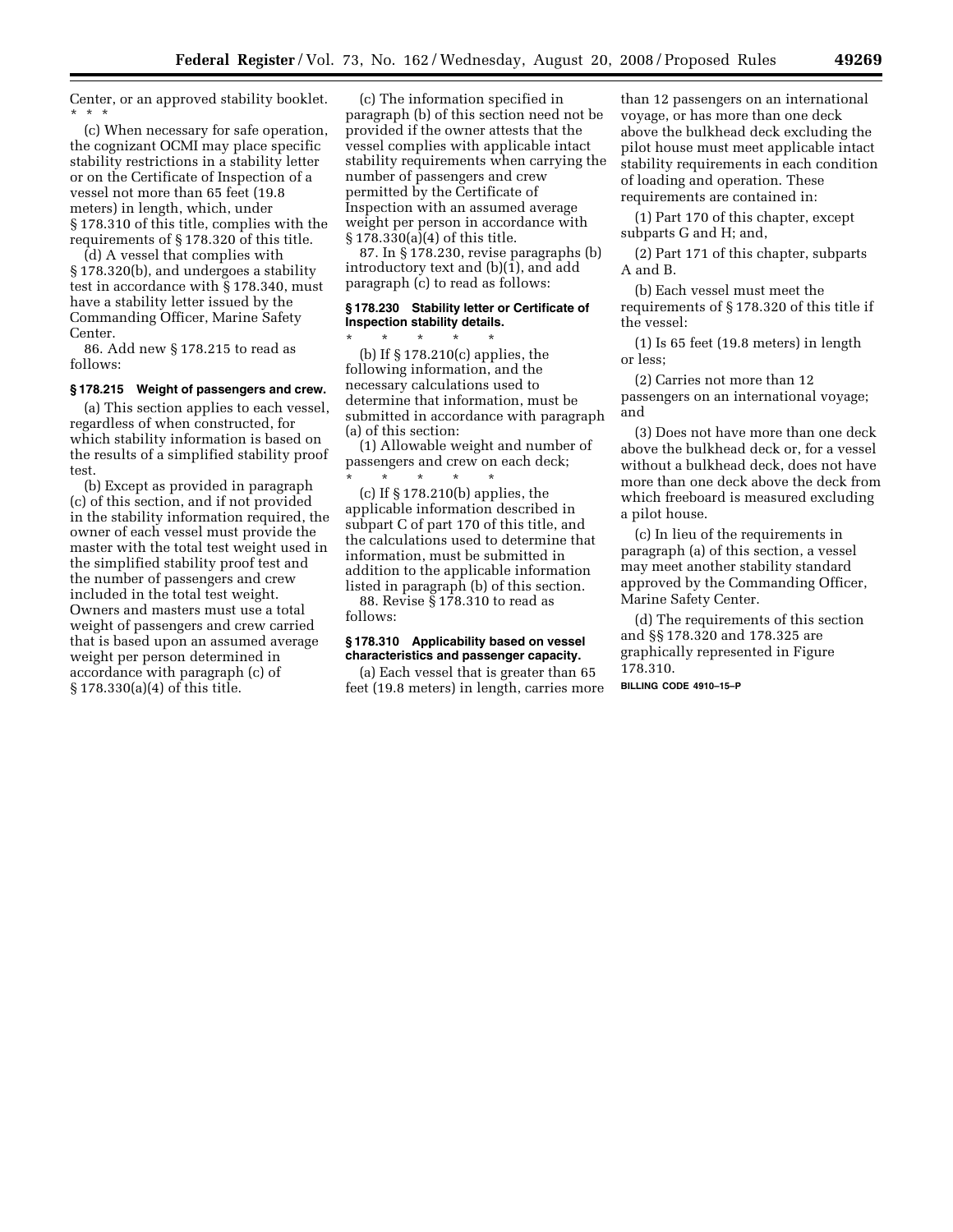# Figure 178.310



**BILLING CODE 4910–15–C**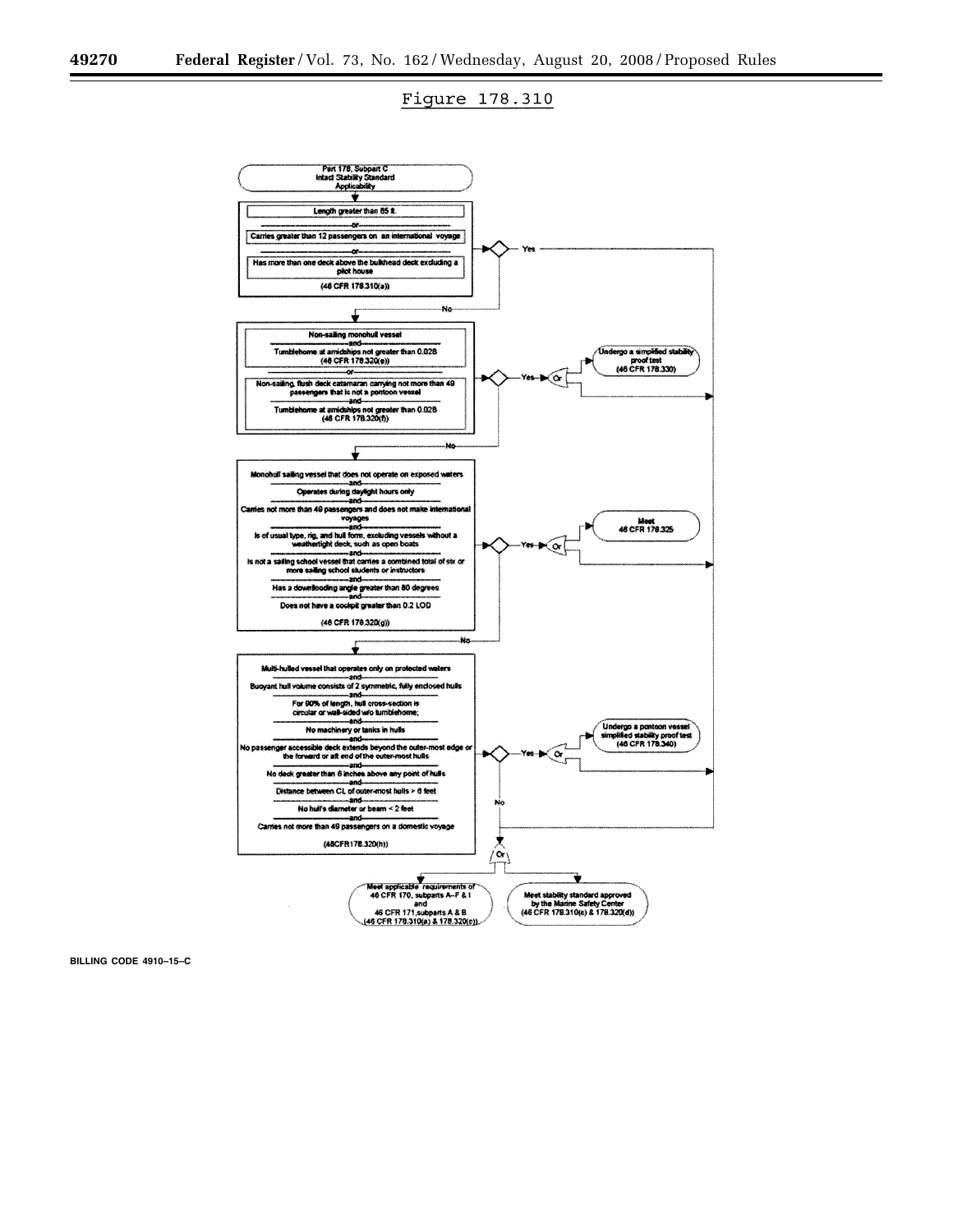89. Revise § 178.320 to read as follows:

### **§ 178.320 Intact stability requirements.**

(a) A simplified stability proof test in accordance with § 178.330 or § 178.340, as appropriate, is conducted to determine if a vessel, as built and operated, has a minimum level of initial stability. Failing the simplified test does not necessarily mean that the vessel lacks stability for the intended route, service, and operating condition, but that calculations or other methods must be used to evaluate the stability of the vessel.

(b) Except as provided by paragraph (i) of this section, each vessel must comply with paragraph (c), (d), (e), (f), (g), or (h) of this section. The cognizant OCMI may require the vessel to meet the requirements of paragraph (c) of this section.

(c) A vessel, in each condition of loading and operation, may meet the applicable intact stability requirements of—

(1) Part 170 of this chapter, except subparts G and H; and,

(2) Part 171 of this chapter, subparts A and B.

(d) In lieu of the requirements in paragraph (a) of this section, a vessel may meet another stability standard approved by the Commanding Officer, Marine Safety Center.

(e) A non-sailing monohull vessel may undergo a simplified stability proof test in accordance with § 178.330 of this title in the presence of a Coast Guard marine inspector if the vessel does not have tumblehome at the deck, measured amidships, that exceeds two percent of the beam.

(f) A non-sailing, flush deck catamaran carrying not more than 49 passengers may undergo a simplified stability proof test in the presence of a

Coast Guard marine inspector, in accordance with § 178.330 of this title, if the vessel does not have tumblehome at the deck, measured amidships, that exceeds two percent of the beam, and the vessel is not a pontoon vessel.

(g) A self-propelled multihull vessel may undergo a pontoon simplified stability proof test in the presence of a Coast Guard marine inspector, in accordance with § 178.340 of this title, if the vessel satisfies the requirements listed in paragraphs (g)(1) through (9) of this section:

(1) The vessel carries not more than 49 passengers and does not make international voyages;

(2) The vessel is constructed with only one deck;

(3) The buoyant hull volume consists of two symmetric, fully enclosed hulls;

(4) The cross section of each hull is circular or of wall-sided construction without tumblehome, and constant for at least 90 percent of the length of the hull;

(5) The hulls contain no machinery or tanks;

(6) The portion of the deck accessible to passengers does not extend beyond—

(i) The outboard edge of the hulls, and,

(ii) The forward or the aft end of the hulls;

(7) There is no deck more than 6 inches (0.15 meters) above any point on any of the buoyant hulls;

(8) The distance between the centerlines of the hulls is not less than 6 feet (1.83 meters); and,

(9) Each hull has a beam or diameter, as applicable, of not less than 2 feet (0.61 meters).

(h) A monohull sailing vessel may meet the requirements of § 178.325 of this title if it satisfies the following seven requirements:

(1) The vessel does not operate on exposed waters;

(2) The vessel only operates during the daylight hours;

(3) The vessel is of the usual type, rig, and hull form, excluding vessels without a weathertight deck, such as open boats;

(4) The vessel carries not more than 49 passengers and does not make international voyages;

(5) The vessel is not a sailing school vessel that carries a combined total of six or more sailing school students or instructors;

(6) The minimum downflooding angle is greater than 60 degrees; and,

(7) The vessel does not have a cockpit greater than 20 percent of the Length Over Deck.

(i) For a vessel that carries not more than 49 passengers and carries no deck cargo, the cognizant OCMI may:

(1) Dispense with the requirements of the simplified stability proof test in § 178.330, when the vessel's stability can be adequately assessed by alternate means, which include, but are not limited to, the form, arrangement, construction, number of decks, route, and operating restrictions of the vessel;

(2) Authorize a change in the requirements of the simplified stability proof test in § 178.330, when necessary to adequately assess the vessel's stability; or

(3) In lieu of conducting a simplified stability proof test, perform operational tests to determine whether the vessel has adequate stability and satisfactory handling characteristics for protected waters and/or partially protected waters.

(j) The requirements of this section and §§ 178.310 and 178.325 are graphically represented in Table 178.320.

### TABLE 178.320—APPLICABLE INTACT STABILITY CRITERIA

This table summarizes the criteria applicable to a vessel described in § 178.310 (b). These criteria are:

1. Vessel length less than or equal to 65 feet;

2. Not more than 12 passengers carried on an international voyage;

3. Not more than 150 passengers carried on a domestic voyage; and

4. Vessel does not have more than one deck above the bulkhead deck, excluding a pilot house.

A vessel for which a simplified stability proof test is not appropriate must meet criteria contained in 46 CFR Subchapter S or a standard approved by the MSC, unless § 178.320 (i) is applicable.

|                                                                                        |          | Non-sailing |     |                      |            | Sailinc |  |
|----------------------------------------------------------------------------------------|----------|-------------|-----|----------------------|------------|---------|--|
|                                                                                        |          |             |     |                      |            |         |  |
| Applicable Proof Test:                                                                 | >49<br>x | $\leq$ 49   | >49 | $\leq$ =49<br>Note 1 | $\leq$ -49 |         |  |
| MSC approved standard:                                                                 |          |             |     | Note 1               |            |         |  |
| OCMI determined standard or dispenses with proof test<br>46 CFR Subchapter S criteria: | x        | Note 2      | х   | Note 2               | Note 2     |         |  |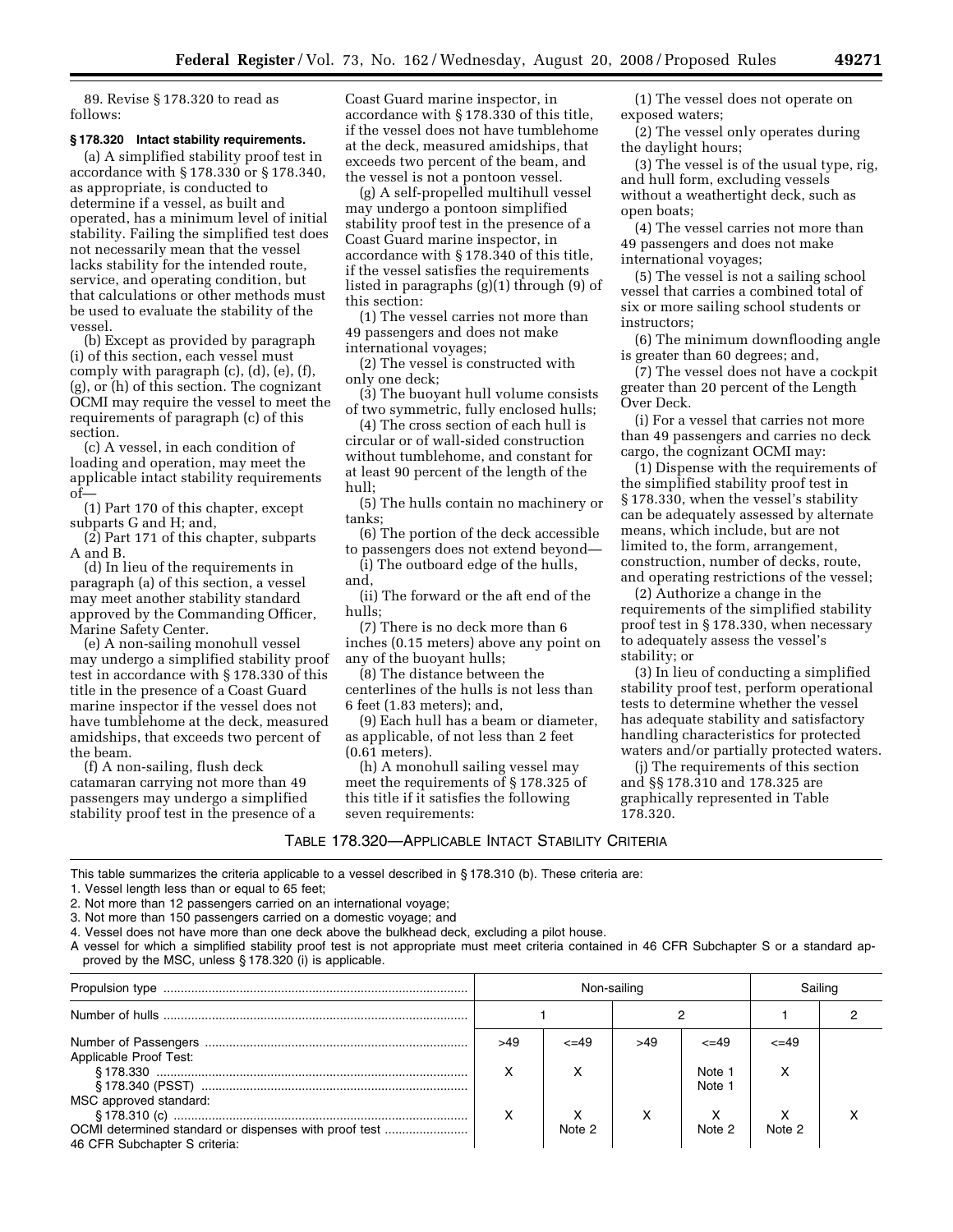| Part 170, subpart E "Intact Stability":                         |  |  |  |  |
|-----------------------------------------------------------------|--|--|--|--|
|                                                                 |  |  |  |  |
| §170.173 "Criterion for vessels of unusual proportion and form" |  |  |  |  |
| Part 170, subpart F "Determination of Lightweight Displacement  |  |  |  |  |
|                                                                 |  |  |  |  |
| Part 171, subpart B "Intact Stability:                          |  |  |  |  |
|                                                                 |  |  |  |  |
|                                                                 |  |  |  |  |
|                                                                 |  |  |  |  |
|                                                                 |  |  |  |  |
|                                                                 |  |  |  |  |

TABLE 178.320—APPLICABLE INTACT STABILITY CRITERIA—Continued

**Note 1:** *See* § 178.320 (f) and § 178.320 (g). **Note 2:** *See* § 178.320 (i).

90. Revise § 178.325 to read as follows:

# **§ 178.325 Intact stability requirements for a monohull sailing vessel.**

(a) A monohull sailing vessel may undergo a simplified stability proof test in accordance with § 178.330 of this title in the presence of a Coast Guard marine inspector.

(b) A sailing vessel that operates on partially protected waters must be equipped with a self-bailing cockpit.

(c) The Commanding Officer, Marine Safety Center may prescribe additional or different stability requirements for a broad, shallow draft vessel with little or no ballast outside the hull.

91. In § 178.330, revise paragraphs (a),  $(b)$ , and  $(d)(6)$ , and add paragraph  $(d)(7)$ , to read as follows:

# **§ 178.330 Simplified stability proof test (SST).**

(a) A vessel must be in the condition specified in this paragraph when a simplified stability proof test is performed.

(1) The construction of the vessel is complete in all respects.

(2) Ballast, if necessary, is in compliance with § 178.510 and is on board and in place.

(3) Each fuel and water tank is approximately three-quarters full.

(4) A weight equal to the total weight of all passengers, crew, and variable loads permitted on the vessel is on board and distributed so as to provide normal operating trim and to simulate the vertical center of gravity, causing the least stable condition that is likely to occur in service. The assumed average weight per person of passengers and crew must be representative of the passengers and crew on board the vessel while engaged in the service intended. Unless the cognizant OCMI permits or requires the use of other values in writing, weight and vertical center of gravity are to be assumed as follows:

(i) The weight of primary lifesaving equipment should be simulated at its

normal location, if not on board at the time of the test.

(ii) The assumed average weight per person is determined as provided by § 170.090 of this title.

(iii) The weight and associated vertical center of gravity of variable loads must be included as appropriate for the service intended and documented in the stability information required by subpart B of this part.

(iv) The vertical center for the total test weight must be at least 30 inches (760 millimeters) above the deck for seated passengers, and at least 39 inches (1.0 meter) above the deck for standing passengers.

(v) If the vessel carries passengers on diving excursions, the total weight of diving gear must be included in the loaded condition and placed in its stowed position. Not less than 80 pounds (36.3 kilograms) should be assumed for each person for which diving gear is provided.

(vi) On vessels having one upper deck above the main deck available to passengers, the weight distribution must not be less severe than the following:

Total Test Weight (W) =<br>Passenger Capacity of Upper l Passenger Capacity of Upper Deck: \_\_\_\_<br>Weight on Upper Deck = (Number of Weight on Upper Deck  $=$  (Number of

Passengers on Upper Deck) × (Wt per Passenger)  $\times$  1.33

Weight on Main Deck = Total Test  $Weight - Weight on Upper Deck$ 

(5) All non-return closures on cockpit scuppers or on weather deck drains must be kept open during the test.

(b) A vessel must not exceed the limitations in paragraph (d) of this section, when subjected to the greater of the following heeling moments:

 $M_p = (W) (B_p)/6;$  or,

 $M_w = (P) (A) (H)$ 

Where:

- $M_p$  = passenger heeling moment in footpounds (kilogram-meters);
- W = the total weight of persons other than required crew, plus the personal effects of those persons expected to be carried while aboard the vessel (total test weight) in pounds (meters);
- $B_p$  = the maximum transverse distance in feet (meters) of a deck that is accessible to passengers;
- A = Area, in square feet (square meters), of the projected lateral surface of the vessel above the waterline (including the hull, superstructure, cargo, masts, area bounded by railings and canopies, but not protruding fixed objects such as antennas or running rigging).
- \* \* \* \* \*

(d) \* \* \*

(6) On a non-sailing flush deck catamaran that is propelled by mechanical means, not more than onethird of the freeboard or one-third of the draft, whichever is less, may be immersed.

(7) In no case may the angle of heel exceed 14 degrees.

\* \* \* \* \* 92. Revise § 178.340 to read as

follows:

### **§ 178.340 Pontoon Simplified Stability Proof Test (PSST).**

(a) A multihull pontoon vessel meeting the applicability requirements of § 178.330(b) and (e) must be in the condition described in § 178.330(a) of this part when the simplified stability test is performed, except that fuel and water tanks should be filled to 100% capacity. Any sewage tanks should be empty or full. If sewage tanks are empty, the weight of full sewage tanks should be simulated by use of additional stationary weight.

(b) A multihull pontoon vessel must not exceed the limitations in paragraph (c) of this section when subjected to the greater of the following heeling moments:

$$
M_{pc} = (W) (B_p - K)/2
$$
; or,  
\n $M_w = (P) (A) (H)$ 

Where:

- $M_{pc}$  = passenger and crew heeling moment in foot-pounds (kilogram-meters);
- $W =$  the total weight of persons aboard (total test weight) in pounds (kilograms);
- $B_p$  = the maximum transverse distance of the deck accessible to passengers in feet (meters);
- $K = 2.0$  feet (0.61 meters);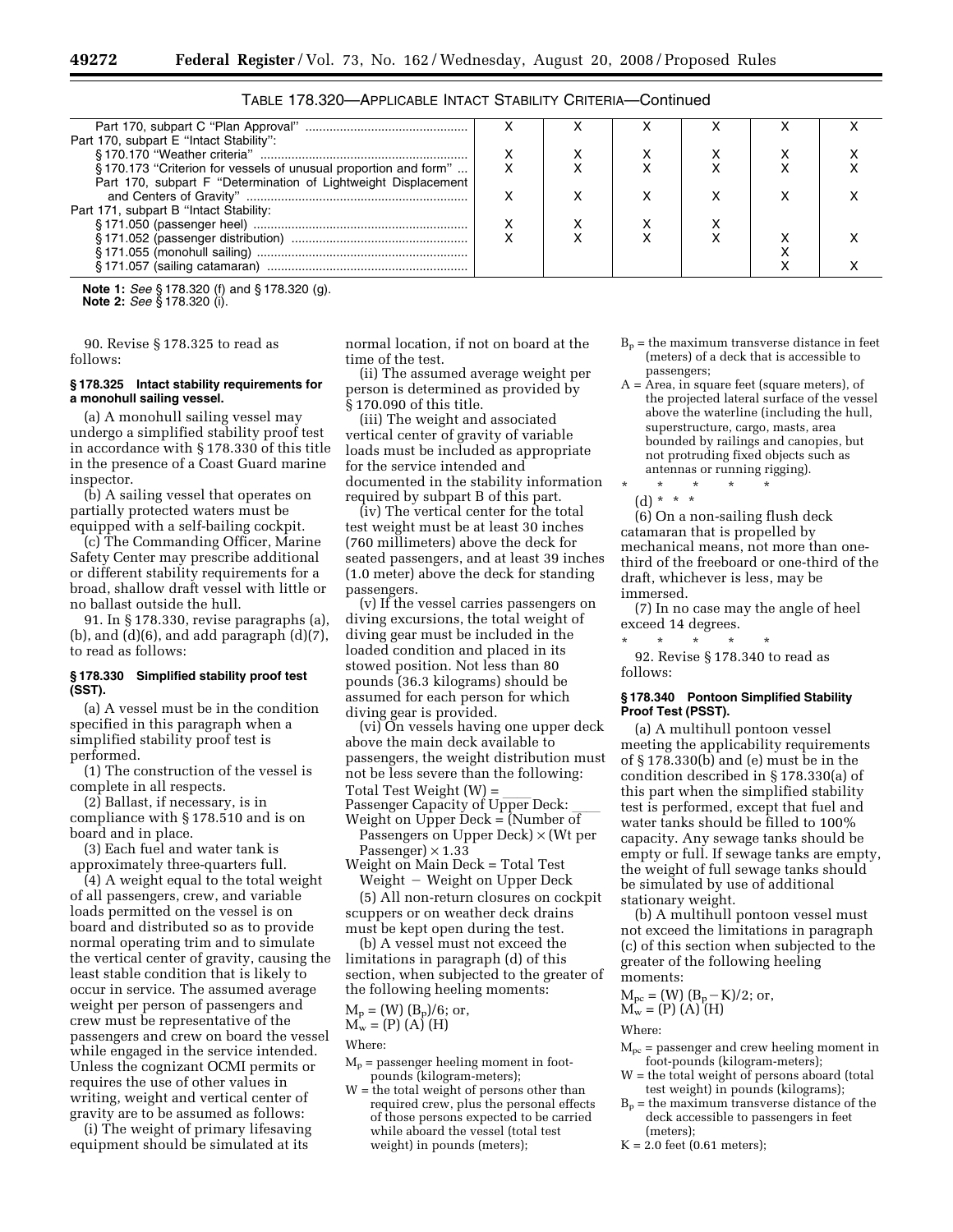- $M_w$  = Wind heeling moment in foot-pounds (kilogram-meters)
- P = Wind pressure of 7.5 pounds/square foot (36.6 kilograms/square meter);
- A = Area, in square feet (square meters), of the projected lateral surface of the vessel above the waterline (including the hull, superstructure, cargo, masts, area bounded by railings and canopies, but

not protruding fixed objects such as antennas or running rigging); and

H = Height, in feet (meters), of the center of area (A) above the waterline, measured up from the waterline.

(c) With the appropriate heeling moment applied to the most adversely affected side of the vessel, the remaining exposed cross sectional area of the hull,

Figure  $178.340(d)(1)$ 

without consideration of the crossstructure area on that side, must be equal or greater than—

(1) The cross sectional area submerged due to the load shift (for an example, see Figure  $178.340(d)(1)$ ; and,

(2) One-quarter of the cross-sectional area on one hull.

Position 1



(d) A multihull vessel must also be tested to determine whether trimming moments will submerge the bow or stern of the buoyant hull. The top of any buoyant hull must not be submerged at any location, as indicated in Figure 178.340(d)(2), with the total test weight (W) located on the centerline and

positioned as far forward or aft on the deck as practicable, whichever position results in the least freeboard.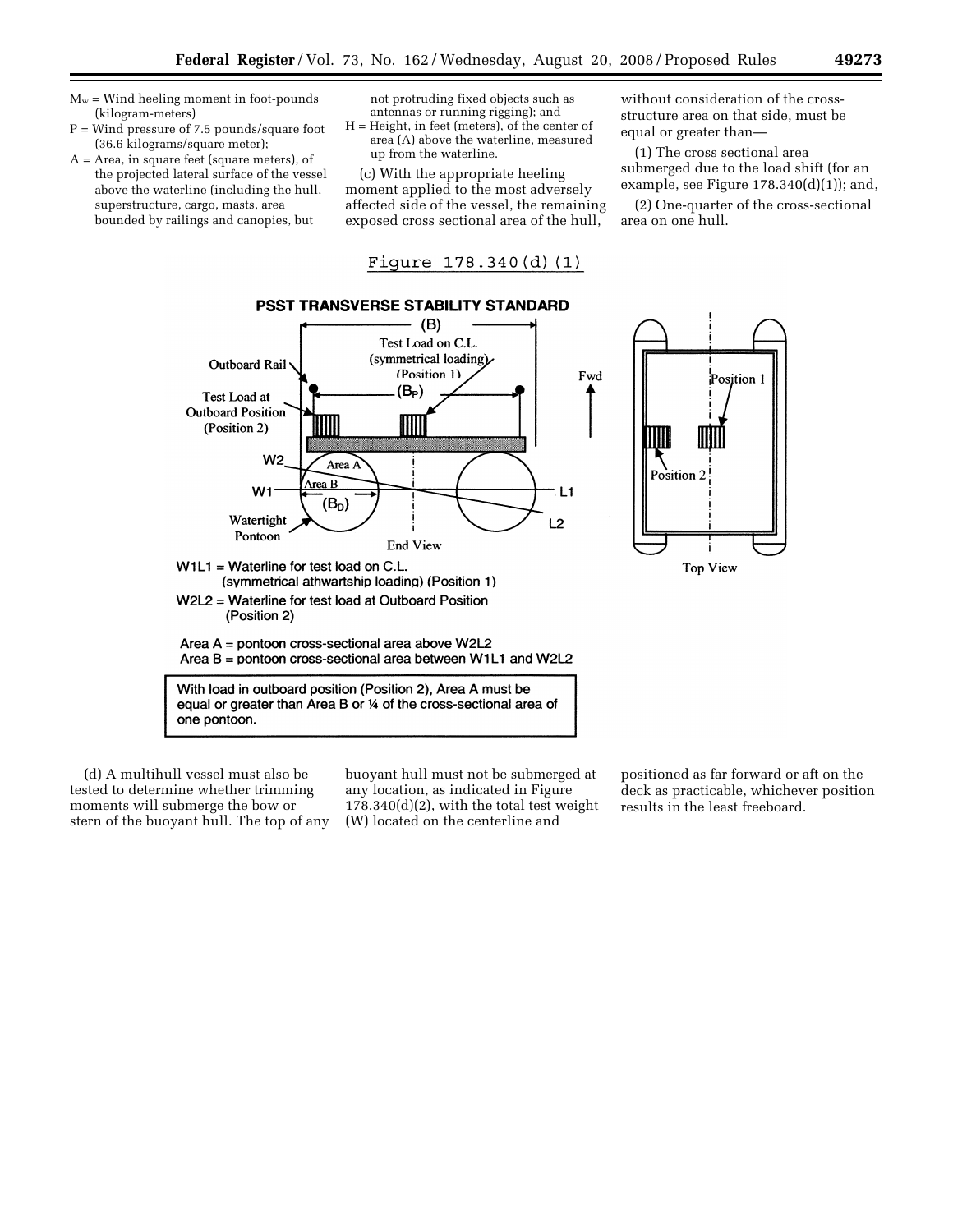# Figure  $178.340(d)(2)$

# PSST LONGITUDINAL STABILITY STANDARD



With the test load at the extreme aft position (Position 3) and at the extreme forward position (Position 4), the top of the pontoon must not be submerged.

# **PART 179—SUBDIVISION, DAMAGE STABILITY, AND WATERTIGHT INTEGRITY**

93. The authority citation for part 179 continues to read as follows:

**Authority:** 43 U.S.C. 1333; 46 U.S.C. 2103, 3306, 3703; E.O. 12234, 45 FR 58801, 3 CFR, 1980 Comp., p. 277; Department of Homeland Security Delegation No. 0170.1.

94. Add new § 179.15 to subpart A to read as follows:

### **§ 179.15 Incorporation by reference.**

(a) Certain material is incorporated by reference into this part with the approval of the Director of the Federal Register under 5 U.S.C. 552(a) and 1 CFR part 51. To enforce any edition other than that specified in this section, the Coast Guard must publish a notice of change in the **Federal Register** and the material must be available to the public. All approved material is available for inspection at the National Archives and Records Administration (NARA). For information on the availability of this material at NARA, call 202–741–6030 or go to *http:// www.archives.gov/federal*\_*register/ code*\_*of*\_*federal*\_*regulations/ ibr*\_*locations.htm1*. It is also available for inspection at the Coast Guard, Office of Design Engineering Standards, Naval Architecture Division (CG–5212), 2100

Second Street, SW., Washington, DC 20593–0001, and is available from the sources listed in paragraph (b) of this section.

(b) International Maritime Organization (IMO), International Maritime Organization, Publications Section, 4 Albert Embankment, London SE1 7SR, United Kingdom.

(1) International Convention for the Safety of Life at Sea (SOLAS), 1974, and its Protocol of 1988: articles, annexes and certificates, as amended, chapter II– 1 (SOLAS chapter II–1), incorporation by reference approved for § 179.212.

(2) [Reserved]

95. Revise § 179.212 to read as follows:

# **§ 179.212 Watertight bulkheads for subdivision.**

(a) Each passenger vessel of not greater than 65 feet (19.8 meters) in length must comply with paragraph (b) of this section if it:

(1) Carries more than 49 passengers; or,

(2) Is constructed of wood on or after March 11, 2001, and operates in cold water.

(b) Except as provided in paragraph (d) of this section, each passenger vessel to which paragraph (a) of this section applies must comply with:

(1) The Type II subdivision requirements of §§ 171.070 through

171.073 in subchapter S of this chapter, if the vessel complies with either of the following:

(i) Applicable intact stability requirements contained in subchapter S of this title; or,

(ii) Another stability standard determined by the Commanding Officer, Marine Safety Center; or,

(2) Section 179.220 of this part, if the vessel undergoes a simplified stability proof test in accordance with § 178.330 of this title.

(c) Except as provided in paragraph (d) of this section, each passenger vessel of greater than 65 feet (19.8 meters) in length, or a vessel constructed before 1 January 2009 that is certificated to carry more than 12 passengers on an international voyage, must comply with the Type II subdivision requirements of §§ 171.070 through 171.073 in subchapter S of this chapter.

(d) Each passenger vessel constructed on or after January 1, 2009, and issued a SOLAS Passenger Ship Safety Certificate, must meet the applicable requirements of SOLAS chapter II–1 (incorporated by reference; see § 179.15) instead of the requirements of paragraph (b) or (c) of this section. For the purposes of this section, the applicable requirements of SOLAS chapter II–1 are equivalent to the requirements of paragraph (b) or (c) of this section.